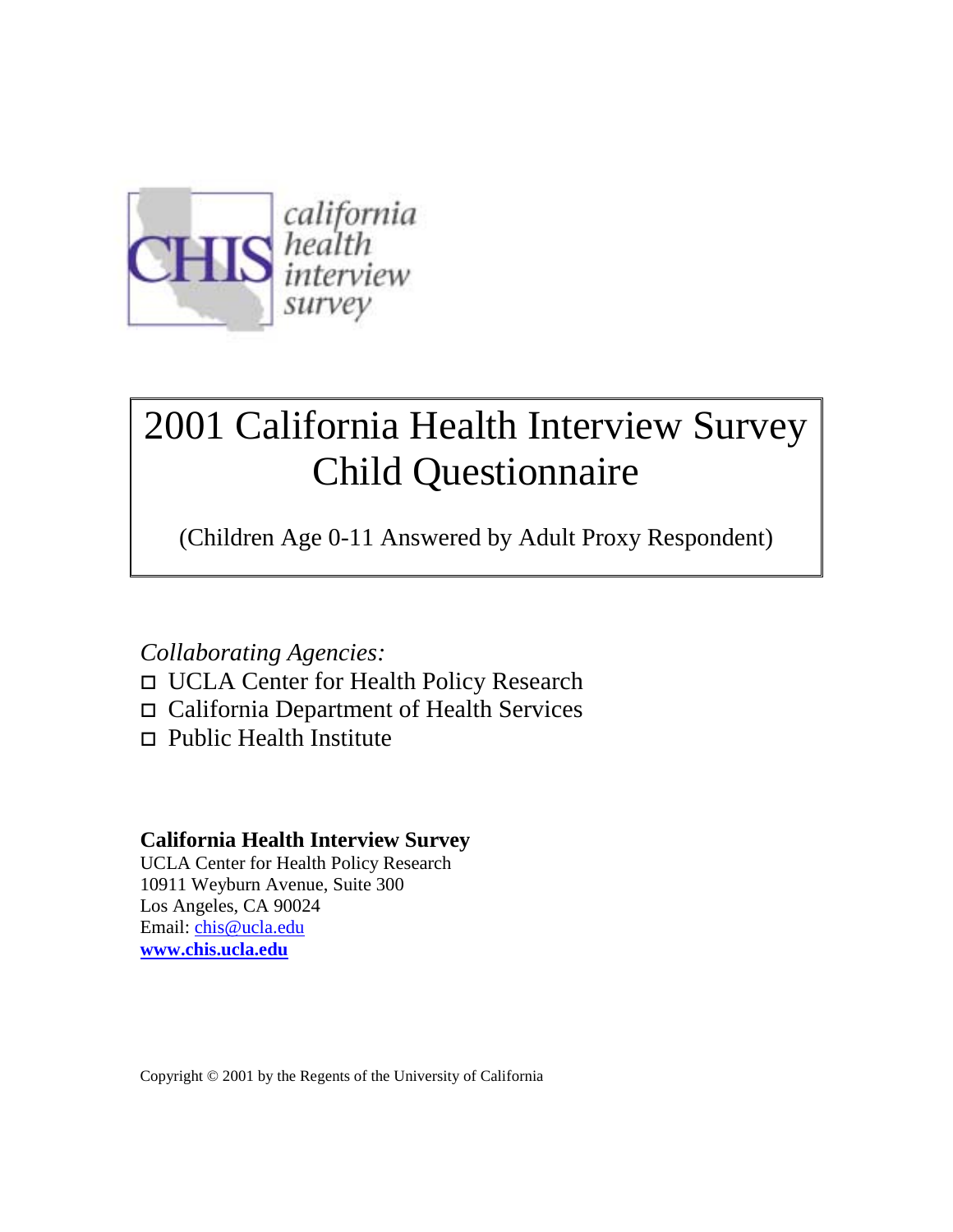| $C-9$ |
|-------|
|       |
|       |
|       |
|       |
|       |
|       |
|       |
|       |
|       |
|       |
|       |
|       |
|       |
|       |
|       |
|       |
|       |
|       |
|       |
|       |
|       |
|       |
|       |
|       |
|       |
|       |
|       |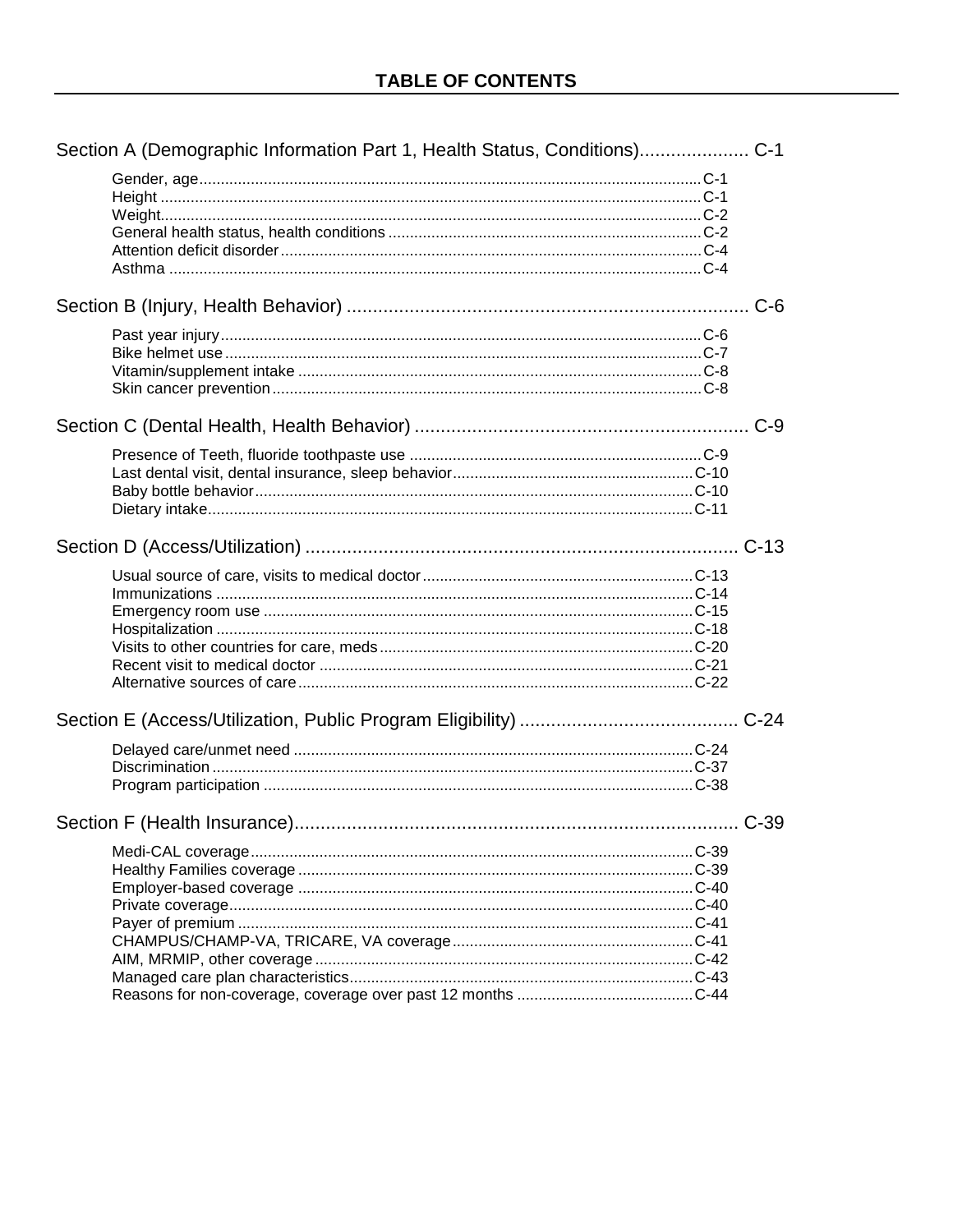| Section G (Child Care, Video/Computer Games, Parental Involvement)  C-47 |  |
|--------------------------------------------------------------------------|--|
|                                                                          |  |
|                                                                          |  |
|                                                                          |  |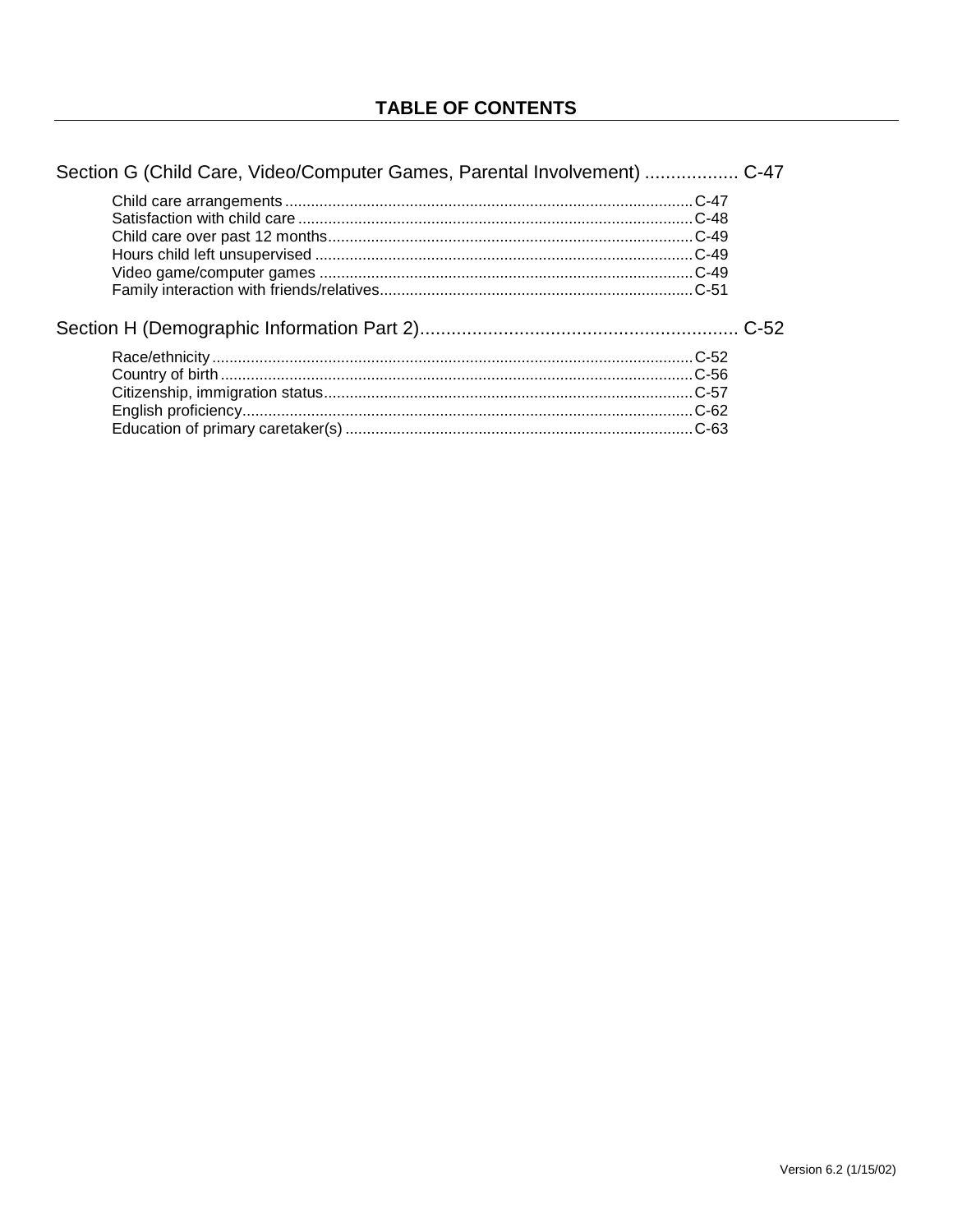## **Section A**

## **Section A**

| <b>PROGRAMMING NOTE CA1:</b><br>SET CADATE = CURRENT DATE (YYYYMMDD) | <b>CADATE</b>                                                                                                                                                                          |                                      |
|----------------------------------------------------------------------|----------------------------------------------------------------------------------------------------------------------------------------------------------------------------------------|--------------------------------------|
| CA <sub>1</sub>                                                      |                                                                                                                                                                                        |                                      |
| CA <sub>1</sub>                                                      | Some of the questions in this survey are based on {CHILD NAME /AGE/SEX}'s personal traits,<br>like {his/her/his or her} age. So I will first ask you a few brief background questions. | CA1                                  |
|                                                                      | Is {CHILD NAME /AGE/SEX} male or female?                                                                                                                                               |                                      |
|                                                                      |                                                                                                                                                                                        |                                      |
| CA <sub>2</sub>                                                      |                                                                                                                                                                                        |                                      |
| CA <sub>2</sub>                                                      | What is {his/her/his or her} date of birth?                                                                                                                                            | <b>CA2MON CA2DAY</b><br><b>CA2YR</b> |
|                                                                      | MONTH _______ DAY _______ YEAR<br>[SKIP TO CA4]<br>$[HR: 1-12]$<br>[HR: 1-31] [SR: 1988-2000]                                                                                          |                                      |
|                                                                      |                                                                                                                                                                                        |                                      |
|                                                                      | 1. JANUARY<br>7. JULY<br>2. FEBRUARY<br>8. AUGUST<br>3. MARCH<br>9. SEPTEMBER<br>4. APRIL<br>10. OCTOBER<br>11. NOVEMBER<br>5. MAY<br>6. JUNE<br>12. DECEMBER                          |                                      |
| CA <sub>3</sub>                                                      |                                                                                                                                                                                        |                                      |
| CA <sub>3</sub>                                                      | How old is {he/she/he or she}?                                                                                                                                                         |                                      |
| CA3<br><b>CA3MON</b>                                                 | YEARS<br>$[HR: 0-11]$<br><b>MONTHS</b><br>[HR: 0-30]                                                                                                                                   |                                      |
|                                                                      | <b>PROGRAMMING NOTE CA4:</b><br><b>CALCULATE CAGE FROM CA2 OR CA3 FOR SKIP PATTERNS</b>                                                                                                | <b>CAGE</b>                          |
| CA4                                                                  |                                                                                                                                                                                        |                                      |
| CA4                                                                  | About how tall is {CHILD NAME /AGE/SEX} now without shoes?                                                                                                                             |                                      |
| <b>CA4F CA4I</b>                                                     | <b>FEET INCHES</b><br>[FT HR: 0-7; IN HR: 0-11]                                                                                                                                        |                                      |
| <b>CA4M CA4C</b>                                                     | METERS CENTIMETERS                                                                                                                                                                     |                                      |
| <b>CA4FMT</b>                                                        | [M HR: 0-2; CM HR: 0-99                                                                                                                                                                |                                      |
|                                                                      |                                                                                                                                                                                        |                                      |
|                                                                      |                                                                                                                                                                                        |                                      |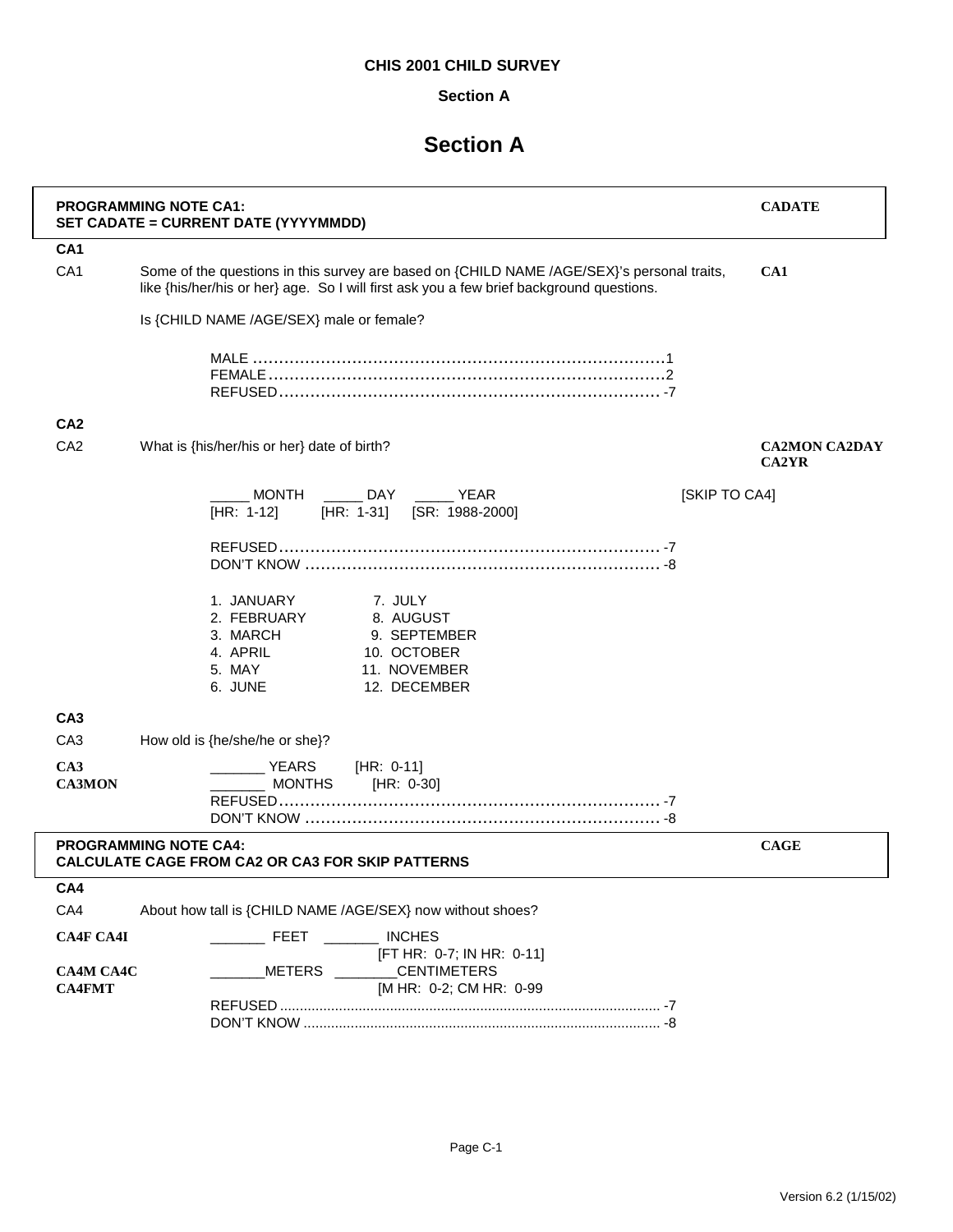## **Section A**

| CA <sub>5</sub>                           |                                                                                                                                                                                                           |     |
|-------------------------------------------|-----------------------------------------------------------------------------------------------------------------------------------------------------------------------------------------------------------|-----|
| CA <sub>5</sub>                           | About how much does {CHILD NAME /AGE/SEX} weigh now without shoes?                                                                                                                                        |     |
| CASK<br>C <sub>A5P</sub><br><b>CA5FMT</b> | <b>POUNDS</b><br>$[HR: 0-450]$<br><b>KILOGRAMS</b><br>[HR: 0-220]                                                                                                                                         |     |
|                                           |                                                                                                                                                                                                           |     |
| CA <sub>6</sub>                           |                                                                                                                                                                                                           |     |
| CA <sub>6</sub>                           | In general, would you say {CHILD NAME /AGE/SEX}'s health is excellent, very good, good, fair or CA6<br>poor?                                                                                              |     |
|                                           |                                                                                                                                                                                                           |     |
|                                           |                                                                                                                                                                                                           |     |
|                                           |                                                                                                                                                                                                           |     |
|                                           |                                                                                                                                                                                                           |     |
|                                           |                                                                                                                                                                                                           |     |
|                                           |                                                                                                                                                                                                           |     |
| CA7                                       |                                                                                                                                                                                                           |     |
| CA7                                       | Does {he/she/he or she} currently have any physical, behavioral or mental conditions that limit<br>or prevent {his/her/his or her} ability to do childhood activities usual for {his/her/his or her} age? | CA7 |
|                                           |                                                                                                                                                                                                           |     |
|                                           |                                                                                                                                                                                                           |     |
|                                           |                                                                                                                                                                                                           |     |
|                                           |                                                                                                                                                                                                           |     |
|                                           | <b>PROGRAMMING NOTE CA8:</b><br>IF CAGE < 5 SKIP TO PROGRAMMING NOTE CA10;<br><b>ELSE CONTINUE WITH CA8</b>                                                                                               |     |
| CA <sub>8</sub>                           |                                                                                                                                                                                                           |     |
| CA8                                       | Does {CHILD NAME /AGE/SEX} currently have any conditions that limit or prevent {his/her/his or<br>her} ability to attend school regularly?                                                                | CA8 |
|                                           |                                                                                                                                                                                                           |     |
|                                           |                                                                                                                                                                                                           |     |
|                                           |                                                                                                                                                                                                           |     |
|                                           | DON'T KNOW                                                                                                                                                                                                |     |
| CA <sub>9</sub>                           |                                                                                                                                                                                                           |     |
| CA <sub>9</sub>                           | Does {he/she/he or she} currently have any conditions that limit or prevent {his/her/his or her}<br>ability to do regular school work?                                                                    | CA9 |
|                                           |                                                                                                                                                                                                           |     |
|                                           |                                                                                                                                                                                                           |     |
|                                           |                                                                                                                                                                                                           |     |
|                                           |                                                                                                                                                                                                           |     |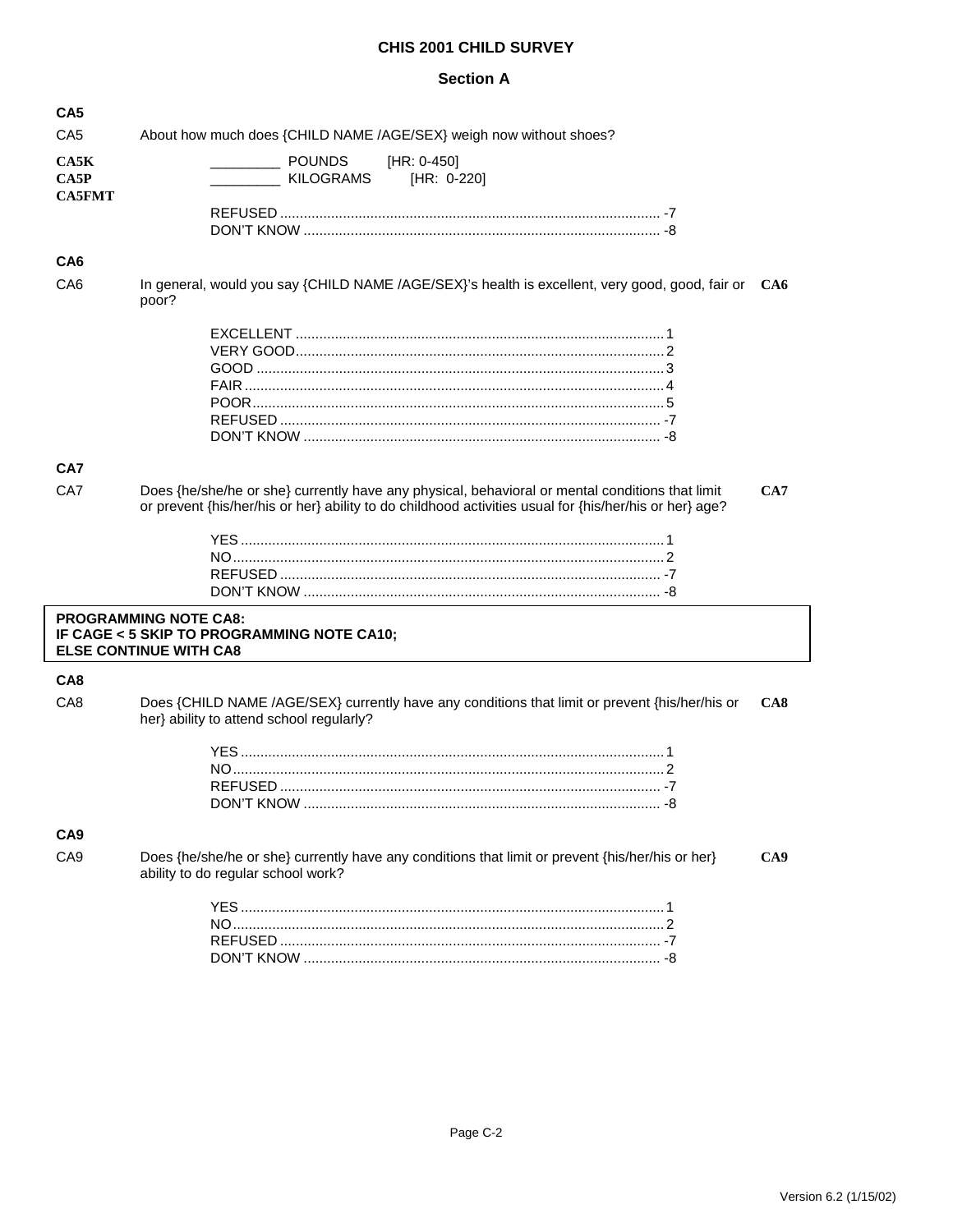#### **Section A**

| <b>PROGRAMMING NOTE CA10:</b><br><b>ELSE SKIP TO CA11</b>                                                                                | IF CA7 = 1 OR CA 8 = 1 OR CA9 = 1 (YES, CHILD HAS SOME LIMITATIONS), CONTINUE WITH CA10;                                   |              |
|------------------------------------------------------------------------------------------------------------------------------------------|----------------------------------------------------------------------------------------------------------------------------|--------------|
| <b>CA10</b>                                                                                                                              |                                                                                                                            |              |
| <b>CA10</b>                                                                                                                              | Is {CHILD NAME /AGE/SEX}'s condition physical, behavioral or mental?                                                       | CA10 CA10OS  |
|                                                                                                                                          |                                                                                                                            | NOTE CA10B]  |
|                                                                                                                                          |                                                                                                                            | NOTE CA11]   |
|                                                                                                                                          |                                                                                                                            | NOTE CA11]   |
|                                                                                                                                          |                                                                                                                            | NOTE CA11]   |
| <b>CA10A</b>                                                                                                                             |                                                                                                                            |              |
| CA10A                                                                                                                                    | What physical condition does {CHILD NAME /AGE/SEX} have?<br>[CODE ALL THAT APPLY. CTRL-P TO EXIT.]<br>[PROBE: Any others?] | $CA10A$ $ H$ |
| <b>CA10A 1</b><br><b>CA10A_2</b><br>$CA10A_3$<br><b>CA10A_4</b><br><b>CA10A_5</b><br><b>CA10A_6</b><br><b>CA10A_7</b><br>CA10A_8 CA10AOS | ORTHOPEDIC PROBLEM (BONES OR JOINTS) 6                                                                                     |              |
| <b>PROGRAMMING NOTE CA10B:</b><br><b>ELSE SKIP TO CA11</b>                                                                               | IF CA10 = 2 OR 3 (BOTH PHYSICAL AND BEHAVIORAL/MENTAL), CONTINUE WITH CA10B;                                               |              |
| <b>CA10B</b><br>CA10B                                                                                                                    | What behavioral or mental condition does {CHILD NAME /AGE/SEX} have?                                                       | <b>CA10B</b> |
| <b>CA10BOS</b>                                                                                                                           | ATTENTION DEFICIT DISORDER (ADD/ADHD)  2                                                                                   |              |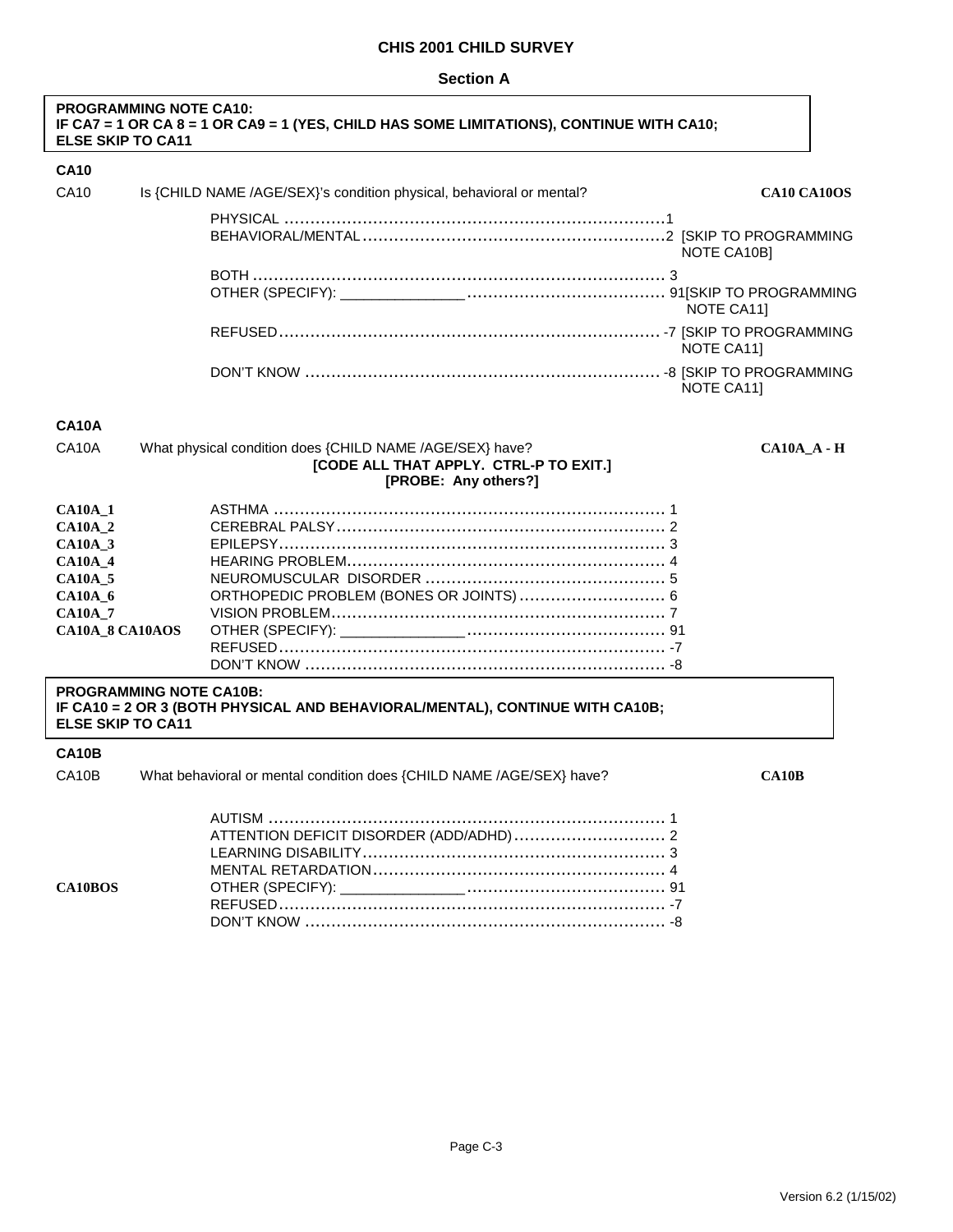## **Section A**

|              | <b>PROGRAMMING NOTE CA11:</b><br>IF CAGE < 1, SKIP TO CB1;<br>ELSE IF [CAGE => 1 AND < 5)] AND CA10B <> 2 (ADD/ADHD), SKIP TO CA12;<br><b>ELSE CONTINUE WITH CA11</b>                           |
|--------------|-------------------------------------------------------------------------------------------------------------------------------------------------------------------------------------------------|
| <b>CA11</b>  |                                                                                                                                                                                                 |
| <b>CA11</b>  | Did a doctor or psychologist ever tell you {CHILD NAME /AGE/SEX} has attention deficit disorder, CA11<br>ADD or ADHD?                                                                           |
|              |                                                                                                                                                                                                 |
| <b>CA11A</b> |                                                                                                                                                                                                 |
| CA11A        | In general, does {his/her/his or her} ADD or ADHD limit {his/her/his or her} school performance<br>CA11A<br>a lot, a little or not at all?                                                      |
|              |                                                                                                                                                                                                 |
| <b>CA11B</b> |                                                                                                                                                                                                 |
| CA11B        | In general, does {his/her/his or her} ADD or ADHD affect {his/her/his or her} ability to play<br><b>CA11B</b><br>normally with children {his/her/his or her} age a lot, a little or not at all? |
|              |                                                                                                                                                                                                 |
| <b>CA11C</b> |                                                                                                                                                                                                 |
| CA11C        | Does {he/she/he or she} currently take prescription medicine to control {his/her/his or her} ADD<br>CA11C<br>or ADHD?                                                                           |
|              |                                                                                                                                                                                                 |
| <b>CA12</b>  |                                                                                                                                                                                                 |
| <b>CA12</b>  | Did a doctor ever tell you {CHILD NAME /AGE/SEX} has asthma?<br>CA12                                                                                                                            |
|              |                                                                                                                                                                                                 |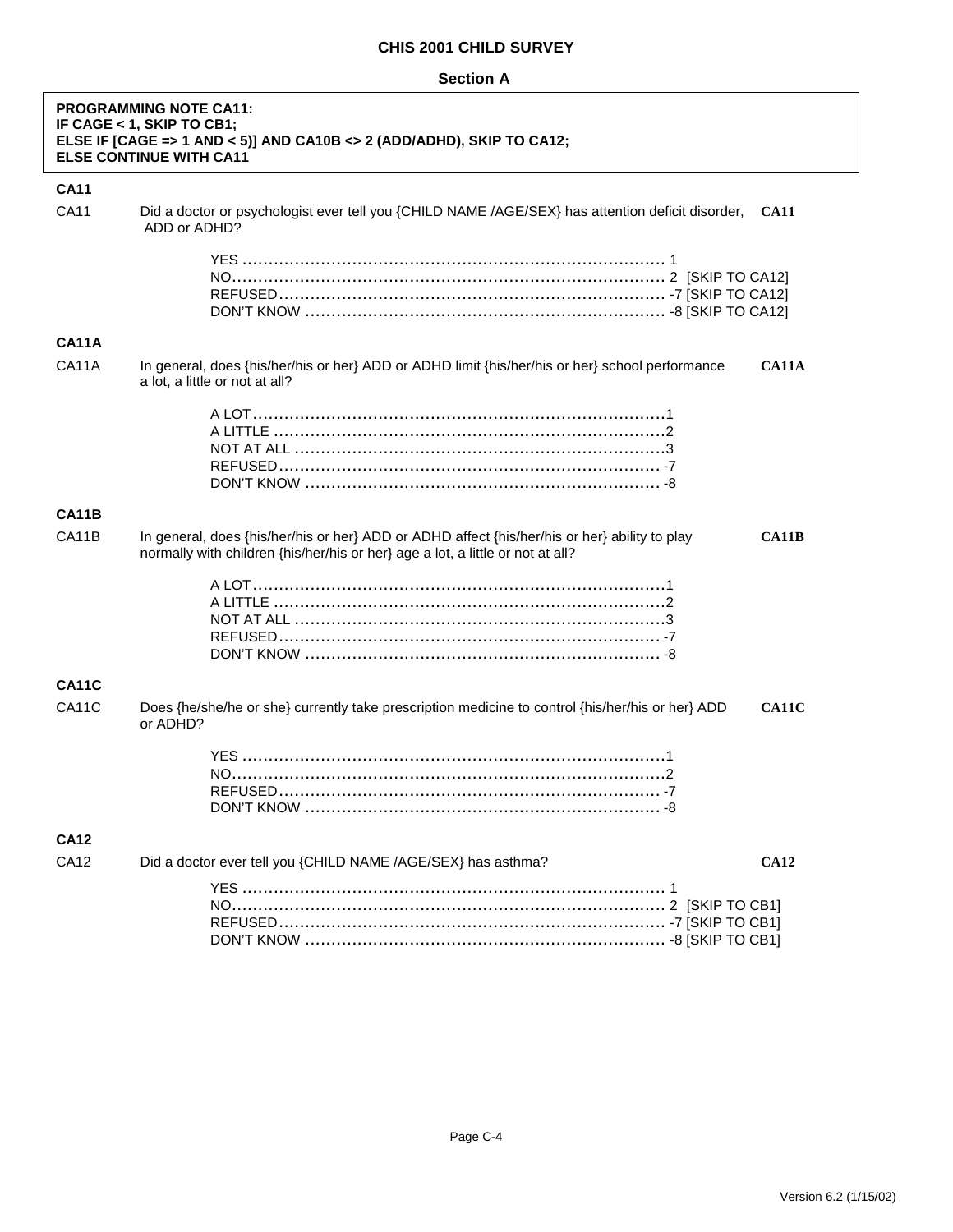### **Section A**

| <b>CA12A</b>       |                                                                                                                                                                             |       |
|--------------------|-----------------------------------------------------------------------------------------------------------------------------------------------------------------------------|-------|
| CA <sub>12</sub> A | Does {CHILD NAME /AGE/SEX} currently take prescription medicine to control {his/her/his or<br>her} asthma, including an inhaler?                                            | CA12A |
|                    |                                                                                                                                                                             |       |
| <b>CA12B</b>       |                                                                                                                                                                             |       |
| CA <sub>12</sub> B | During the past 12 months, how often has {he/she/he or she} had asthma symptoms, such as<br>coughing, wheezing, shortness of breath, chest tightness and phlegm production? | CA12B |
|                    | MORE THAN 2 TIMES A MONTH BUT NOT EVERY WEEK 4                                                                                                                              |       |
| <b>CA12C</b>       |                                                                                                                                                                             |       |
| CA <sub>12</sub> C | How often does {CHILD NAME /AGE/SEX}'s asthma limit {his/her/his or her} physical activity –<br>would you say always, most of the time, sometimes, rarely or never?         | CA12C |
|                    |                                                                                                                                                                             |       |

DON'T KNOW .................................................................... -8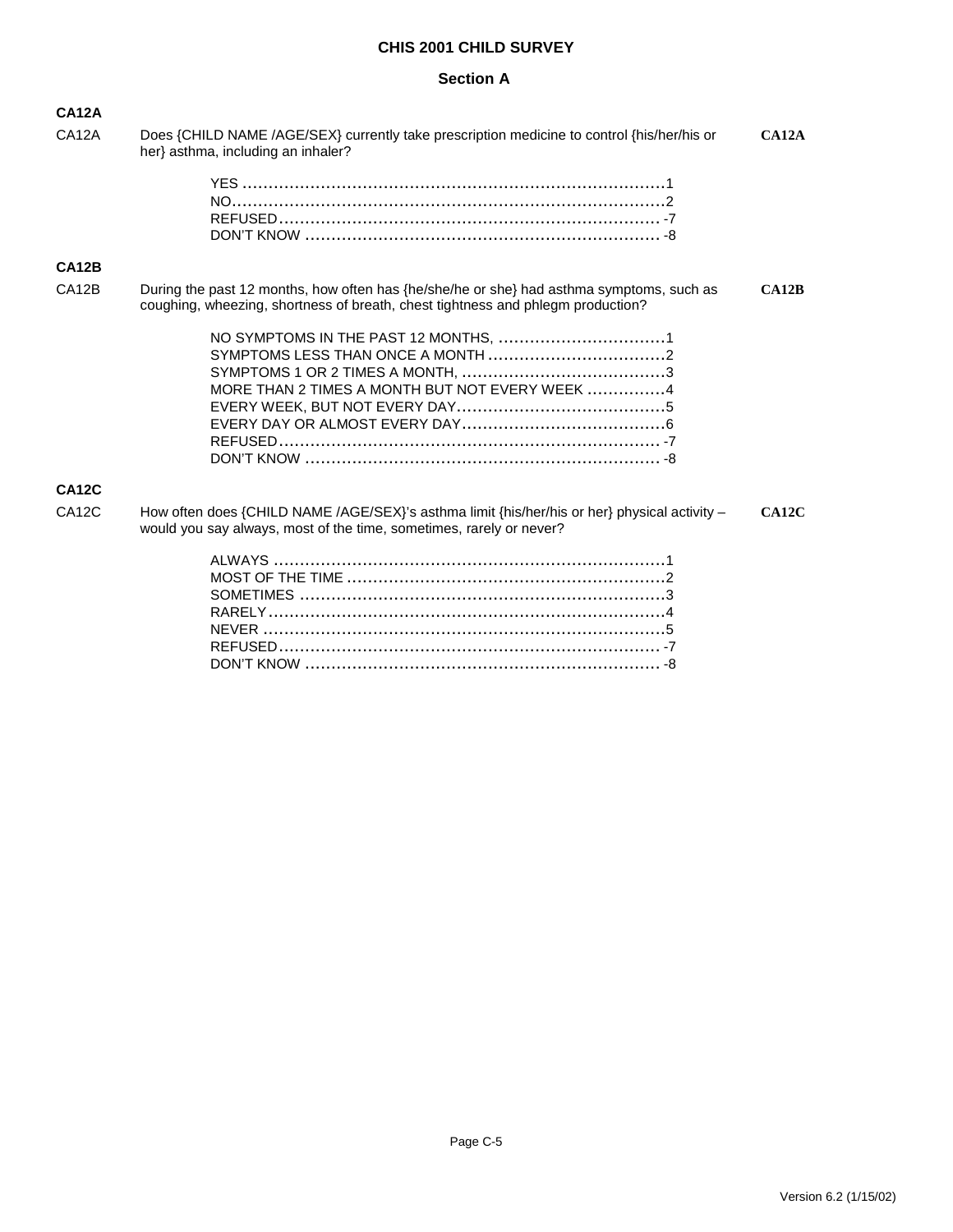#### **Section B**

## **Section B**

| CB <sub>1</sub>   |                                                                                                                                                                                  |                   |
|-------------------|----------------------------------------------------------------------------------------------------------------------------------------------------------------------------------|-------------------|
| CB <sub>1</sub>   | During the past 12 months, that is since {DATE ONE YEAR AGO}, was {CHILD NAME /AGE/SEX} CB1<br>injured seriously enough that {he/she/he or she} got medical advice or treatment? |                   |
|                   |                                                                                                                                                                                  |                   |
|                   | <b>NOTE CB61</b>                                                                                                                                                                 |                   |
|                   | NOTE CB6]                                                                                                                                                                        |                   |
|                   | <b>NOTE CB61</b>                                                                                                                                                                 |                   |
| CB <sub>2</sub>   |                                                                                                                                                                                  |                   |
| C <sub>B2</sub>   | How many times in the past 12 months was {CHILD NAME /AGE/SEX} injured seriously enough<br>that {he/she/he or she} got medical advice or treatment?                              | CB2               |
|                   | ___________ TIMES [HR: 0-52; SR: 1-12]                                                                                                                                           |                   |
|                   |                                                                                                                                                                                  |                   |
| CB <sub>3</sub>   |                                                                                                                                                                                  |                   |
| CB <sub>3</sub>   | What was the cause of the (most serious) injury?                                                                                                                                 | CB3               |
|                   | SWIMMING, BOATING, OTHER NEAR DROWNING 6                                                                                                                                         |                   |
| CB <sub>3</sub> A |                                                                                                                                                                                  |                   |
| CB <sub>3</sub> A | Was this injury caused by another person?                                                                                                                                        | CB3A              |
|                   |                                                                                                                                                                                  |                   |
| CB <sub>3</sub> B |                                                                                                                                                                                  |                   |
| CB <sub>3</sub> B | Was it an accident, or did the person mean to do it?                                                                                                                             | CB <sub>3</sub> B |
|                   |                                                                                                                                                                                  |                   |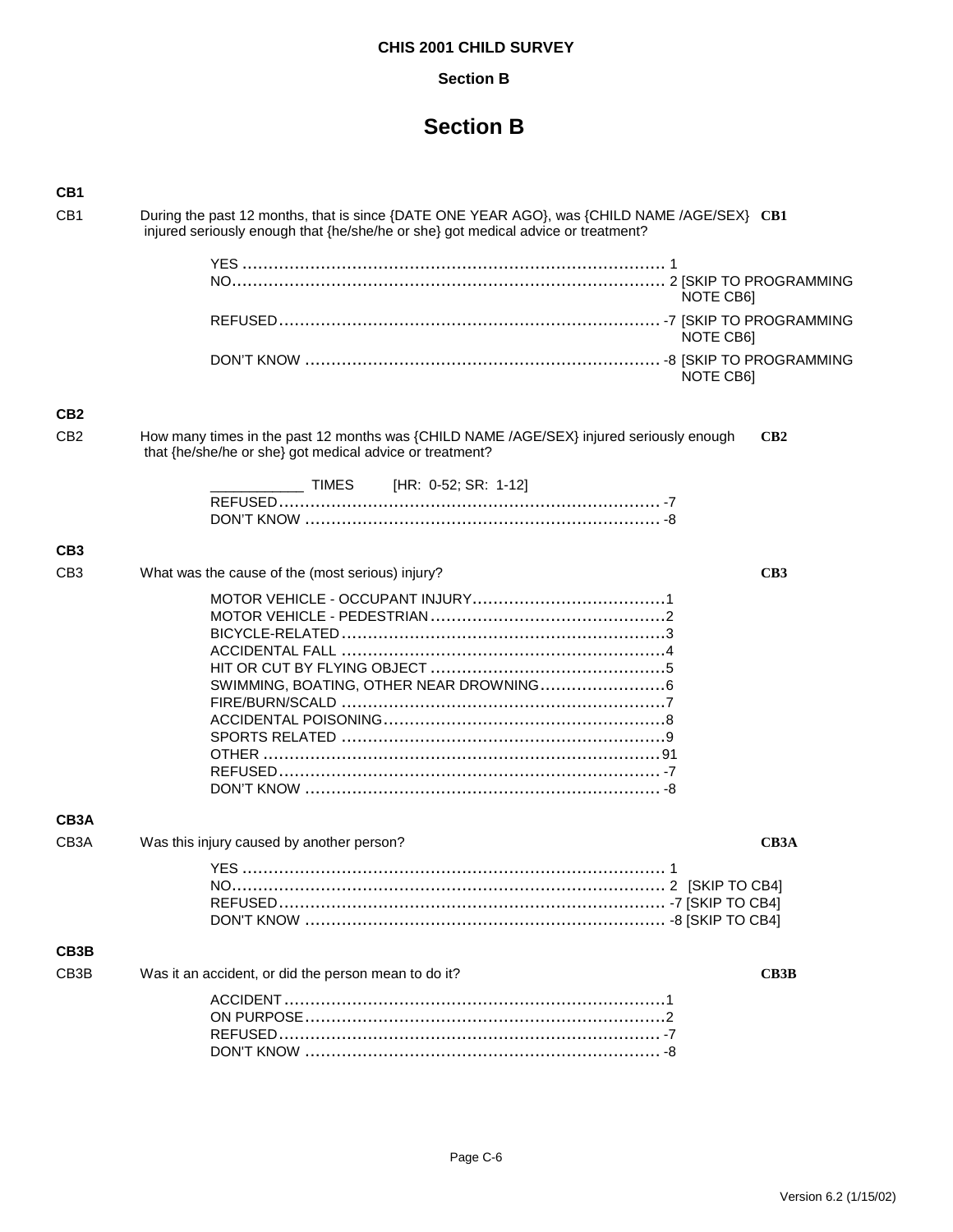#### **Section B**

| CB4               |                                                                                                     |
|-------------------|-----------------------------------------------------------------------------------------------------|
| CB4               | Where was {he/she/he or she} when the injury happened --<br>CB4                                     |
| CB4A              | in a place of business like a mall or restaurant, or  6 [SKIP TO CB5]                               |
| CB <sub>4</sub> A | Was it inside or outside at home?<br>CB4A                                                           |
| CB <sub>5</sub>   |                                                                                                     |
| CB <sub>5</sub>   | Did {he/she/he or she} reduce {his/her/his or her} physical activity because of this injury?<br>CB5 |
|                   | <b>PROGRAMMING NOTE CB6:</b>                                                                        |
|                   | IF CAGE $<$ 6, SKIP TO CB9;<br>ELSE IF CAGE >= 6, CONTINUE WITH CB6                                 |
| CB <sub>6</sub>   |                                                                                                     |
| C <sub>B6</sub>   | Has {CHILD NAME /AGE/SEX} ridden a bike in the past year?<br>CB6                                    |
|                   |                                                                                                     |
| CB7               |                                                                                                     |
| CB7               | How often does {CHILD NAME /AGE/SEX} wear a helmet when riding a bicycle? Would you<br>CB7<br>say   |
|                   |                                                                                                     |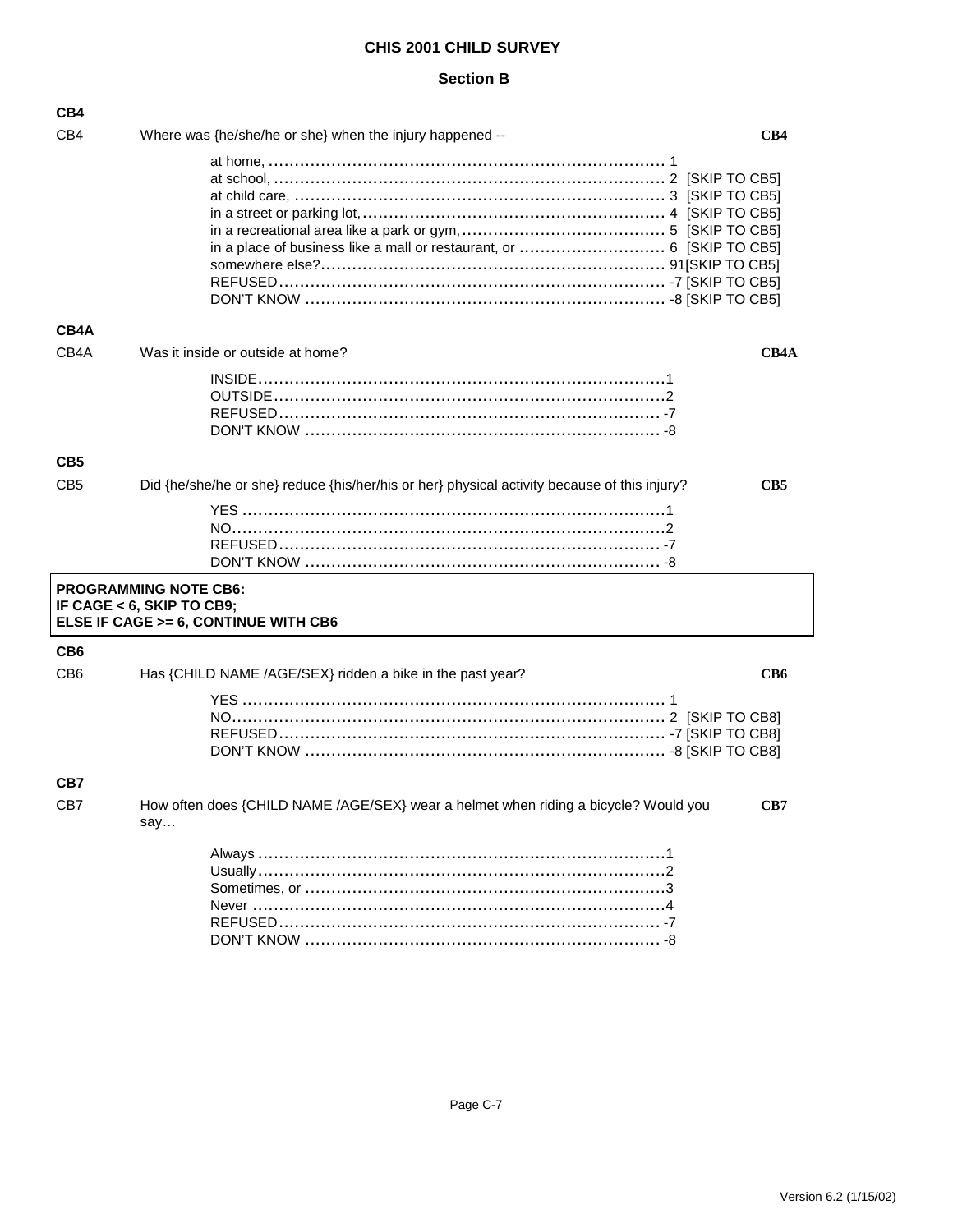## **Section B**

| CB <sub>8</sub>  |                                                                                                                                                                                                                           |     |
|------------------|---------------------------------------------------------------------------------------------------------------------------------------------------------------------------------------------------------------------------|-----|
| CB <sub>8</sub>  | Over the past month, has {CHILD NAME /AGE/SEX} taken any vitamin, mineral, herbal,<br>botanical, or other dietary supplements or pills?                                                                                   | CB8 |
|                  |                                                                                                                                                                                                                           |     |
|                  |                                                                                                                                                                                                                           |     |
|                  |                                                                                                                                                                                                                           |     |
|                  |                                                                                                                                                                                                                           |     |
| CB <sub>9</sub>  |                                                                                                                                                                                                                           |     |
| C <sub>B</sub> 9 | When {CHILD NAME /AGE/SEX} goes outside on a very sunny day for more than one hour, how<br>often do you use sunscreen of SPF 15 or greater on {CHILD NAME /AGE/SEX}'s skin? Would<br>you say, always, sometimes or never? | CB9 |
|                  |                                                                                                                                                                                                                           |     |
|                  |                                                                                                                                                                                                                           |     |
|                  |                                                                                                                                                                                                                           |     |
|                  |                                                                                                                                                                                                                           |     |
|                  |                                                                                                                                                                                                                           |     |
|                  |                                                                                                                                                                                                                           |     |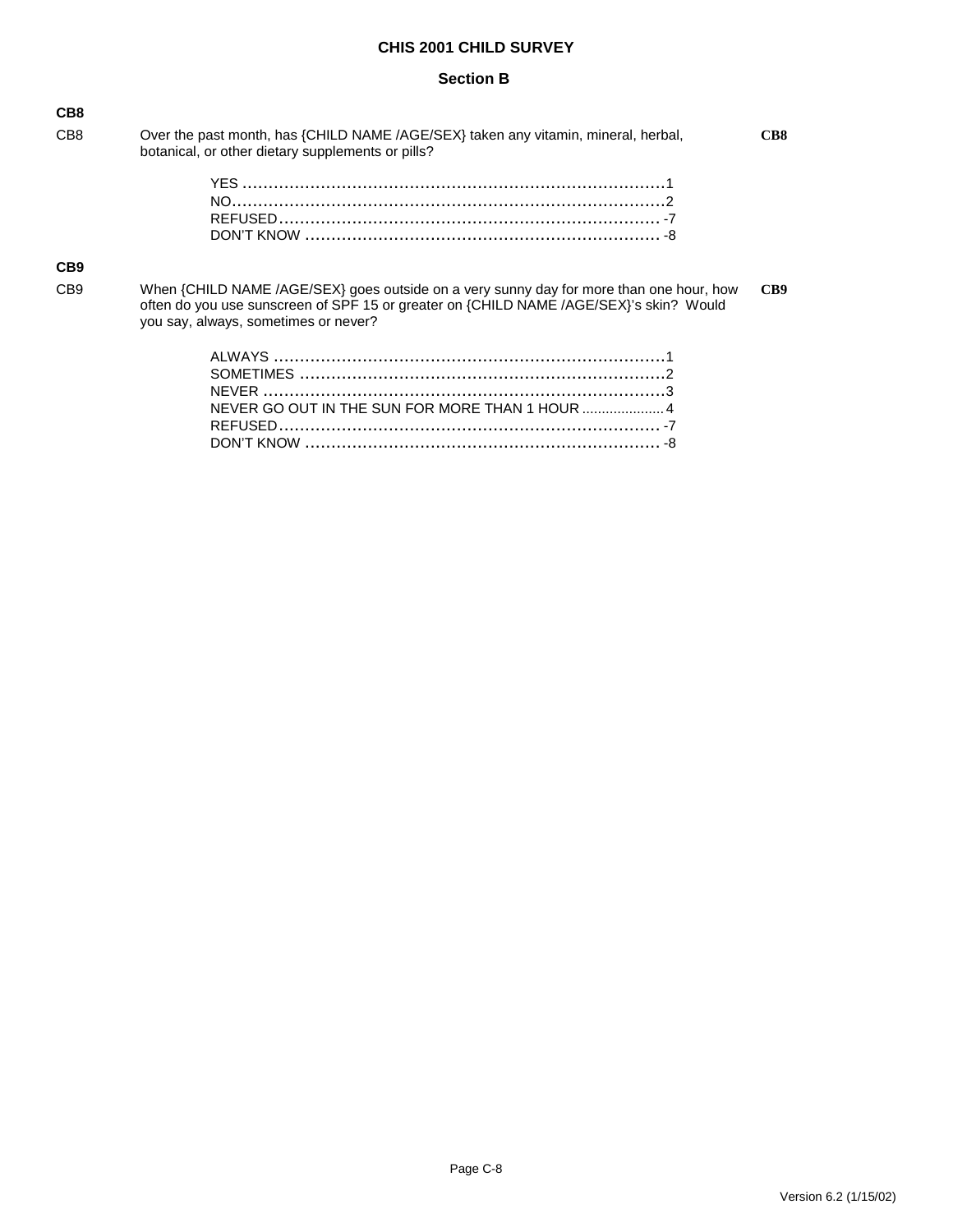## **Section C**

|                 | <b>PROGRAMMING NOTE CC1:</b><br>IF CAGE > 2, SKIP TO CC2;<br><b>ELSE CONTINUE WITH CC1</b>                                                                                                   |
|-----------------|----------------------------------------------------------------------------------------------------------------------------------------------------------------------------------------------|
| CC <sub>1</sub> |                                                                                                                                                                                              |
| CC <sub>1</sub> | These questions are about {CHILD NAME /AGE/SEX}'s dental health. Does {CHILD NAME<br>CC <sub>1</sub><br>/AGE/SEX} have any teeth yet?                                                        |
|                 |                                                                                                                                                                                              |
|                 | <b>PROGRAMMING NOTE CC2:</b><br>IF CAGE > 2, DISPLAY "These questions are about {CHILD NAME /AGE/SEX}'s dental health."                                                                      |
| CC <sub>2</sub> |                                                                                                                                                                                              |
| CC <sub>2</sub> | {These questions are about {CHILD NAME /AGE/SEX}'s dental health.} Does {CHILD NAME<br>CC2<br>/AGE/SEX} use toothpaste when brushing {his/her/his or her} teeth?                             |
|                 |                                                                                                                                                                                              |
| CC <sub>3</sub> |                                                                                                                                                                                              |
| CC <sub>3</sub> | Does the toothpaste contain fluoride?<br>CC3                                                                                                                                                 |
|                 |                                                                                                                                                                                              |
| CC4             |                                                                                                                                                                                              |
| CC4             | Does {CHILD NAME /AGE/SEX} now take prescription vitamins with fluoride or other kind of<br>CC <sub>4</sub><br>fluoride tablets, drops or mouthwash either at home or at school or day care? |
|                 |                                                                                                                                                                                              |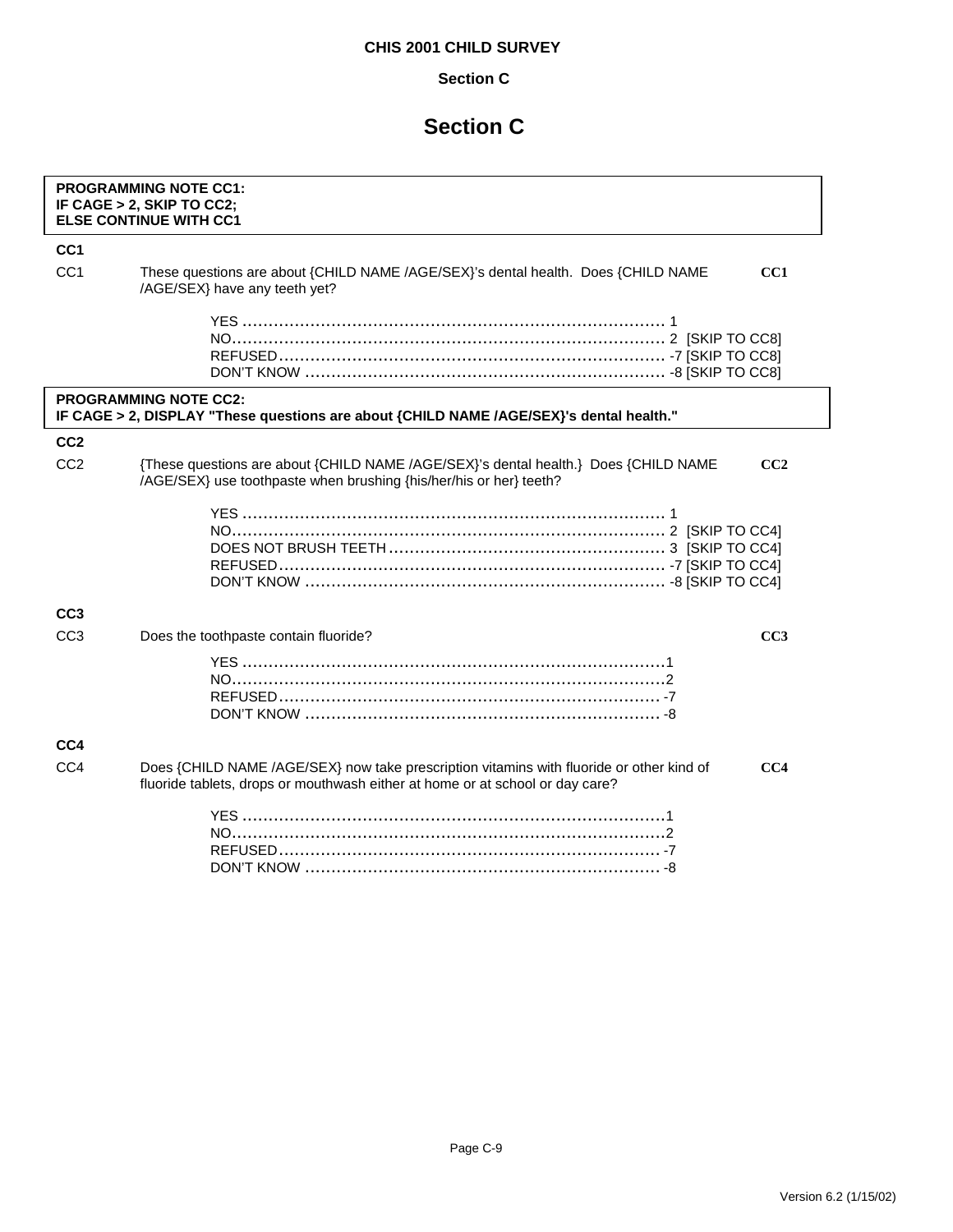|                 | <b>PROGRAMMING NOTE CC5:</b><br>IF CAGE < 2, SKIP TO CC8;<br><b>ELSE CONTINUE WITH CC5</b>                                                                                |      |
|-----------------|---------------------------------------------------------------------------------------------------------------------------------------------------------------------------|------|
| CC <sub>5</sub> |                                                                                                                                                                           |      |
| CC <sub>5</sub> | About how long has it been since {CHILD NAME /AGE/SEX} last visited a dentist, dental<br>hygienist or orthodontist?                                                       | CC5  |
|                 |                                                                                                                                                                           |      |
| CC <sub>6</sub> |                                                                                                                                                                           |      |
| CC <sub>6</sub> | Did {CHILD NAME /AGE/SEX} go for a routine check-up or cleaning or was it for a specific<br>problem?                                                                      | CC6  |
|                 |                                                                                                                                                                           |      |
| CC7A            |                                                                                                                                                                           |      |
| CC7A            | Do you have any kind of dental insurance for {CHILD NAME /AGE/SEX}?                                                                                                       | CC7A |
|                 | NOTE CC8]                                                                                                                                                                 |      |
|                 |                                                                                                                                                                           |      |
| CC7B            |                                                                                                                                                                           |      |
| CC7B            | Do you use any free community or public dental programs for {CHILD NAME /AGE/SEX}'s dental<br>care?                                                                       | CC7B |
|                 |                                                                                                                                                                           |      |
|                 | <b>PROGRAMMING NOTE CC8:</b><br>IF CAGE = $> 6$ , SKIP TO CC10;<br><b>ELSE CONTINUE WITH CC8</b>                                                                          |      |
| CC <sub>8</sub> |                                                                                                                                                                           |      |
| CC <sub>8</sub> | When {CHILD NAME /AGE/SEX} goes to sleep or takes a nap, does {he/she/he or she} sleep<br>with something in {his/her/his or her} mouth, like a thumb, bottle or pacifier? | CC8  |
|                 |                                                                                                                                                                           |      |
|                 | Page C-10                                                                                                                                                                 |      |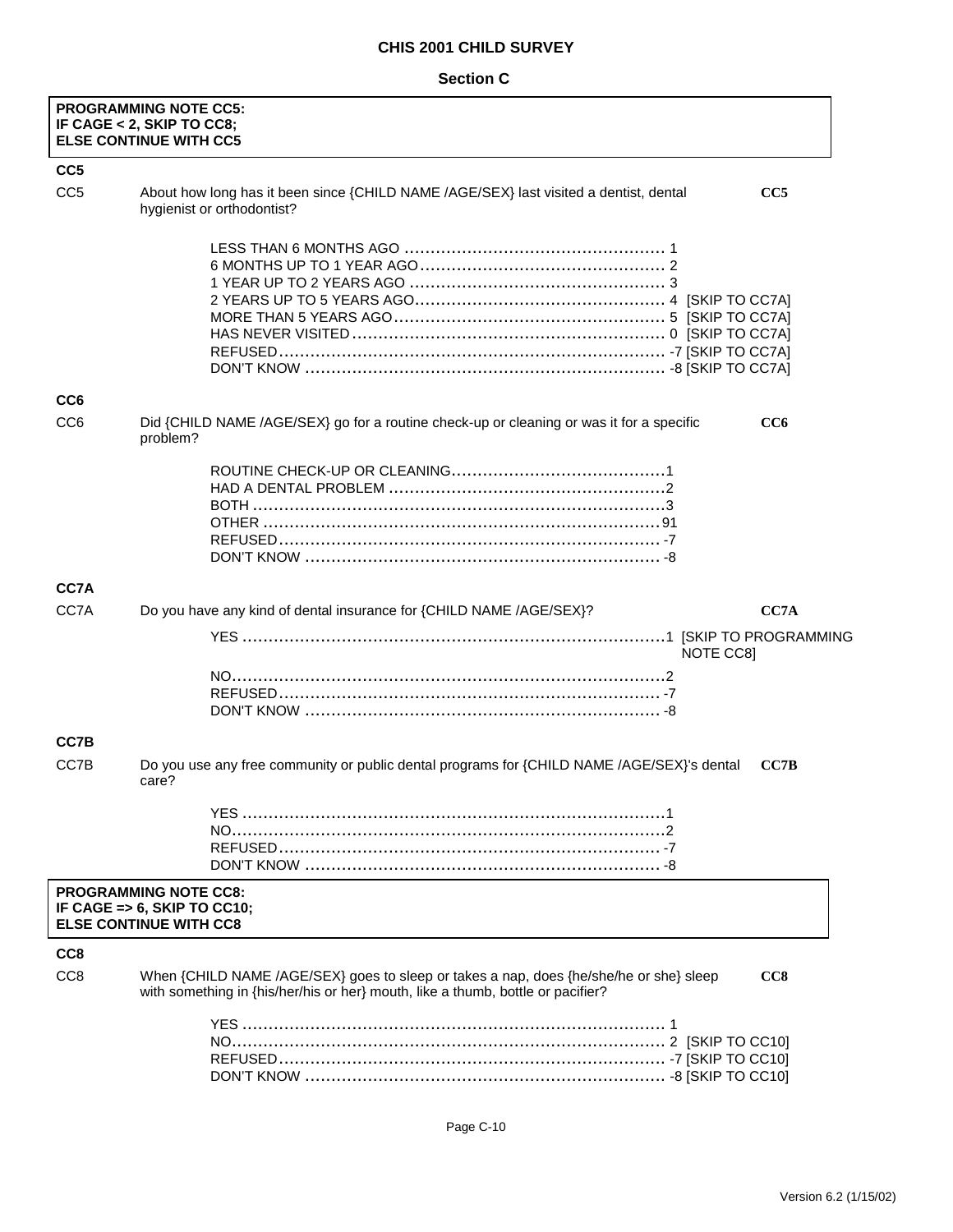| CC9A              |                                                                                                                                                |             |
|-------------------|------------------------------------------------------------------------------------------------------------------------------------------------|-------------|
| CC <sub>9</sub> A | What does {he/she/he or she} sleep with?                                                                                                       | CC9A        |
|                   |                                                                                                                                                |             |
|                   |                                                                                                                                                |             |
|                   |                                                                                                                                                |             |
|                   |                                                                                                                                                |             |
|                   |                                                                                                                                                |             |
|                   |                                                                                                                                                |             |
| CC9B              |                                                                                                                                                |             |
| CC9B              | What is in the bottle? (for example, milk, water, juice)                                                                                       | CC9B        |
|                   |                                                                                                                                                |             |
|                   |                                                                                                                                                | NOTE CC10]  |
|                   |                                                                                                                                                | NOTE CC10]  |
|                   |                                                                                                                                                | NOTE CC10]  |
|                   |                                                                                                                                                | NOTE CC10]  |
|                   |                                                                                                                                                | NOTE CC10]  |
| <b>CC9C</b>       |                                                                                                                                                |             |
| CC <sub>9</sub> C | Is it usually plain milk, chocolate milk, or milk with sugar added?                                                                            | CC9C        |
|                   |                                                                                                                                                |             |
|                   |                                                                                                                                                |             |
|                   |                                                                                                                                                |             |
|                   |                                                                                                                                                |             |
|                   | <b>PROGRAMMING NOTE CC10:</b><br>IF CAGE < 2, SKIP TO CD1;<br><b>ELSE CONTINUE WITH CC10</b>                                                   |             |
| <b>CC10</b>       |                                                                                                                                                |             |
| CC <sub>10</sub>  | Not counting the time {CHILD NAME /AGE/SEX} was in school or day care, please tell me about CC10                                               |             |
|                   | the following foods {CHILD NAME /AGE/SEX} ate yesterday. How many glasses of real, 100%<br>fruit juice did {he/she/he or she} drink yesterday? |             |
|                   | [CODE ANY PART OF A GLASS AS ONE GLASS]                                                                                                        |             |
|                   | <b>GLASSES</b><br>[HR: 0-20; SR: 0-9]                                                                                                          |             |
|                   |                                                                                                                                                |             |
|                   |                                                                                                                                                |             |
| <b>CC11</b>       |                                                                                                                                                |             |
| CC11              | How many glasses of milk did {he/she/he or she} drink yesterday?                                                                               | <b>CC11</b> |
|                   | [CODE ANY PART OF A GLASS AS ONE GLASS]                                                                                                        |             |
|                   | GLASSES<br>[HR: 0-20; SR: 0-9]                                                                                                                 |             |
|                   |                                                                                                                                                |             |
|                   |                                                                                                                                                |             |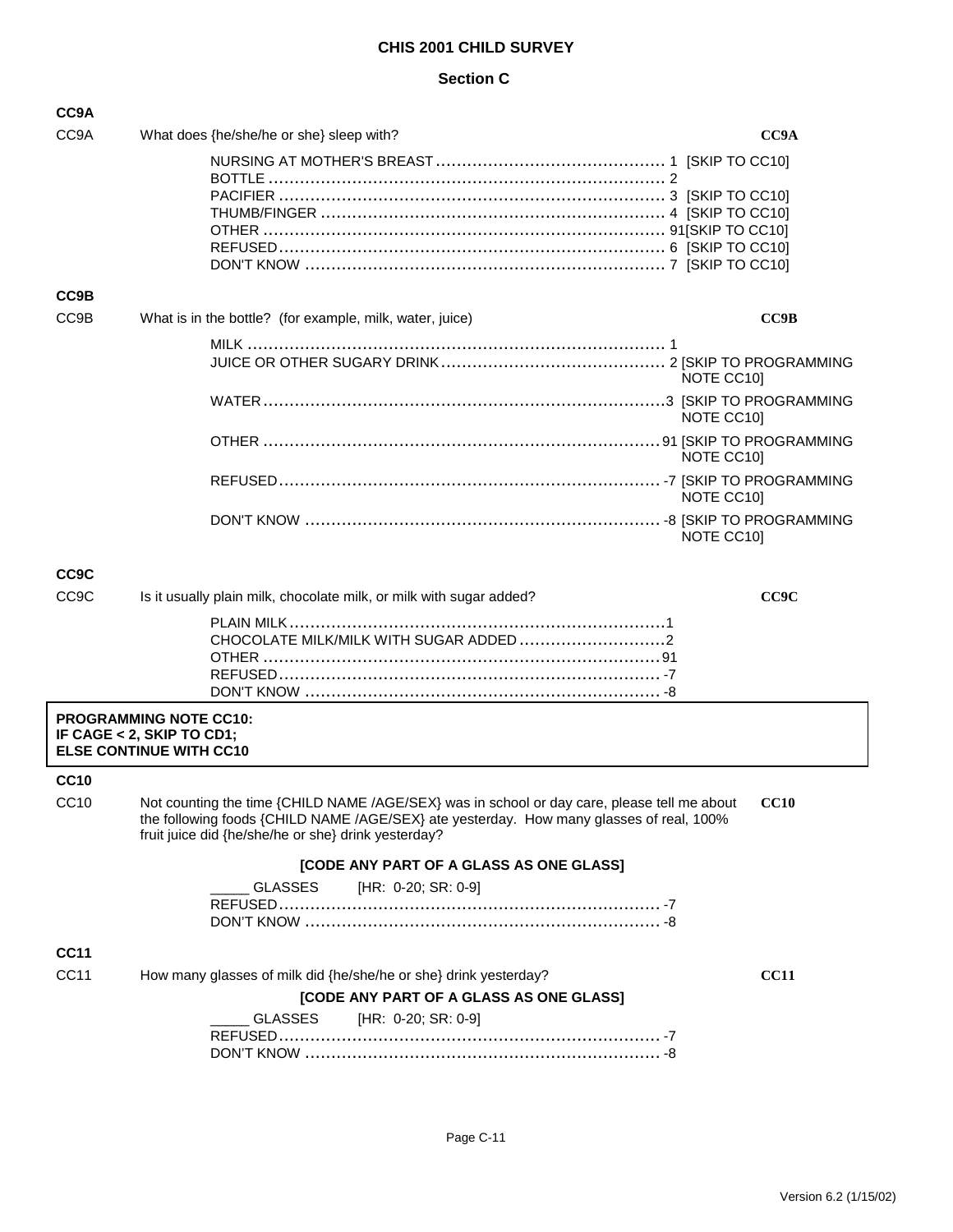| <b>CC12</b>      |                                                                                                                                 |             |
|------------------|---------------------------------------------------------------------------------------------------------------------------------|-------------|
| CC <sub>12</sub> | And how many glasses or cans of soda like Coke or 7-Up (did {he/she/he or she} drink<br>yesterday)?                             | <b>CC12</b> |
|                  | [CODE ANY PART OF A GLASS OR PART OF A CAN OF SODA AS ONE GLASS OR CAN]                                                         |             |
|                  | GLASSES OR CANS [HR: 0-20; SR: 0-9]                                                                                             |             |
| CC <sub>13</sub> |                                                                                                                                 |             |
| CC <sub>13</sub> | How many servings of fruit, such as an apple or a banana (did {he/she/he or she} have<br>yesterday)?                            | <b>CC13</b> |
|                  | SERVINGS [HR: 0-20; SR: 0-9]                                                                                                    |             |
| <b>CC14</b>      |                                                                                                                                 |             |
| CC14             | How many servings of potatoes or french fries (did {he/she/he or she} have yesterday)?                                          | CC14        |
|                  | SERVINGS [HR: 0-20; SR: 0-5]                                                                                                    |             |
| <b>CC15</b>      |                                                                                                                                 |             |
| CC <sub>15</sub> | How many servings of vegetables like corn, green beans, lettuce or other vegetables (did<br>{he/she/he or she} have yesterday)? | <b>CC15</b> |
|                  | SERVINGS [HR: 0-20; SR: 0-4]                                                                                                    |             |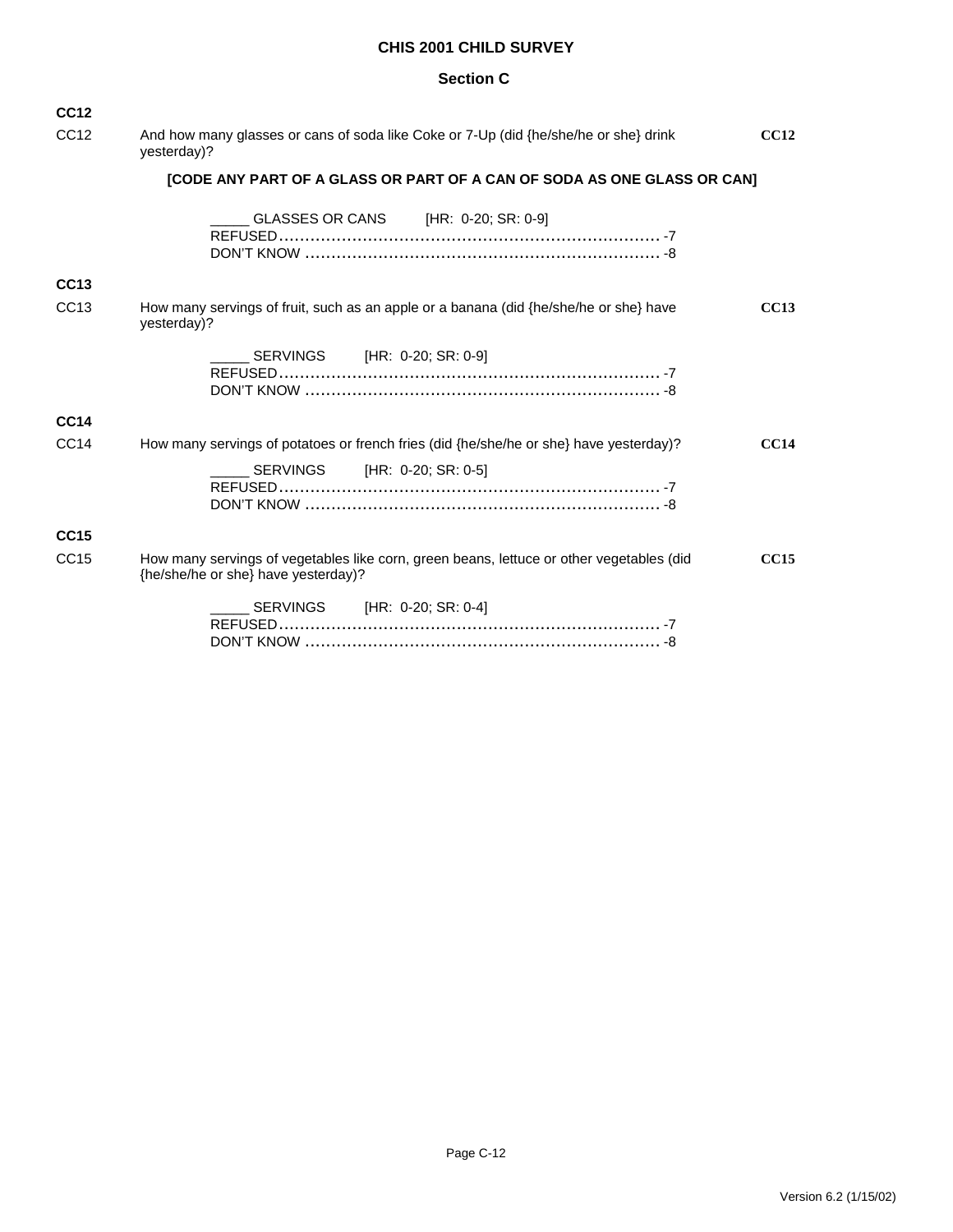#### **Section D**

## **Section D**

#### **CD1**

CD1 The next questions are about where {CHILD NAME /AGE/SEX} goes for health care. Is there a **CD1** place you USUALLY take {him/her/him or her} to when {he/she/he or she} is sick or you need advice about {his/her/his or her} health?

| NOTE CD3] |
|-----------|
|           |
| NOTE CD3] |
| NOTE CD3] |
| NOTE CD3] |
| NOTE CD31 |
| NOTE CD3] |

#### **CD2**

CD2 What is the ONE main reason {CHILD NAME /AGE/SEX} does NOT have a usual source of **CD2** health care?

| USUAL PLACE IN THIS AREA NO LONGER AVAILABLE4 [SKIP TO CD6]  |  |
|--------------------------------------------------------------|--|
| CAN'T FIND PROVIDER WHO SPEAKS MY LANGUAGE 5 [SKIP TO CD6]   |  |
| LIKES DIFFERENT PLACES FOR HEALTH CARE NEEDS 6 [SKIP TO CD6] |  |
|                                                              |  |
| DON'T USE DOCTORS/TREAT CHILD MYSELF 8 [SKIP TO CD6]         |  |
|                                                              |  |
|                                                              |  |
|                                                              |  |
|                                                              |  |

**PROGRAMMING NOTE CD3: IF CD1 = (1, 5, -7 OR -8), DISPLAY "What kind of place do you take {him/her/him or her} to most often -- a medical doctor's office"; ELSE IF CD1 = 3, DISPLAY "Is {his/her/his or her} doctor in a private doctor's office"; ELSE IF CD1 = 4, FILL CD3 = 1 AND SKIP TO CD6** 

| CD <sub>3</sub>                |                                                                                                                                                                                                                           |     |
|--------------------------------|---------------------------------------------------------------------------------------------------------------------------------------------------------------------------------------------------------------------------|-----|
| C <sub>D</sub> 3               | {What kind of place do you take {him/her/him or her} to most often—a medical doctor's office/ls<br>his/her doctor in a private doctor's office}, a clinic or hospital clinic, an emergency room, or<br>some other place?} | CD3 |
|                                |                                                                                                                                                                                                                           |     |
|                                |                                                                                                                                                                                                                           |     |
|                                |                                                                                                                                                                                                                           |     |
| CD <sub>3</sub> O <sub>S</sub> |                                                                                                                                                                                                                           |     |

NO ONE PLACE .................................................................. 94[SKIP TO CD6] REFUSED.......................................................................... -7 [SKIP TO CD6] DON'T KNOW ..................................................................... -8 [SKIP TO CD6]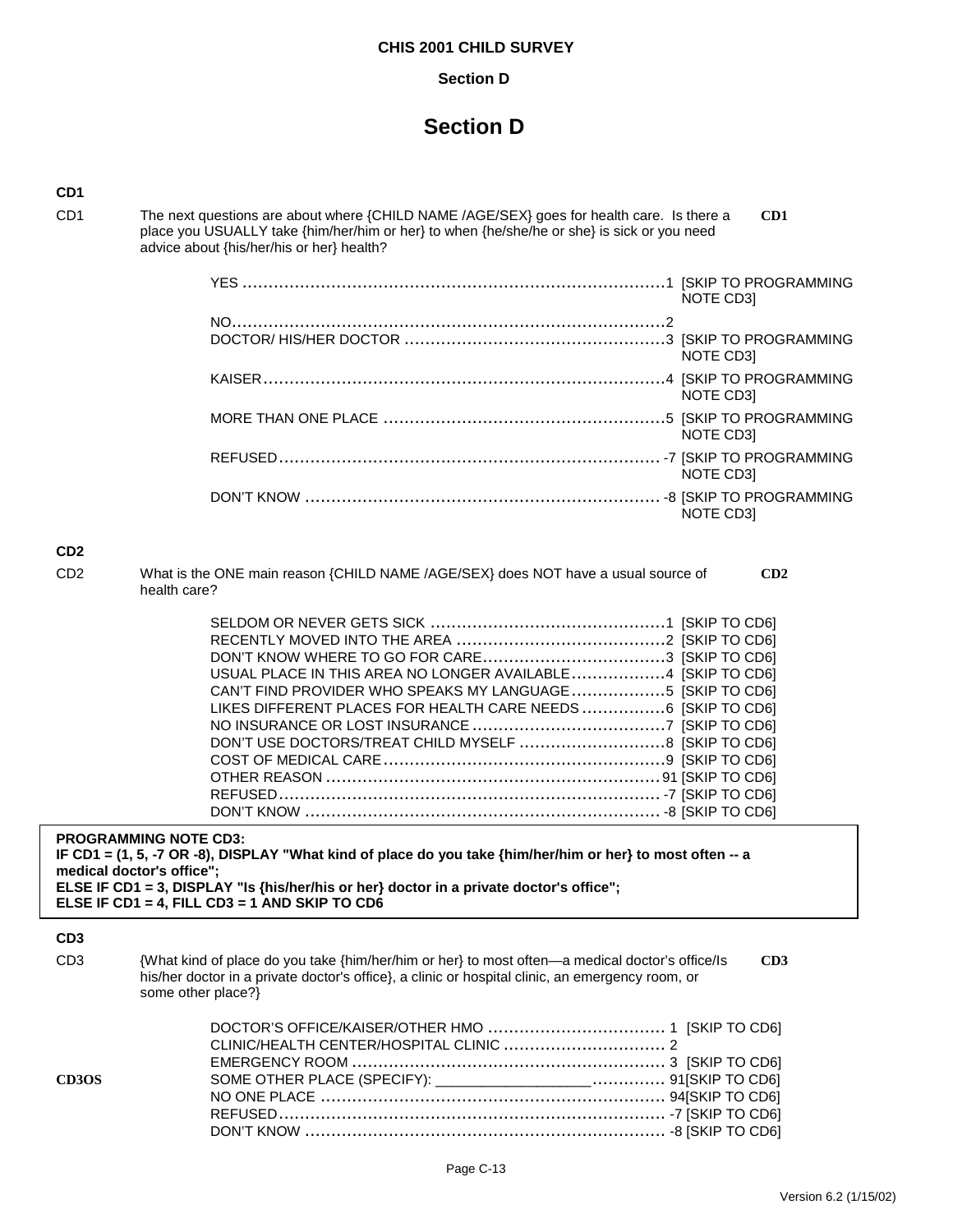#### **Section D**

| CD3B              |                                                                                                                                                                                                                           |                 |
|-------------------|---------------------------------------------------------------------------------------------------------------------------------------------------------------------------------------------------------------------------|-----------------|
| CD <sub>3</sub> B | Is it an HMO clinic, a county or government clinic, a community clinic, a hospital clinic or<br>emergency room, a chiropractic clinic, or some other kind of clinic or office?                                            | CD3B            |
|                   | [IF "SOME OTHER KIND OF CLINIC," PROBE FOR TYPE.]                                                                                                                                                                         |                 |
|                   | HMO CLINIC/KAISER/PRIVATE DOCTOR'S OFFICE 1<br>COUNTY OR GOVERNMENT CLINIC/COMMUNITY/<br>HOSPITAL/MEDICAL CENTER OR CLINIC/<br>VA/VETERANS HOSPITAL/MILITARY HOSPITAL OR CLINIC  4<br>INDIAN HEALTH SERVICE (IHS), TRIBAL |                 |
| CD <sub>6</sub>   |                                                                                                                                                                                                                           |                 |
| CD <sub>6</sub>   | During the past 12 months, that is since {12 MONTH REF. DATE}, how many times has {CHILD<br>NAME /AGE/SEX} seen a medical doctor?                                                                                         | CD <sub>6</sub> |
|                   | [HR: 0-365; SR: 0-12]<br>TIMES                                                                                                                                                                                            |                 |
|                   | <b>PROGRAMMING NOTE CD7:</b><br>IF CD6 = (0, -7, -8) (NONE, REF/DK), CONTINUE WITH CD7;<br>ELSE IF CD6 > 0, SKIP TO CD8                                                                                                   |                 |
| CD7               |                                                                                                                                                                                                                           |                 |
| CD <sub>7</sub>   | About how long has it been since {he/she/he or she} last saw a medical doctor?                                                                                                                                            | CD7             |
|                   | MORE THAN 2 YEARS UP TO 3 YEARS AGO3                                                                                                                                                                                      |                 |

## **CD8**

CD8 Have you received reminders from the doctor or clinic about when it is time for {CHILD NAME **CD8** /AGE/SEX} to get {his/her/his or her} shots?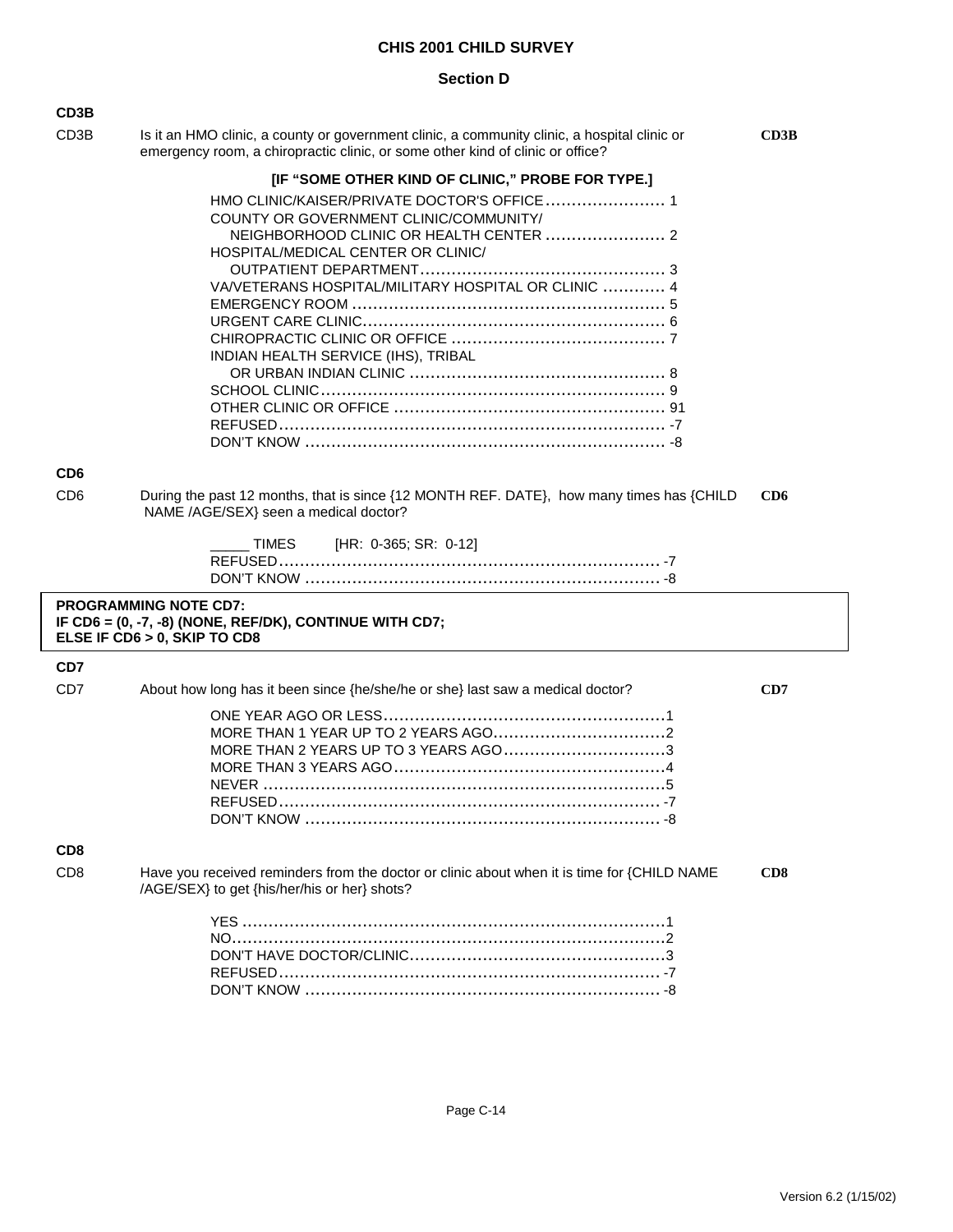## **Section D**

| C <sub>D</sub> <sub>9</sub>                                                                |                                                                                                                                                            |                                  |
|--------------------------------------------------------------------------------------------|------------------------------------------------------------------------------------------------------------------------------------------------------------|----------------------------------|
| C <sub>D</sub> <sub>9</sub>                                                                | Do you have at your home {CHILD NAME /AGE/SEX}'s official immunization record, the "yellow<br>card"?                                                       | CD9                              |
|                                                                                            |                                                                                                                                                            |                                  |
| <b>CD10</b>                                                                                |                                                                                                                                                            |                                  |
| CD <sub>10</sub>                                                                           | Have you ever had difficulties getting shots for {CHILD NAME /AGE/SEX}?                                                                                    | CD10                             |
|                                                                                            |                                                                                                                                                            | [SKIP TO CD12]<br>[SKIP TO CD12] |
| <b>CD11</b>                                                                                |                                                                                                                                                            |                                  |
| CD11                                                                                       | What difficulties have you experienced getting {his/her/his or her} shots?<br>[CODE ALL THAT APPLY. CTRL-P TO EXIT]                                        | $CD11_A - H$                     |
|                                                                                            | [PROBE: Any other difficulties?]                                                                                                                           |                                  |
| <b>CD11_1</b><br>CD11_2<br>CD11_3<br>CD11_4<br>CD11_5<br>CD11_6<br>CD11_7<br><b>CD11_8</b> |                                                                                                                                                            |                                  |
| CD <sub>12</sub>                                                                           |                                                                                                                                                            |                                  |
| CD <sub>12</sub>                                                                           | During the past 12 months, did {CHILD NAME /AGE/SEX} visit a hospital emergency room?                                                                      | CD12                             |
|                                                                                            |                                                                                                                                                            |                                  |
|                                                                                            | <b>PROGRAMMING NOTE CD13:</b><br>IF ANY CA10A_A THROUGH CA10A_H = 1 (ASTHMA) OR CA12 = 1 (YES), CONTINUE WITH CD13;<br>ELSE SKIP TO PROGRAMMING NOTE CD13A |                                  |
| <b>CD13</b>                                                                                |                                                                                                                                                            |                                  |
| CD <sub>13</sub>                                                                           | Were any of the visits because of {his/her/his or her} asthma?                                                                                             | <b>CD13AST</b>                   |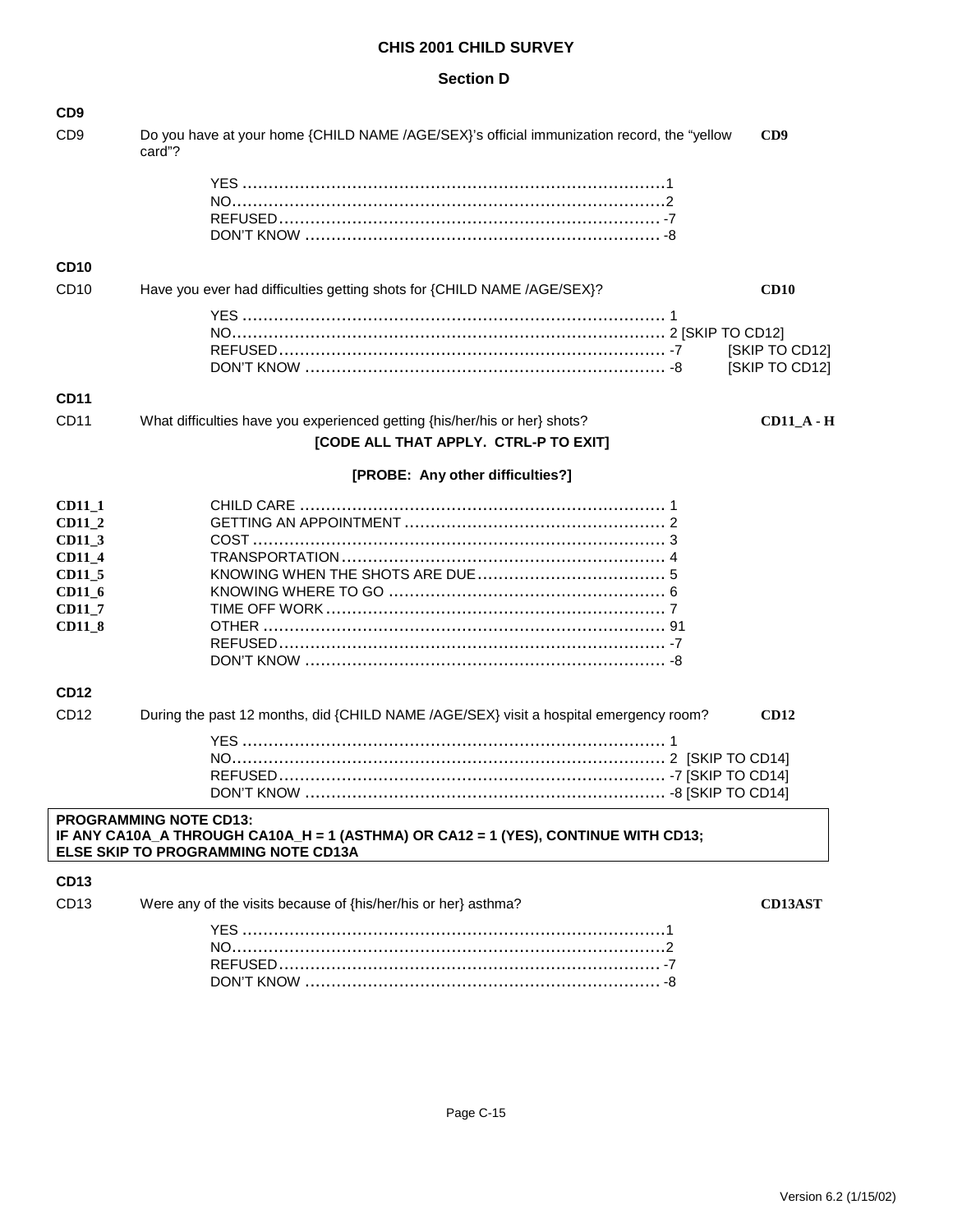| <b>Section D</b> |  |
|------------------|--|
|------------------|--|

| <b>PROGRAMMING NOTE CD13A:</b><br>IF ANY CA10A_A THROUGH CA10A_H = 2 (CEREBRAL PALSY), CONTINUE WITH CD13A;<br><b>ELSE SKIP TO PROGRAMMING NOTE CD13B</b>     |                                                                                                                                                                   |                |  |
|---------------------------------------------------------------------------------------------------------------------------------------------------------------|-------------------------------------------------------------------------------------------------------------------------------------------------------------------|----------------|--|
| <b>CD13A</b>                                                                                                                                                  |                                                                                                                                                                   |                |  |
| CD <sub>13</sub> A                                                                                                                                            | (Were any of the visits)  because of {his/her/his or her} cerebral palsy?                                                                                         | <b>CD13CER</b> |  |
|                                                                                                                                                               |                                                                                                                                                                   |                |  |
|                                                                                                                                                               |                                                                                                                                                                   |                |  |
|                                                                                                                                                               |                                                                                                                                                                   |                |  |
|                                                                                                                                                               | <b>PROGRAMMING NOTE CD13B:</b><br>IF ANY CA10A_A THROUGH CA10A_H = 3 (EPILEPSY), CONTINUE WITH CD13B;<br><b>ELSE SKIP TO PROGRAMMING NOTE CD13C</b>               |                |  |
| CD <sub>13</sub> B                                                                                                                                            |                                                                                                                                                                   |                |  |
| CD <sub>13</sub> B                                                                                                                                            | (Were any of the visits)  because of {his/her/his or her} epilepsy?                                                                                               | <b>CD13EPI</b> |  |
|                                                                                                                                                               |                                                                                                                                                                   |                |  |
|                                                                                                                                                               |                                                                                                                                                                   |                |  |
|                                                                                                                                                               |                                                                                                                                                                   |                |  |
|                                                                                                                                                               | <b>PROGRAMMING NOTE CD13C:</b><br>IF ANY CA10A_A THROUGH CA10A_H = 4 (HEARING PROBLEM), CONTINUE WITH CD13C;<br><b>ELSE SKIP TO PROGRAMMING NOTE CD13D</b>        |                |  |
| <b>CD13C</b>                                                                                                                                                  |                                                                                                                                                                   |                |  |
| CD <sub>13</sub> C                                                                                                                                            | (Were any of the visits)  because of {his/her/his or her} hearing problem?                                                                                        | <b>CD13HEA</b> |  |
|                                                                                                                                                               |                                                                                                                                                                   |                |  |
|                                                                                                                                                               | <b>PROGRAMMING NOTE CD13D:</b><br>IF ANY CA10A_A THROUGH CA10A_H = 5 (NEUROMUSCULAR DISORDER), CONTINUE WITH CD13D;<br><b>ELSE SKIP TO PROGRAMMING NOTE CD13E</b> |                |  |
| CD <sub>13</sub> D                                                                                                                                            |                                                                                                                                                                   |                |  |
| CD <sub>13</sub> D                                                                                                                                            | (Were any of the visits)  because of {his/her/his or her} neuromuscular disorder?                                                                                 | <b>CD13NEU</b> |  |
|                                                                                                                                                               |                                                                                                                                                                   |                |  |
|                                                                                                                                                               |                                                                                                                                                                   |                |  |
|                                                                                                                                                               |                                                                                                                                                                   |                |  |
| <b>PROGRAMMING NOTE CD13E:</b><br>IF ANY CA10A_A THROUGH CA10A_H = 6 (ORTHOPEDIC PROBLEM), CONTINUE WITH CD13E;<br><b>ELSE SKIP TO PROGRAMMING NOTE CD13F</b> |                                                                                                                                                                   |                |  |
| CD13E                                                                                                                                                         |                                                                                                                                                                   |                |  |
| CD <sub>13E</sub>                                                                                                                                             | (Were any of the visits)  because of {his/her/his or her} orthopedic problem?                                                                                     | <b>CD13ORT</b> |  |
|                                                                                                                                                               |                                                                                                                                                                   |                |  |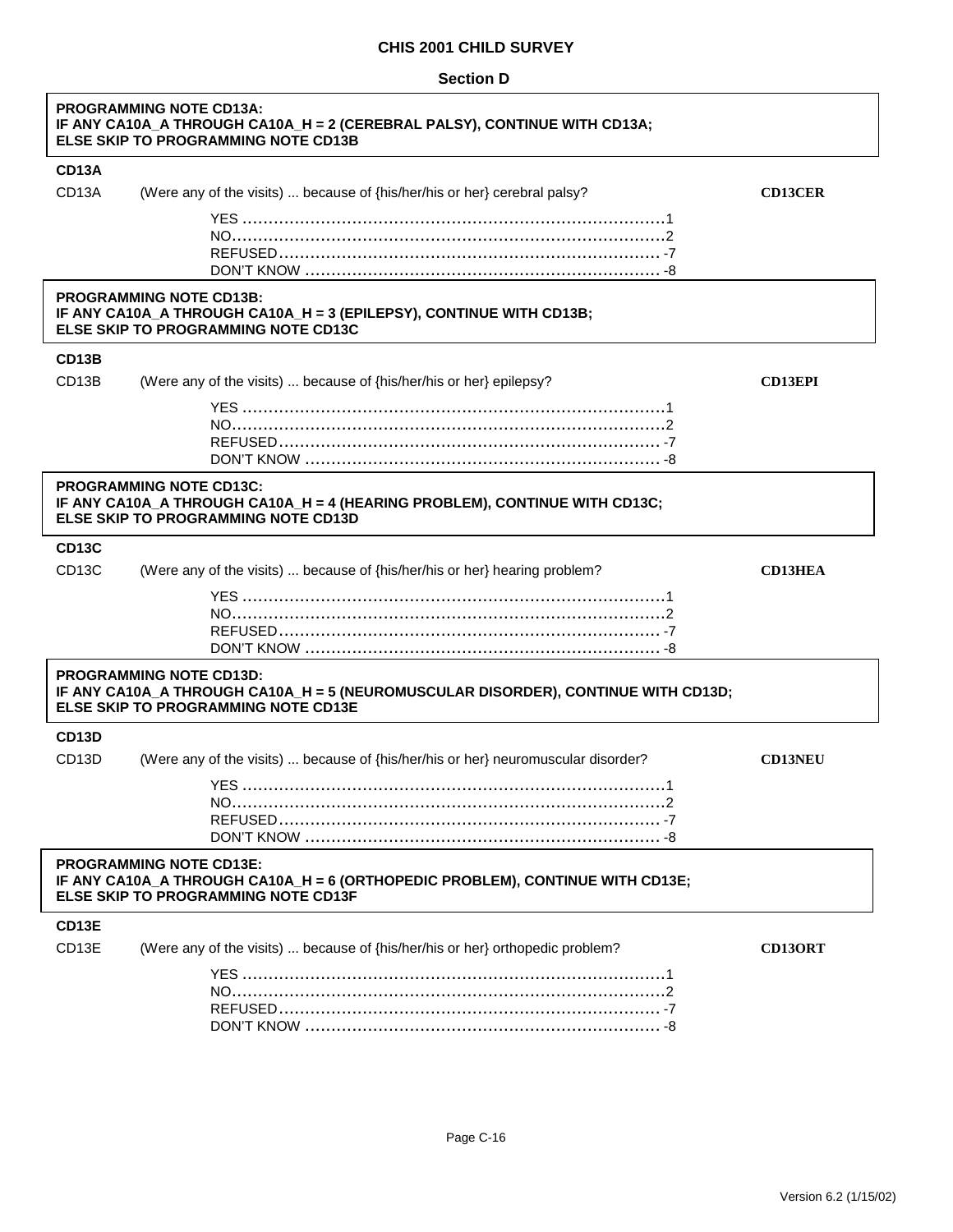| <b>Section D</b> |  |
|------------------|--|
|------------------|--|

 $\overline{1}$ 

|                                                                                                                                                                                                   | <b>PROGRAMMING NOTE CD13F:</b><br>IF ANY CA10A_A THROUGH CA10A_H = 7 (VISION PROBLEM), CONTINUE WITH CD13F;<br><b>ELSE SKIP TO PROGRAMMING NOTE CD13G</b> |                |
|---------------------------------------------------------------------------------------------------------------------------------------------------------------------------------------------------|-----------------------------------------------------------------------------------------------------------------------------------------------------------|----------------|
| CD <sub>13</sub> F                                                                                                                                                                                |                                                                                                                                                           |                |
| CD <sub>13</sub> F                                                                                                                                                                                | (Were any of the visits)  because of {his/her/his or her} vision problem?                                                                                 | <b>CD13VIS</b> |
|                                                                                                                                                                                                   |                                                                                                                                                           |                |
|                                                                                                                                                                                                   | <b>PROGRAMMING NOTE CD13G:</b><br>IF ANY CA10A_A THROUGH CA10A_H = 8 (OTHER SPECIFY PHYSICAL CONDITION), CONTINUE WITH CD13G;                             |                |
|                                                                                                                                                                                                   | ELSE SKIP TO PROGRAMMING NOTE CD13M                                                                                                                       |                |
| <b>CD13G</b>                                                                                                                                                                                      |                                                                                                                                                           |                |
| CD <sub>13</sub> G                                                                                                                                                                                | (Were any of the visits)  because of {his/her/his or her} {OTHER SPECIFY PHYSICAL<br>CONDITION}?                                                          | <b>CD13PHS</b> |
|                                                                                                                                                                                                   |                                                                                                                                                           |                |
|                                                                                                                                                                                                   | <b>PROGRAMMING NOTE CD13M:</b><br>IF CB1 = 1 (YES, SERIOUS INJURY), CONTINUE WITH CD13M;<br>ELSE SKIP TO PROGRAMMING NOTE CD13N                           |                |
| CD13M                                                                                                                                                                                             |                                                                                                                                                           |                |
| CD <sub>13</sub> M                                                                                                                                                                                | (Were any of the visits)  because of {his/her/his or her} injury that we talked about before?                                                             | <b>CD13INJ</b> |
|                                                                                                                                                                                                   |                                                                                                                                                           |                |
| <b>PROGRAMMING NOTE CD13N:</b><br>IF [CA10 = 1 (YES, PHYSICAL CONDITION) OR 3 (YES, BOTH)] AND CA10A_A = -7 OR -8 (REF/DK), CONTINUE<br><b>WITH CD13N;</b><br>ELSE SKIP TO PROGRAMMING NOTE CD13Q |                                                                                                                                                           |                |
| CD <sub>13N</sub><br>CD <sub>13N</sub>                                                                                                                                                            | (Were any of the visits)  because of {his/her/his or her} physical condition that we talked about<br>before?                                              | <b>CD13PHY</b> |

٦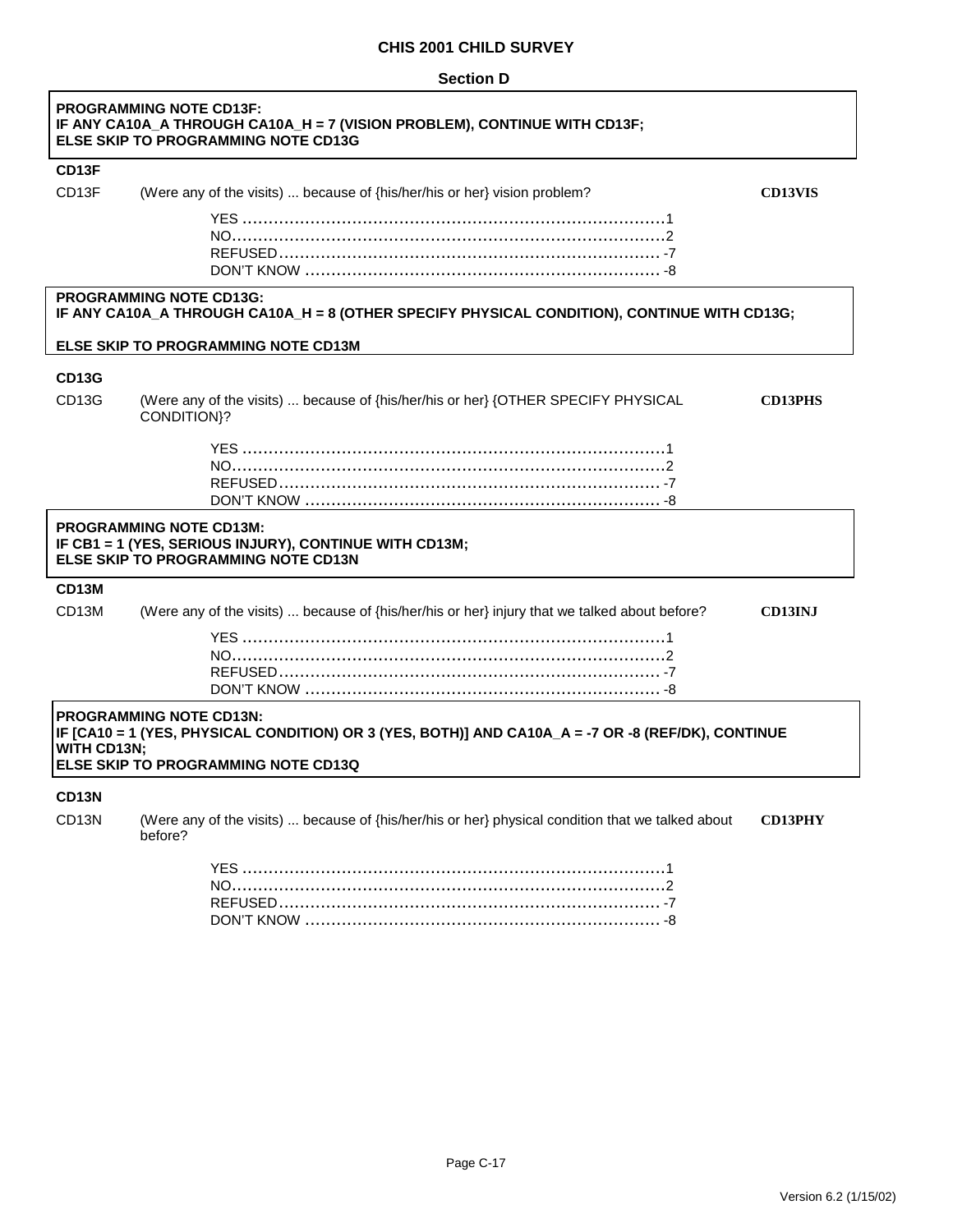#### **Section D**

| <b>PROGRAMMING NOTE CD13Q:</b><br>IF CA10 = 91 (OTHER SPECIFY), CONTINUE WITH CD13Q;<br><b>ELSE SKIP TO CD14</b> |                                                                                                                                                            |                |
|------------------------------------------------------------------------------------------------------------------|------------------------------------------------------------------------------------------------------------------------------------------------------------|----------------|
| <b>CD13Q</b>                                                                                                     |                                                                                                                                                            |                |
| CD <sub>13Q</sub>                                                                                                | (Were any of the visits)  because of {his/her/his or her} {OTHER SPECIFY CONDITION FROM<br>CA10 <sup>2</sup>                                               | <b>CD13OTH</b> |
|                                                                                                                  |                                                                                                                                                            |                |
|                                                                                                                  |                                                                                                                                                            |                |
| <b>CD14</b>                                                                                                      |                                                                                                                                                            |                |
| CD14                                                                                                             | During the past 12 months, was {CHILD NAME /AGE/SEX} a patient in a hospital overnight or<br>CD14<br>longer?                                               |                |
|                                                                                                                  |                                                                                                                                                            |                |
|                                                                                                                  | <b>PROGRAMMING NOTE CD15:</b><br>IF ANY CA10A_A THROUGH CA10A_H = 1 (ASTHMA) OR CA12 = 1 (YES), CONTINUE WITH CD15;<br>ELSE SKIP TO PROGRAMMING NOTE CD15A |                |
| <b>CD15</b>                                                                                                      |                                                                                                                                                            |                |
| CD15                                                                                                             | Was {he/she/he or she} hospitalized because of {his/her/his or her} asthma?                                                                                | <b>CD15AST</b> |
|                                                                                                                  |                                                                                                                                                            |                |
|                                                                                                                  | <b>PROGRAMMING NOTE CD15A:</b><br>IF ANY CA10A_A THROUGH CA10A_H = 2 (CEREBRAL PALSY), CONTINUE WITH CD15A;<br><b>ELSE SKIP TO PROGRAMMING NOTE CD15B</b>  |                |
| <b>CD15A</b>                                                                                                     |                                                                                                                                                            |                |
| CD <sub>15</sub> A                                                                                               | (Was {he/she/he or she} hospitalized)  because of {his/her/his or her} cerebral palsy?                                                                     | <b>CD15CER</b> |
|                                                                                                                  |                                                                                                                                                            |                |
|                                                                                                                  | <b>PROGRAMMING NOTE CD15B:</b><br>IF ANY CA10A_A THROUGH CA10A_H = 3 (EPILEPSY), CONTINUE WITH CD15B;<br><b>ELSE SKIP TO PROGRAMMING NOTE CD15C</b>        |                |
| CD15B                                                                                                            |                                                                                                                                                            |                |
| CD <sub>15</sub> B                                                                                               | (Was {he/she/he or she} hospitalized)  because of {his/her/his or her} epilepsy?                                                                           | <b>CD15EPI</b> |
|                                                                                                                  |                                                                                                                                                            |                |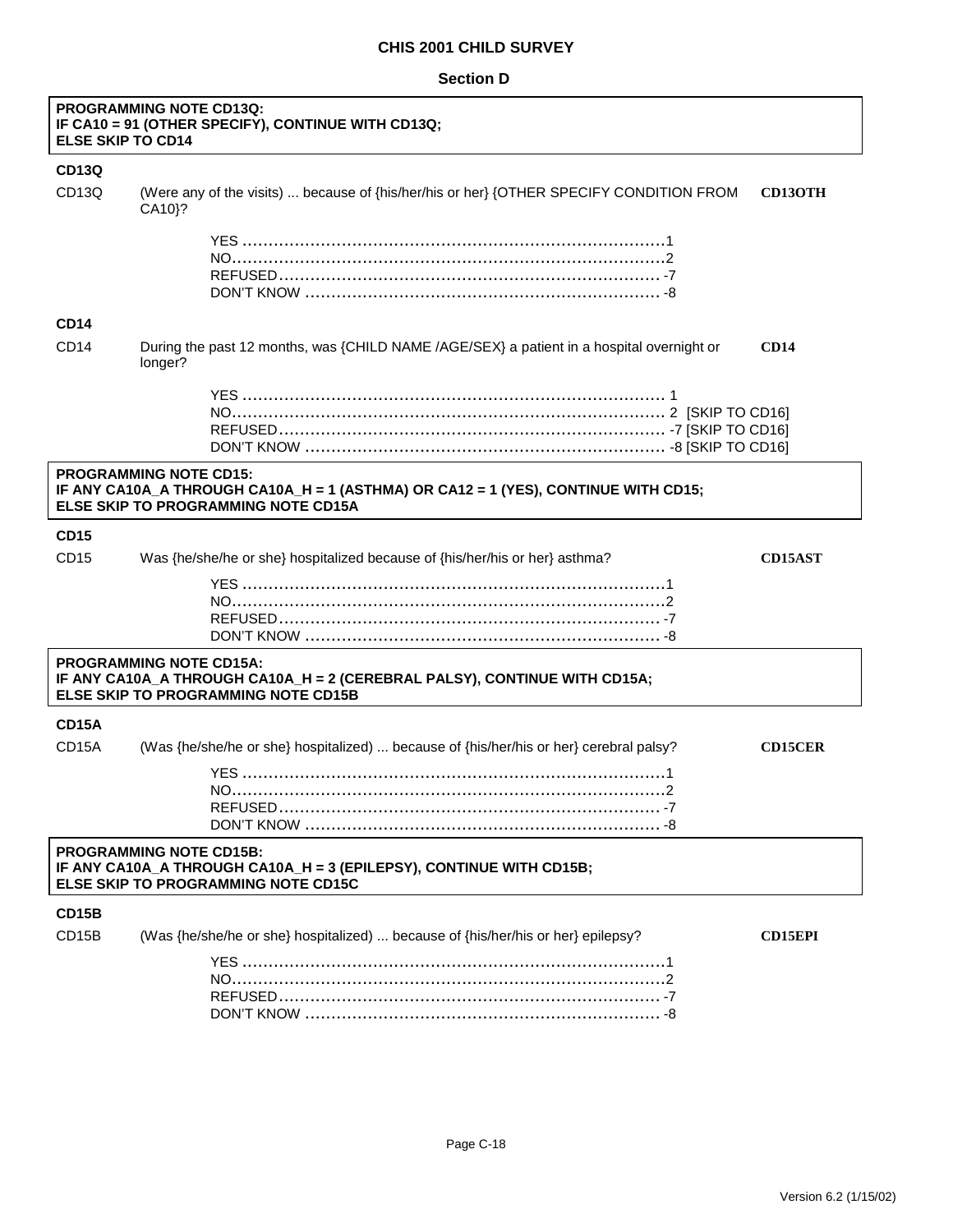## **Section D**

Г

| <b>PROGRAMMING NOTE CD15C:</b><br>IF ANY CA10A_A THROUGH CA10A_H = 4 (HEARING PROBLEM), CONTINUE WITH CD15C;<br><b>ELSE SKIP TO PROGRAMMING NOTE CD15D</b> |                                                                                                                                                                   |                |
|------------------------------------------------------------------------------------------------------------------------------------------------------------|-------------------------------------------------------------------------------------------------------------------------------------------------------------------|----------------|
| <b>CD15C</b>                                                                                                                                               |                                                                                                                                                                   |                |
| CD <sub>15</sub> C                                                                                                                                         | (Was {he/she/he or she} hospitalized)  because of {his/her/his or her} hearing problem?                                                                           | <b>CD15HEA</b> |
|                                                                                                                                                            |                                                                                                                                                                   |                |
|                                                                                                                                                            | <b>PROGRAMMING NOTE CD15D:</b><br>IF ANY CA10A_A THROUGH CA10A_H = 5 (NEUROMUSCULAR DISORDER), CONTINUE WITH CD15D;<br><b>ELSE SKIP TO PROGRAMMING NOTE CD15E</b> |                |
| <b>CD15D</b>                                                                                                                                               |                                                                                                                                                                   |                |
| CD <sub>15</sub> D                                                                                                                                         | (Was {he/she/he or she} hospitalized)  because of {his/her/his or her} neuromuscular                                                                              | <b>CD15NEU</b> |
|                                                                                                                                                            |                                                                                                                                                                   |                |
|                                                                                                                                                            | <b>PROGRAMMING NOTE CD15E:</b><br>IF ANY CA10A_A THROUGH CA10A_H = 6 (ORTHOPEDIC PROBLEM), CONTINUE WITH CD15E;<br><b>ELSE SKIP TO PROGRAMMING NOTE CD15F</b>     |                |
| CD15E                                                                                                                                                      |                                                                                                                                                                   |                |
| CD <sub>15E</sub>                                                                                                                                          | (Was {he/she/he or she} hospitalized)  because of {his/her/his or her} orthopedic problem?                                                                        | <b>CD15ORT</b> |
|                                                                                                                                                            |                                                                                                                                                                   |                |
|                                                                                                                                                            | <b>PROGRAMMING NOTE CD15F:</b><br>IF ANY CA10A_A THROUGH CA10A_H = 7 (VISION PROBLEM), CONTINUE WITH CD15F;<br><b>ELSE SKIP TO PROGRAMMING NOTE CD15G</b>         |                |
| CD15F                                                                                                                                                      |                                                                                                                                                                   |                |
| CD <sub>15F</sub>                                                                                                                                          | (Was {he/she/he or she} hospitalized)  because of {his/her/his or her} vision problem?                                                                            | <b>CD15VIS</b> |
|                                                                                                                                                            |                                                                                                                                                                   |                |
|                                                                                                                                                            | <b>PROGRAMMING NOTE CD15G:</b><br>IF ANY CA10A_A THROUGH CA10A_H = 8 (OTHER SPECIFY PHYSICAL CONDITION), CONTINUE WITH CD15G;                                     |                |
|                                                                                                                                                            | ELSE SKIP TO PROGRAMMING NOTE CD15M                                                                                                                               |                |
| <b>CD15G</b><br>CD <sub>15</sub> G                                                                                                                         | (Was {he/she/he or she} hospitalized)  because of {his/her/his or her} {OTHER SPECIFY<br>PHYSICAL CONDITION}?                                                     | <b>CD15PHS</b> |
|                                                                                                                                                            |                                                                                                                                                                   |                |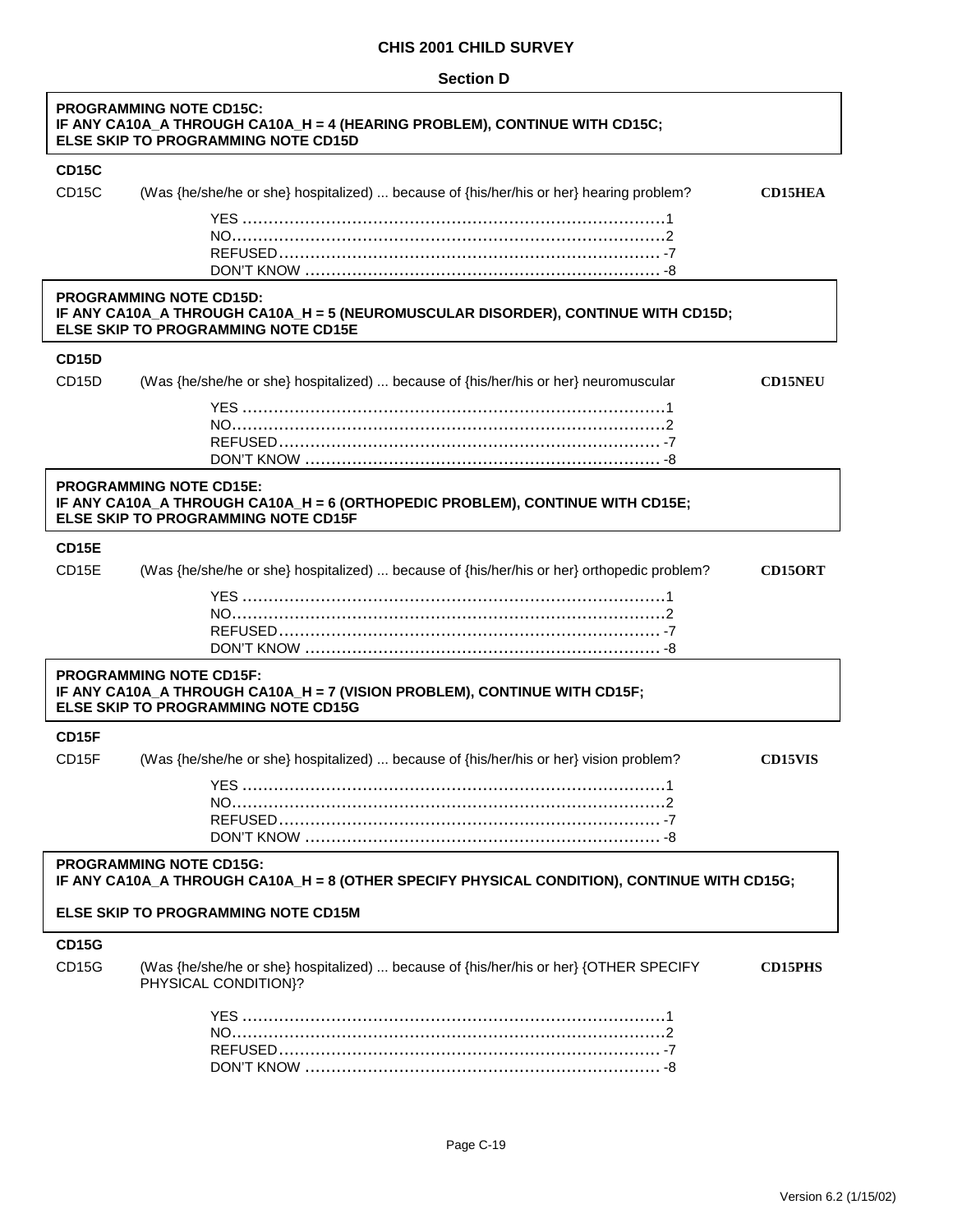#### **Section D**

| <b>PROGRAMMING NOTE CD15M:</b><br>IF CB1 = 1 (YES, SERIOUS INJURY), CONTINUE WITH CD15M;<br><b>ELSE SKIP TO PROGRAMMING NOTE CD15N</b> |                                                                                                                                                                                                   |  |  |
|----------------------------------------------------------------------------------------------------------------------------------------|---------------------------------------------------------------------------------------------------------------------------------------------------------------------------------------------------|--|--|
| CD15M                                                                                                                                  |                                                                                                                                                                                                   |  |  |
| CD15M                                                                                                                                  | (Was {he/she/he or she} hospitalized)  because of {his/her/his or her} injury that we talked<br><b>CD15INJ</b><br>about before?                                                                   |  |  |
|                                                                                                                                        |                                                                                                                                                                                                   |  |  |
|                                                                                                                                        | <b>PROGRAMMING NOTE CD15N:</b><br>IF [CA10 = 1 (YES, PHYSICAL CONDITION) OR 3 (YES, BOTH)] AND CA10A_A = -7 OR -8 (REF/DK), CONTINUE<br><b>WITH CD15N:</b><br>ELSE SKIP TO PROGRAMMING NOTE CD15Q |  |  |
| CD <sub>15N</sub>                                                                                                                      |                                                                                                                                                                                                   |  |  |
| CD <sub>15N</sub>                                                                                                                      | (Was {he/she/he or she} hospitalized)  because of {his/her/his or her} physical condition that<br><b>CD15PHY</b><br>we talked about before?                                                       |  |  |
|                                                                                                                                        |                                                                                                                                                                                                   |  |  |
| <b>ELSE SKIP TO CD16</b>                                                                                                               | <b>PROGRAMMING NOTE CD15Q:</b><br>IF CA10 = 91 (OTHER SPECIFY), CONTINUE WITH CD15Q;                                                                                                              |  |  |
| <b>CD15Q</b>                                                                                                                           |                                                                                                                                                                                                   |  |  |
| CD <sub>15Q</sub>                                                                                                                      | (Was {he/she/he or she) hospitalized)  because of {his/her/his or her} {OTHER SPECIFY<br><b>CD15OTH</b><br><b>CONDITION FROM CA10}?</b>                                                           |  |  |
|                                                                                                                                        |                                                                                                                                                                                                   |  |  |
| <b>CD16</b>                                                                                                                            |                                                                                                                                                                                                   |  |  |
| CD <sub>16</sub>                                                                                                                       | During the past 12 months, did you take {CHILD NAME /AGE/SEX} to another country, such as<br><b>CD16</b><br>Mexico or any other country, for either medical or dental care?                       |  |  |
|                                                                                                                                        |                                                                                                                                                                                                   |  |  |
| <b>CD17</b>                                                                                                                            |                                                                                                                                                                                                   |  |  |
| CD <sub>17</sub>                                                                                                                       | Was this for medical care, or dental care, or both?<br>CD17                                                                                                                                       |  |  |
|                                                                                                                                        |                                                                                                                                                                                                   |  |  |

٦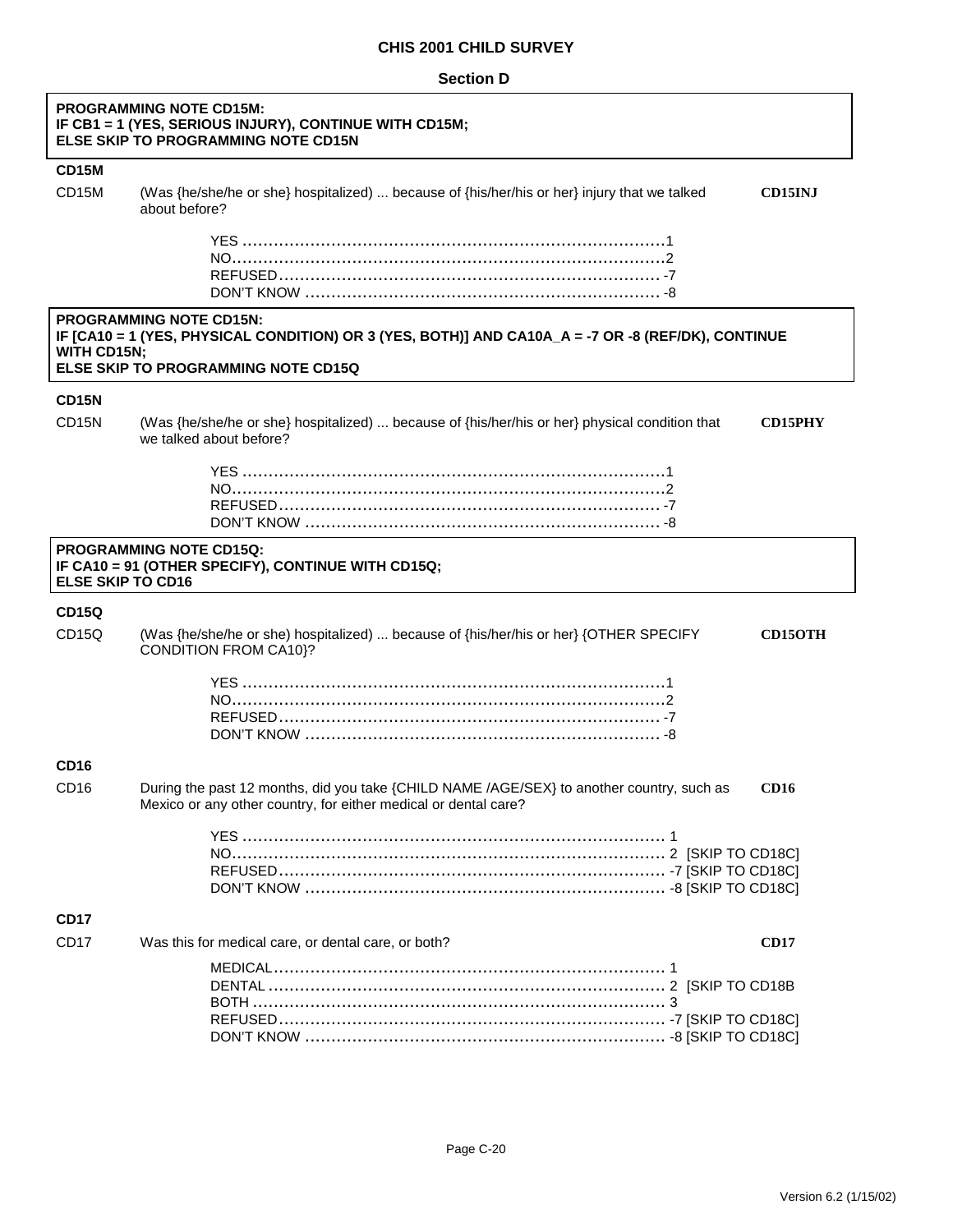#### **Section D**

| <b>CD18A</b>       |                                                                                                                                                                                       |                    |
|--------------------|---------------------------------------------------------------------------------------------------------------------------------------------------------------------------------------|--------------------|
| CD <sub>18</sub> A | And what country did you take {him/her/him or her} to for medical care?                                                                                                               | CD18A              |
|                    |                                                                                                                                                                                       |                    |
|                    |                                                                                                                                                                                       |                    |
|                    |                                                                                                                                                                                       |                    |
|                    |                                                                                                                                                                                       |                    |
|                    | <b>PROGRAMMING NOTE CD18B:</b><br>IF CD17 <> 2 (DENTAL) OR 3 (BOTH), SKIP TO CD18C;<br><b>ELSE CONTINUE WITH CD18B</b>                                                                |                    |
| CD <sub>18</sub> B |                                                                                                                                                                                       |                    |
| CD <sub>18</sub> B | And what country did you take {him/her/him or her} to for dental care?                                                                                                                | <b>CD18B</b>       |
|                    |                                                                                                                                                                                       |                    |
| CD <sub>18</sub> C |                                                                                                                                                                                       |                    |
| CD <sub>18</sub> C | And during the past 12 months, did you or anyone else go to another country, such as Mexico or<br>any other country, to buy any prescription medicine for {him/her/him or her}?       | CD <sub>18</sub> C |
|                    |                                                                                                                                                                                       |                    |
|                    |                                                                                                                                                                                       | NOTE CD19          |
|                    |                                                                                                                                                                                       | NOTE CD19          |
|                    |                                                                                                                                                                                       | NOTE CD19          |
| CD <sub>18</sub> D |                                                                                                                                                                                       |                    |
| CD <sub>18</sub> D | And what country was that?                                                                                                                                                            | CD <sub>18</sub> D |
|                    |                                                                                                                                                                                       |                    |
|                    |                                                                                                                                                                                       |                    |
|                    |                                                                                                                                                                                       |                    |
|                    |                                                                                                                                                                                       |                    |
|                    | <b>PROGRAMMING NOTE CD19:</b><br>IF CD7 = 5 (NEVER), SKIP TO CD22;<br><b>ELSE CONTINUE WITH CD19</b>                                                                                  |                    |
| <b>CD19</b>        |                                                                                                                                                                                       |                    |
| CD <sub>19</sub>   | The LAST time {CHILD NAME /AGE/SEX} visited a doctor, what kind of a place was it--a<br>MEDICAL doctor's office, a clinic or hospital clinic, an emergency room, or some other place? | <b>CD19</b>        |
|                    | [IF R GIVES SPECIFIC NAME OF PLACE, PROBE ONCE FOR CATEGORIES; IF R CONTINUES<br>TO GIVE SPECIFIC NAME, CODE AS "SOME OTHER PLACE (SPECIFY)."]                                        |                    |
|                    |                                                                                                                                                                                       |                    |
|                    |                                                                                                                                                                                       |                    |
| <b>CD19OS</b>      |                                                                                                                                                                                       |                    |
|                    |                                                                                                                                                                                       |                    |
|                    |                                                                                                                                                                                       |                    |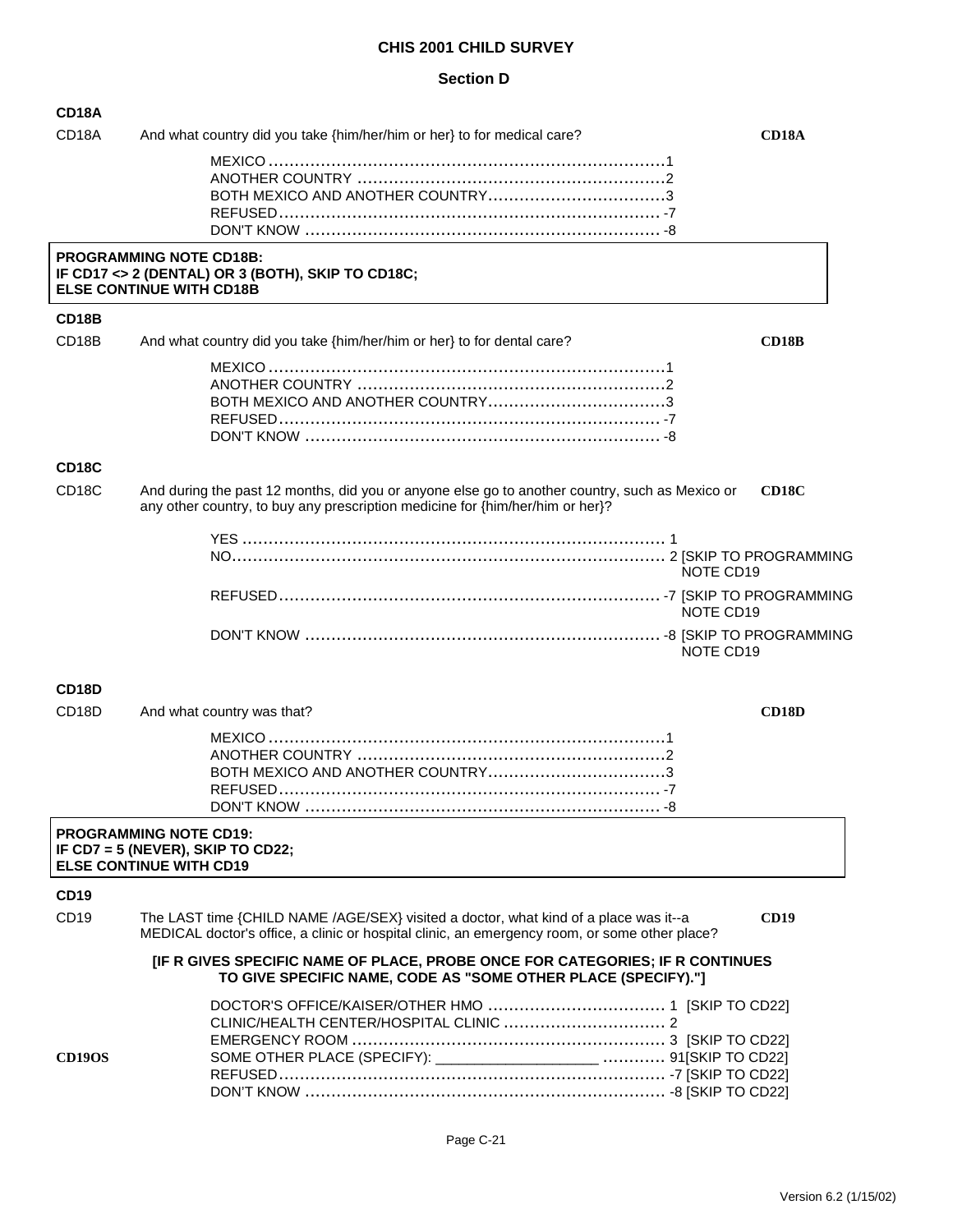#### **Section D**

| On Dec. 20, 2000, the end of the question text for CD20 was changed from "some other kind of place" to<br>"some other clinic or office." |                                                                                                                                                                         |      |
|------------------------------------------------------------------------------------------------------------------------------------------|-------------------------------------------------------------------------------------------------------------------------------------------------------------------------|------|
| <b>CD20</b>                                                                                                                              |                                                                                                                                                                         |      |
| CD <sub>20</sub>                                                                                                                         | Was it an HMO clinic, a county or government clinic, a community clinic, a hospital clinic or<br>emergency room, a chiropractic clinic, or some other clinic or office? | CD20 |
|                                                                                                                                          | [IF "SOME OTHER KIND OF PLACE", PROBE FOR TYPE; READ LIST ONLY IF NECESSARY]                                                                                            |      |
|                                                                                                                                          |                                                                                                                                                                         |      |
|                                                                                                                                          | COUNTY OR GOVERNMENT CLINIC/COMMUNITY/                                                                                                                                  |      |
|                                                                                                                                          |                                                                                                                                                                         |      |
|                                                                                                                                          | HOSPITAL/MEDICAL CENTER OR CLINIC/                                                                                                                                      |      |
|                                                                                                                                          |                                                                                                                                                                         |      |
|                                                                                                                                          | VA/VETERANS HOSPITAL/MILITARY HOSPITAL OR CLINIC  4                                                                                                                     |      |
|                                                                                                                                          |                                                                                                                                                                         |      |
|                                                                                                                                          |                                                                                                                                                                         |      |
|                                                                                                                                          |                                                                                                                                                                         |      |
|                                                                                                                                          | INDIAN HEALTH SERVICE (IHS), TRIBAL                                                                                                                                     |      |
|                                                                                                                                          |                                                                                                                                                                         |      |
|                                                                                                                                          |                                                                                                                                                                         |      |
|                                                                                                                                          |                                                                                                                                                                         |      |
|                                                                                                                                          |                                                                                                                                                                         |      |
|                                                                                                                                          |                                                                                                                                                                         |      |

*On Dec. 20, 2000, the question text for CD22 was changed from "talk to" to "see or talk to."*

### **CD22**

CD22 Other than a medical doctor, did you see or talk to any OTHER kind of health person about **CD22** {CHILD NAME /AGE/SEX} during the PAST 12 MONTHS?

> **[IF NEEDED, SAY: "A health person such as an acupuncturist, a nurse practitioner, a physician assistant, a chiropractor, an herbalist, a pharmacist, a healer, a botanica or some other type?"]**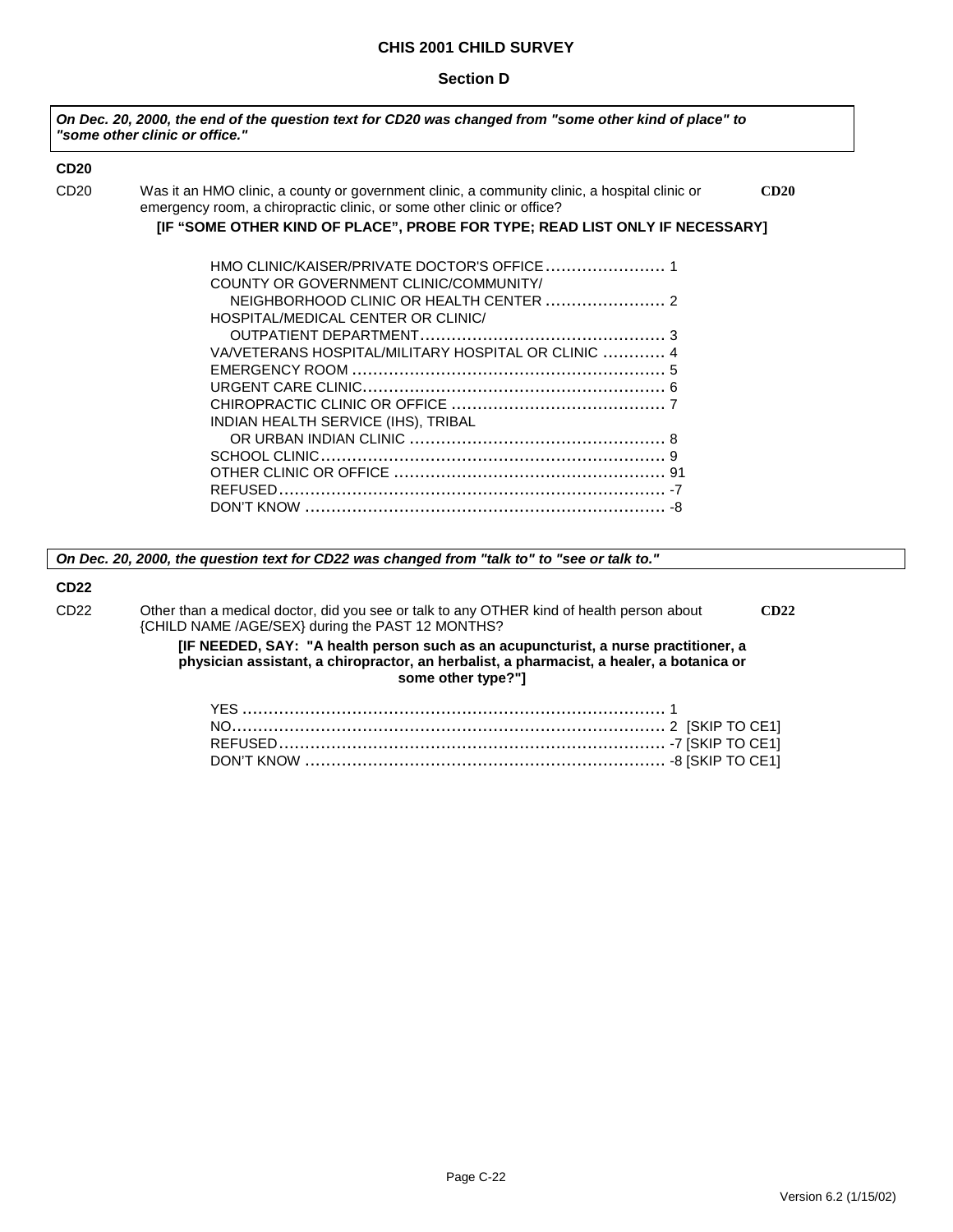#### **Section D**

**CD23**

CD23 What OTHER kinds of health persons did you see or talk to about {him/her/him or her}? **CD23\_A - L [CODE ALL THAT APPLY. CTRL-P TO EXIT.]**

## **[PROBE: "Any others?"]**

## **[IF NEEDED, PROBE FOR TYPE OF PERSON OR PROFESSIONAL.]**

| CD23 1             |                                             |  |
|--------------------|---------------------------------------------|--|
| CD23 2             |                                             |  |
| CD23 3             |                                             |  |
| CD23 4             |                                             |  |
| CD <sub>23</sub> 5 |                                             |  |
| CD23 <sub>6</sub>  | NURSE, NURSE PRACTITIONER, NURSE MIDWIFE  6 |  |
| CD23 7             |                                             |  |
| CD23 8             |                                             |  |
| CD23 9             |                                             |  |
| CD23 10            |                                             |  |
| CD23 11            |                                             |  |
| CD23 12            |                                             |  |
| CD23 13            |                                             |  |
|                    |                                             |  |
|                    |                                             |  |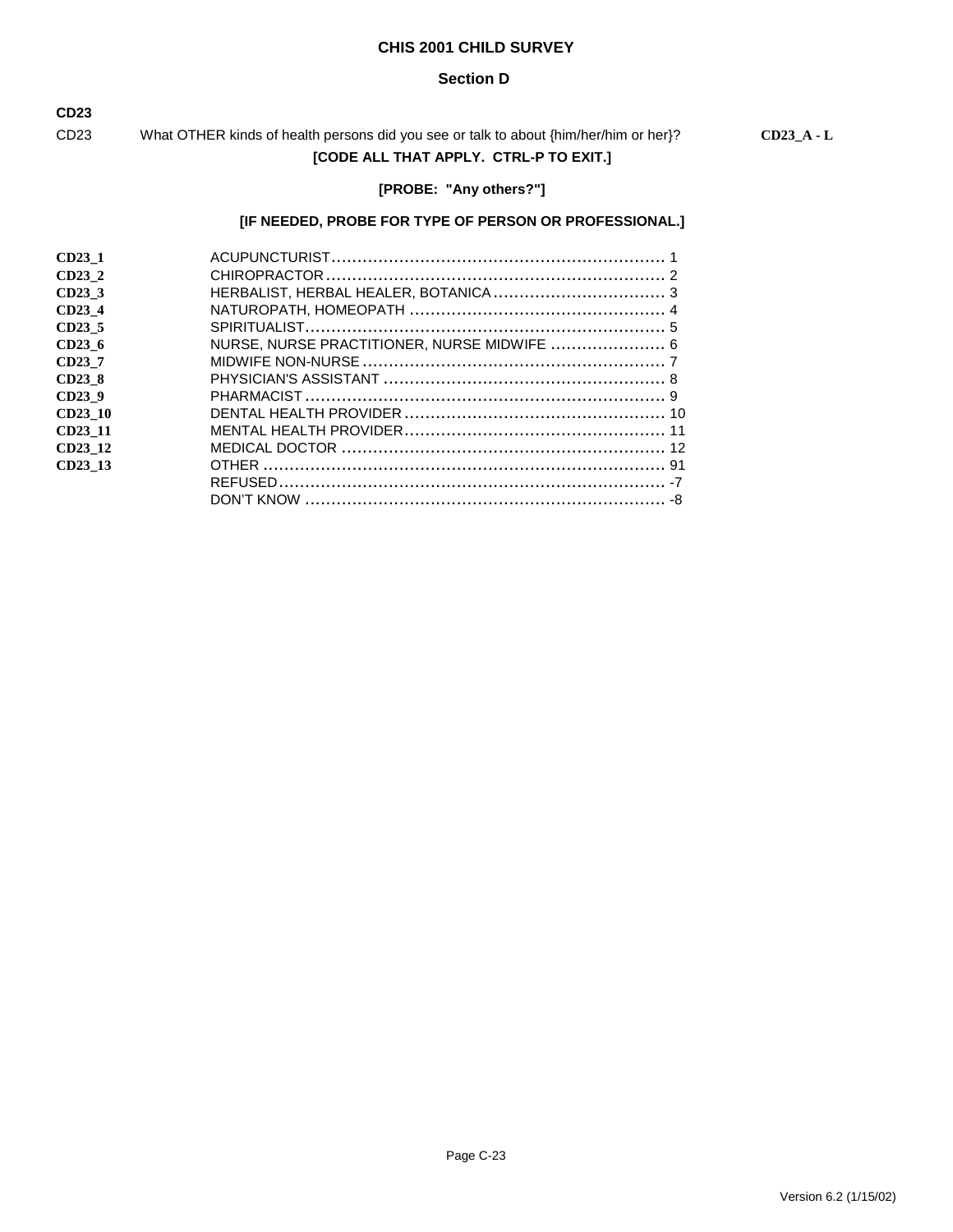## **Section E**

## **Section E**

| CE <sub>1</sub>   |                                                                                                                                                        |
|-------------------|--------------------------------------------------------------------------------------------------------------------------------------------------------|
| CE <sub>1</sub>   | During the past 12 months, did you delay or not get a prescription that a doctor ordered for<br>CE1<br>{CHILD NAME /AGE/SEX}?                          |
|                   | INJURY, SKIP TO CE3]                                                                                                                                   |
|                   |                                                                                                                                                        |
|                   | On Dec. 20, 2000, the word "medicine" was deleted from the question text for CE2.<br><b>PROGRAMMING NOTE CE2:</b>                                      |
|                   | IF ANY CA10A_A THROUGH CA10A_H = 1 (ASTHMA) OR CA12 = 1 (YES), CONTINUE WITH CE2;<br>ELSE SKIP TO PROGRAMMING NOTE CE2A                                |
| CE <sub>2</sub>   |                                                                                                                                                        |
| CE <sub>2</sub>   | When that happened, was the prescription related to {CHILD NAME /AGE/SEX}'s asthma?<br><b>CE2AST</b>                                                   |
|                   | <b>PROGRAMMING NOTE CE2A:</b><br>IF ANY CA10A_A THROUGH CA10A_H = 2 (CEREBRAL PALSY), CONTINUE WITH CE2A;<br><b>ELSE SKIP TO PROGRAMMING NOTE CE2B</b> |
| CE <sub>2</sub> A |                                                                                                                                                        |
| CE <sub>2</sub> A | (When that happened, was the prescription medicine related to)  {CHILD NAME /AGE/SEX}'s<br><b>CE2CER</b><br>cerebral palsy?                            |
|                   |                                                                                                                                                        |
|                   | <b>PROGRAMMING NOTE CE2B:</b><br>IF ANY CA10A_A THROUGH CA10A_H = 3 (EPILEPSY), CONTINUE WITH CE2B;<br>ELSE SKIP TO PROGRAMMING NOTE CE2C              |
| CE2B              |                                                                                                                                                        |
| CE2B              | (When that happened, was the prescription medicine related to)  {CHILD NAME /AGE/SEX}'s<br><b>CE2EPI</b><br>epilepsy?                                  |
|                   |                                                                                                                                                        |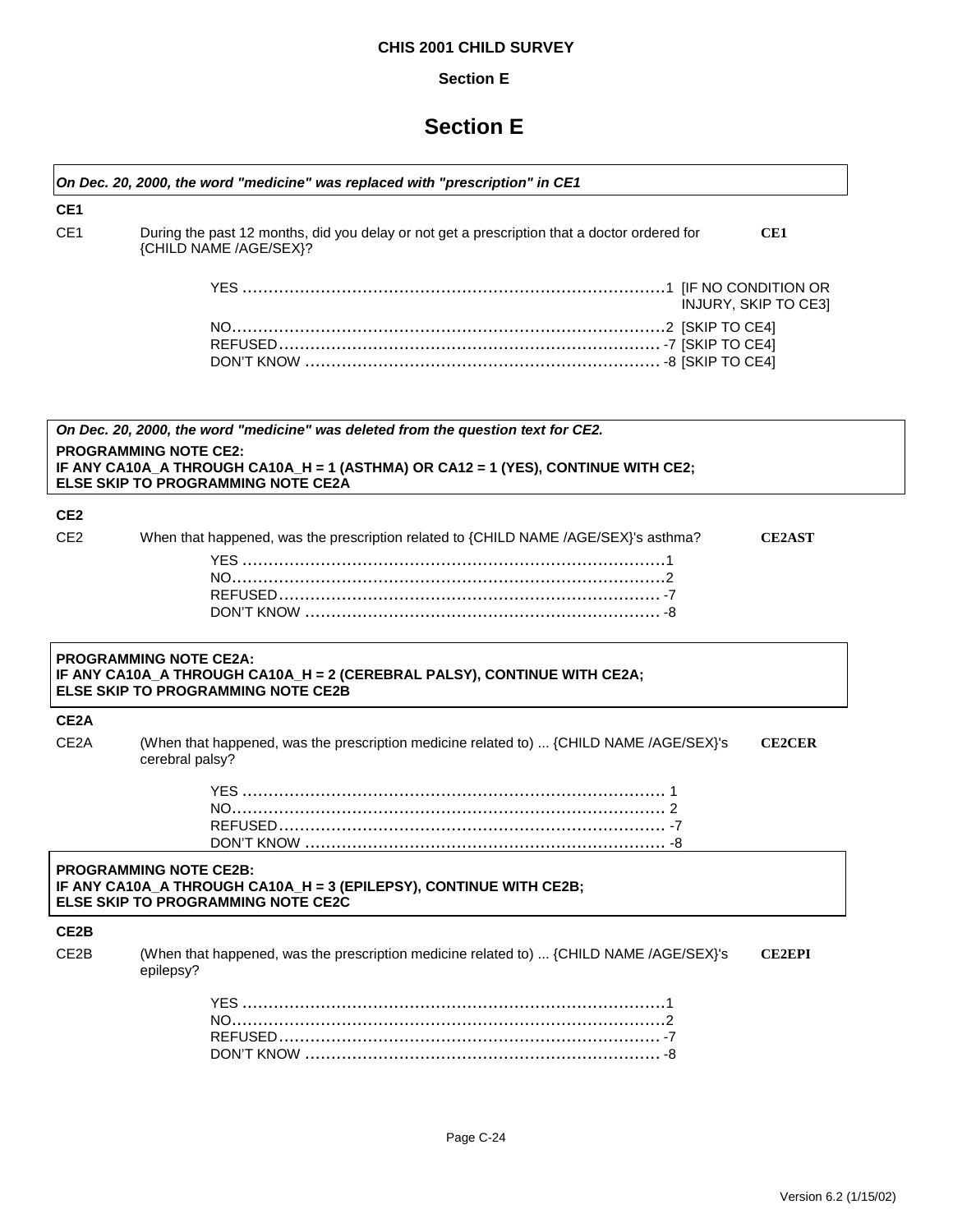#### **Section E**

ſ

| <b>PROGRAMMING NOTE CE2C:</b><br>IF ANY CA10A_A THROUGH CA10A_H = 4 (HEARING PROBLEM), CONTINUE WITH CE2C;<br><b>ELSE SKIP TO PROGRAMMING NOTE CE2D</b> |                                                                                                                                                                |               |
|---------------------------------------------------------------------------------------------------------------------------------------------------------|----------------------------------------------------------------------------------------------------------------------------------------------------------------|---------------|
| CE <sub>2</sub> C                                                                                                                                       |                                                                                                                                                                |               |
| CE <sub>2</sub> C                                                                                                                                       | (When that happened, was the prescription medicine related to)  {CHILD NAME /AGE/SEX}'s<br>hearing problem?                                                    | <b>CE2HEA</b> |
|                                                                                                                                                         |                                                                                                                                                                |               |
|                                                                                                                                                         | <b>PROGRAMMING NOTE CE2D:</b><br>IF ANY CA10A_A THROUGH CA10A_H = 5 (NEUROMUSCULAR DISORDER), CONTINUE WITH CE2D;<br><b>ELSE SKIP TO PROGRAMMING NOTE CE2E</b> |               |
| CE <sub>2</sub> D                                                                                                                                       |                                                                                                                                                                |               |
| CE <sub>2</sub> D                                                                                                                                       | (When that happened, was the prescription medicine related to)  {CHILD NAME /AGE/SEX}'s<br>neuromuscular disorder?                                             | <b>CE2NEU</b> |
|                                                                                                                                                         |                                                                                                                                                                |               |
|                                                                                                                                                         | <b>PROGRAMMING NOTE CE2E:</b><br>IF ANY CA10A_A THROUGH CA10A_H = 6 (ORTHOPEDIC PROBLEM), CONTINUE WITH CE2E;<br>ELSE SKIP TO PROGRAMMING NOTE CE2F            |               |
| CE <sub>2</sub> E                                                                                                                                       |                                                                                                                                                                |               |
| CE <sub>2</sub> E                                                                                                                                       | (When that happened, was the prescription medicine related to)  {CHILD NAME /AGE/SEX}'s<br>orthopedic problem?                                                 | <b>CE2ORT</b> |
|                                                                                                                                                         |                                                                                                                                                                |               |
|                                                                                                                                                         | <b>PROGRAMMING NOTE CE2F:</b><br>IF ANY CA10A_A THROUGH CA10A_H = 7 (VISION PROBLEM), CONTINUE WITH CE2F;<br><b>ELSE SKIP TO PROGRAMMING NOTE CE2G</b>         |               |
| CE <sub>2</sub> F                                                                                                                                       |                                                                                                                                                                |               |
| CE2F                                                                                                                                                    | (When that happened, was the prescription medicine related to)  {CHILD NAME /AGE/SEX}'s<br>vision problem?                                                     | <b>CE2VIS</b> |
|                                                                                                                                                         |                                                                                                                                                                |               |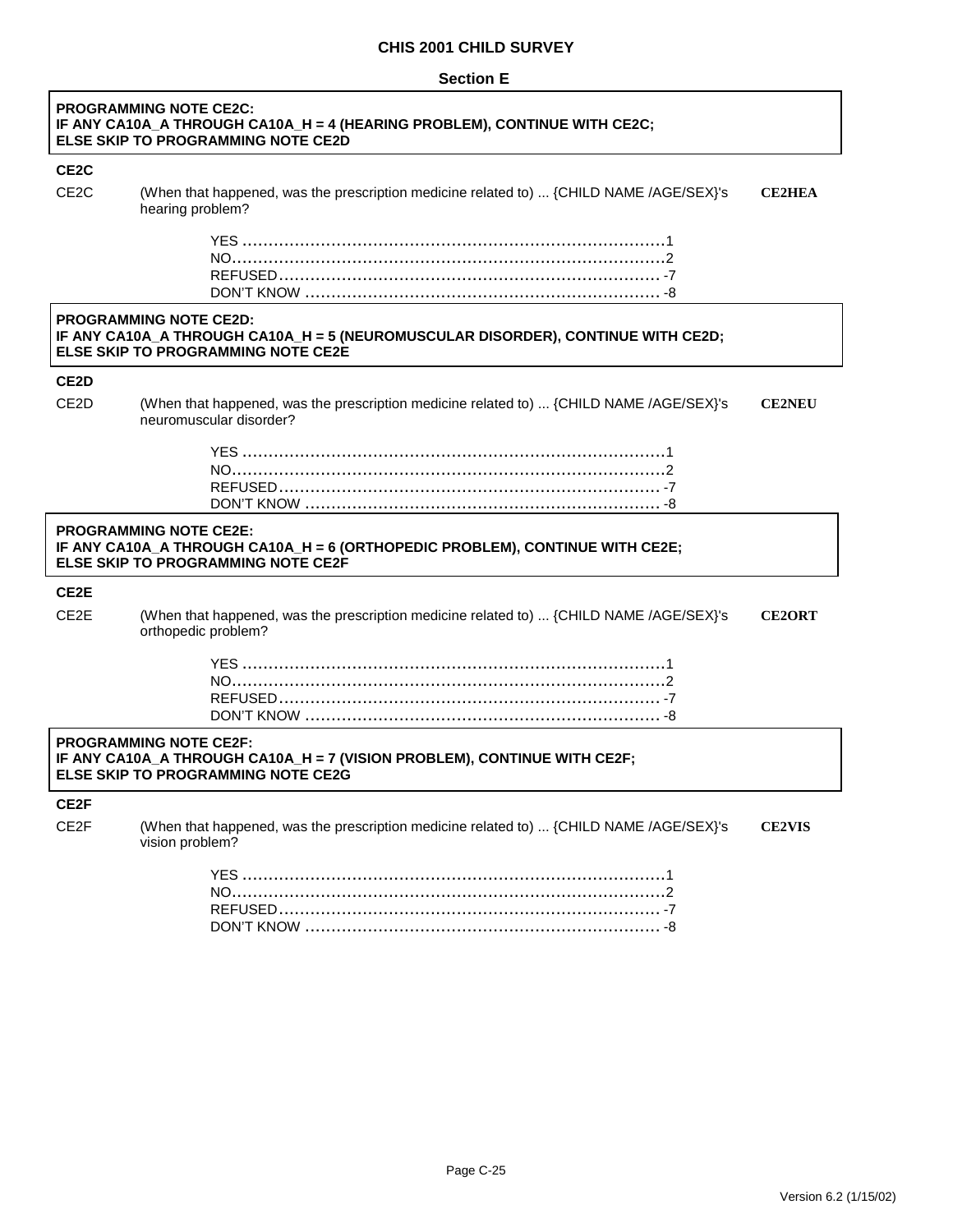| <b>Section E</b> |  |
|------------------|--|
|------------------|--|

| <b>PROGRAMMING NOTE CE2G:</b><br>IF ANY CA10A_A THROUGH CA10A_H = 8 (OTHER SPECIFY PHYSICAL CONDITION), CONTINUE WITH CE2G; |                                                                                                                                              |               |
|-----------------------------------------------------------------------------------------------------------------------------|----------------------------------------------------------------------------------------------------------------------------------------------|---------------|
|                                                                                                                             | <b>ELSE SKIP TO PROGRAMMING NOTE CE2H</b>                                                                                                    |               |
| CE <sub>2</sub> G                                                                                                           |                                                                                                                                              |               |
| CE <sub>2</sub> G                                                                                                           | (When that happened, was the prescription medicine related to)  {CHILD NAME /AGE/SEX}'s<br>{OTHER SPECIFY PHYSICAL CONDITION}?               | <b>CE2PHS</b> |
|                                                                                                                             |                                                                                                                                              |               |
|                                                                                                                             | <b>PROGRAMMING NOTE CE2H:</b><br>IF CA10B = 1 (AUTISM), CONTINUE WITH CE2H;<br><b>ELSE SKIP TO PROGRAMMING NOTE CE2I</b>                     |               |
| CE2H                                                                                                                        |                                                                                                                                              |               |
| CE <sub>2</sub> H                                                                                                           | (When that happened, was the prescription medicine related to)  {CHILD NAME /AGE/SEX}'s<br>autism?                                           | <b>CE2AUT</b> |
|                                                                                                                             |                                                                                                                                              |               |
|                                                                                                                             | <b>PROGRAMMING NOTE CE2I:</b><br>IF CA10B = 2 (ADD/ADHD) OR CA11 = 1 (YES), CONTINUE WITH CE2I;<br><b>ELSE SKIP TO PROGRAMMING NOTE CE2J</b> |               |
| CE2I                                                                                                                        |                                                                                                                                              |               |
| CE <sub>2</sub> I                                                                                                           | (When that happened, was the prescription medicine related to)  {CHILD NAME /AGE/SEX}'s<br>attention deficit disorder?                       | <b>CE2ATT</b> |
|                                                                                                                             |                                                                                                                                              |               |
|                                                                                                                             | <b>PROGRAMMING NOTE CE2J:</b><br>IF CA10B = 3 (LEARNING DISABILITY), CONTINUE WITH CE2J;<br>ELSE SKIP TO PROGRAMMING NOTE CE2K               |               |
| CE <sub>2</sub> J                                                                                                           |                                                                                                                                              |               |
| CE <sub>2</sub> J                                                                                                           | (When that happened, was the prescription medicine related to)  {CHILD NAME /AGE/SEX}'s<br>learning disability?                              | <b>CE2LEA</b> |
|                                                                                                                             |                                                                                                                                              |               |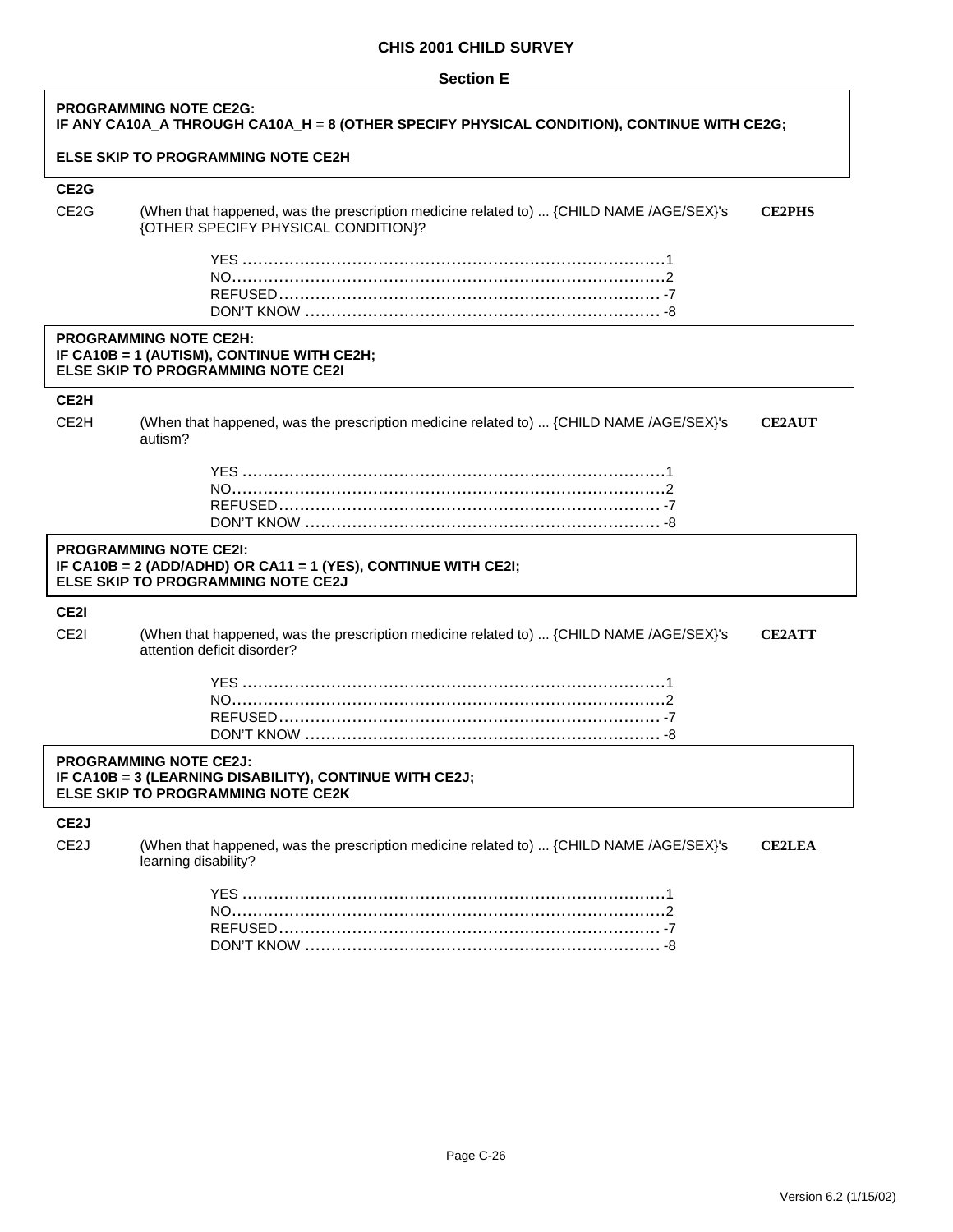#### **Section E**

|                   | <b>PROGRAMMING NOTE CE2K:</b><br>IF CA10B = 4 (MENTAL RETARDATION), CONTINUE WITH CE2K;<br>ELSE SKIP TO PROGRAMMING NOTE CE2L                                             |               |
|-------------------|---------------------------------------------------------------------------------------------------------------------------------------------------------------------------|---------------|
| CE <sub>2</sub> K |                                                                                                                                                                           |               |
| CE <sub>2</sub> K | (When that happened, was the prescription medicine related to)  {CHILD NAME /AGE/SEX}'s<br>mental retardation?                                                            | <b>CE2RET</b> |
|                   |                                                                                                                                                                           |               |
|                   | <b>PROGRAMMING NOTE CE2L:</b><br>IF CA10B = 5 (OTHER SPECIFY BEHAVIORAL/MENTAL CONDITION), CONTINUE WITH CE2L;<br><b>ELSE SKIP TO PROGRAMMING NOTE CE2M</b>               |               |
| CE <sub>2</sub> L |                                                                                                                                                                           |               |
| CE <sub>2</sub> L | (When that happened, was the prescription medicine related to)  {CHILD NAME /AGE/SEX}'s<br>{OTHER SPECIFY BEHAVIORAL OR MENTAL CONDITION}?                                | <b>CE2MNS</b> |
|                   |                                                                                                                                                                           |               |
|                   | <b>PROGRAMMING NOTE CE2M:</b><br>IF CB1 = 1 (YES, SERIOUS INJURY), CONTINUE WITH CE2M;<br><b>ELSE SKIP TO PROGRAMMING NOTE CE2N</b>                                       |               |
| CE2M              |                                                                                                                                                                           |               |
| CE <sub>2</sub> M | (When that happened, was the prescription medicine related to)  {CHILD NAME /AGE/SEX}'s<br>injury that we talked about before?                                            | <b>CE2INJ</b> |
|                   |                                                                                                                                                                           |               |
| <b>WITH CE2N:</b> | <b>PROGRAMMING NOTE CE2N:</b><br>IF [CA10 = 1 (YES, PHYSICAL CONDITION) OR 3 (YES, BOTH)] AND CA10A_A = -7 OR -8 (REF/DK), CONTINUE<br>ELSE SKIP TO PROGRAMMING NOTE CE2O |               |
| CE <sub>2N</sub>  |                                                                                                                                                                           |               |
| CE <sub>2N</sub>  | (When that happened, was the prescription medicine related to)  {CHILD NAME /AGE/SEX}'s<br>physical condition that we talked about before?                                | <b>CE2PHY</b> |
|                   |                                                                                                                                                                           |               |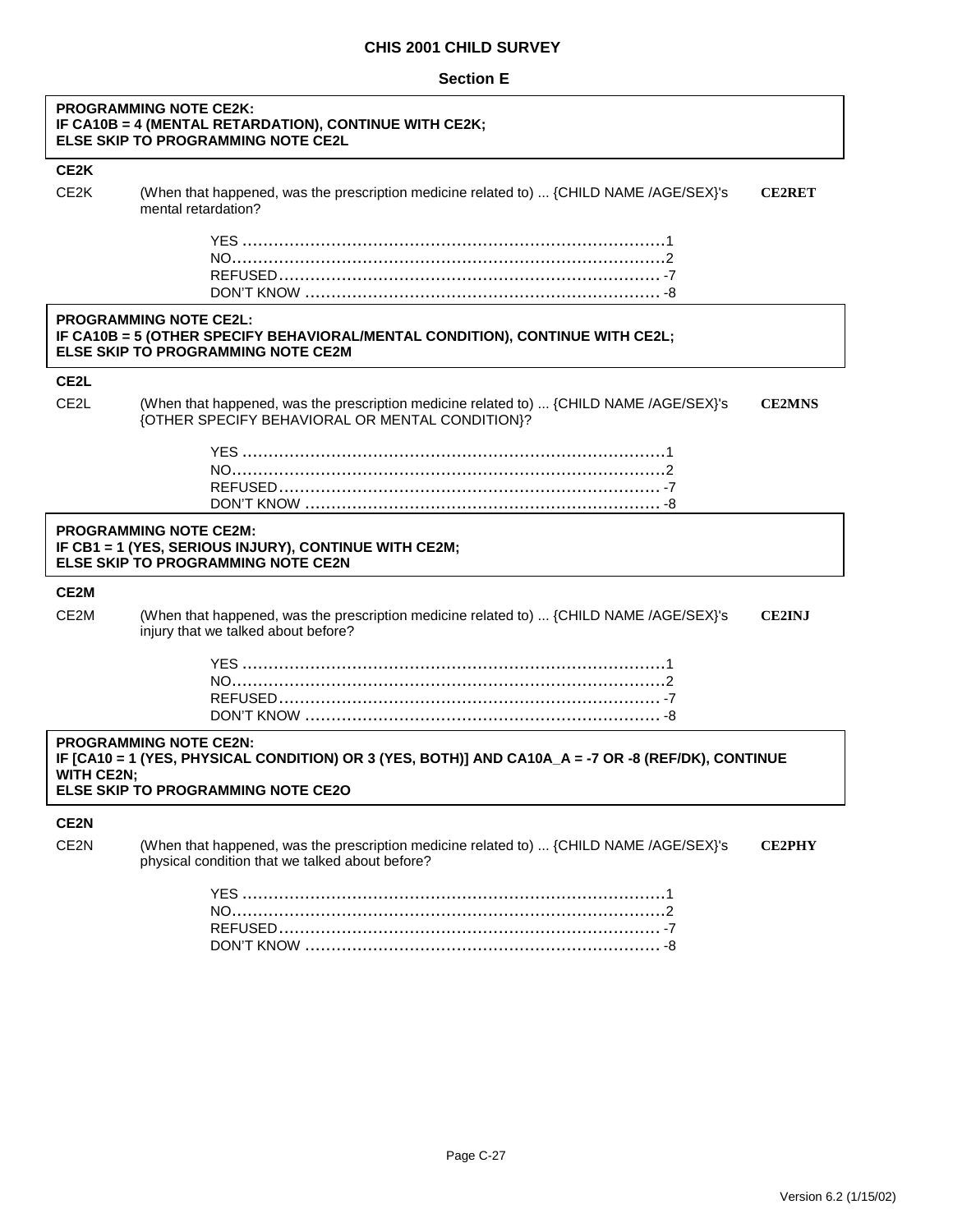**Section E**

| <b>PROGRAMMING NOTE CE20:</b><br>IF [CA10 = 2 (YES, BEHAVIORAL/MENTAL CONDITION) OR 3 (YES, BOTH)] AND CA10B = -7 OR -8 (REF/DK),<br><b>CONTINUE WITH CE2O;</b><br>ELSE SKIP TO PROGRAMMING NOTE CE2Q |                                                                                                                                                        |                      |  |
|-------------------------------------------------------------------------------------------------------------------------------------------------------------------------------------------------------|--------------------------------------------------------------------------------------------------------------------------------------------------------|----------------------|--|
| <b>CE20</b>                                                                                                                                                                                           |                                                                                                                                                        |                      |  |
| CE <sub>2</sub> O                                                                                                                                                                                     | (When that happened, was the prescription medicine related to)  {CHILD NAME /AGE/SEX}'s<br>behavioral or mental condition that we talked about before? | <b>CE2MEN</b>        |  |
|                                                                                                                                                                                                       |                                                                                                                                                        |                      |  |
| <b>ELSE SKIP TO CE3</b>                                                                                                                                                                               | <b>PROGRAMMING NOTE CE2Q:</b><br>IF CA10 = 91 (OTHER SPECIFY), CONTINUE WITH CE2Q;                                                                     |                      |  |
| CE <sub>2</sub> Q                                                                                                                                                                                     |                                                                                                                                                        |                      |  |
| CE <sub>2</sub> Q                                                                                                                                                                                     | (When that happened, was the prescription medicine related to)  {CHILD NAME /AGE/SEX}'s<br>{OTHER SPECIFY CONDITION FROM CA10}?                        | <b>CE2OTH</b>        |  |
|                                                                                                                                                                                                       |                                                                                                                                                        |                      |  |
|                                                                                                                                                                                                       |                                                                                                                                                        |                      |  |
|                                                                                                                                                                                                       |                                                                                                                                                        |                      |  |
|                                                                                                                                                                                                       |                                                                                                                                                        |                      |  |
| CE <sub>3</sub>                                                                                                                                                                                       |                                                                                                                                                        |                      |  |
| CE <sub>3</sub>                                                                                                                                                                                       | Why did you delay or not get the prescription for {him/her/him or her}?                                                                                | $CE3_A - CE3_L$      |  |
|                                                                                                                                                                                                       | [CODE ALL THAT APPLY. CTRL-P TO EXIT.]<br>[PROBE: "Any other reasons?"]                                                                                |                      |  |
| $CE3_1$                                                                                                                                                                                               |                                                                                                                                                        |                      |  |
| $CE3_2$                                                                                                                                                                                               |                                                                                                                                                        |                      |  |
| <b>CE3_3</b>                                                                                                                                                                                          | PHARMACY WOULDN'T TAKE/ACCEPT MY INSURANCE  3                                                                                                          |                      |  |
| <b>CE3_4</b>                                                                                                                                                                                          | INSURANCE WOULDN'T APPROVE, COVER, PAY FOR CARE  4                                                                                                     |                      |  |
| <b>CE3 5</b>                                                                                                                                                                                          | TOOK A FRIEND/FAMILY'S MEDICINE WE ALREADY HAD  5                                                                                                      |                      |  |
| <b>CE3_6</b>                                                                                                                                                                                          |                                                                                                                                                        |                      |  |
| $CE3_7$<br>$CE3_8$                                                                                                                                                                                    |                                                                                                                                                        |                      |  |
| <b>CE3_9</b>                                                                                                                                                                                          |                                                                                                                                                        |                      |  |
| <b>CE3_10</b>                                                                                                                                                                                         |                                                                                                                                                        |                      |  |
| <b>CE3_11</b>                                                                                                                                                                                         |                                                                                                                                                        |                      |  |
| <b>CE3 12</b>                                                                                                                                                                                         |                                                                                                                                                        |                      |  |
|                                                                                                                                                                                                       |                                                                                                                                                        |                      |  |
|                                                                                                                                                                                                       |                                                                                                                                                        |                      |  |
| CE4                                                                                                                                                                                                   |                                                                                                                                                        |                      |  |
| CE4                                                                                                                                                                                                   | During the past 12 months, did you delay or not get a test or treatment that a doctor ordered for<br>{CHILD NAME /AGE/SEX}?                            | CE4                  |  |
|                                                                                                                                                                                                       |                                                                                                                                                        | INJURY, SKIP TO CE6] |  |
|                                                                                                                                                                                                       |                                                                                                                                                        |                      |  |
|                                                                                                                                                                                                       |                                                                                                                                                        |                      |  |
|                                                                                                                                                                                                       |                                                                                                                                                        |                      |  |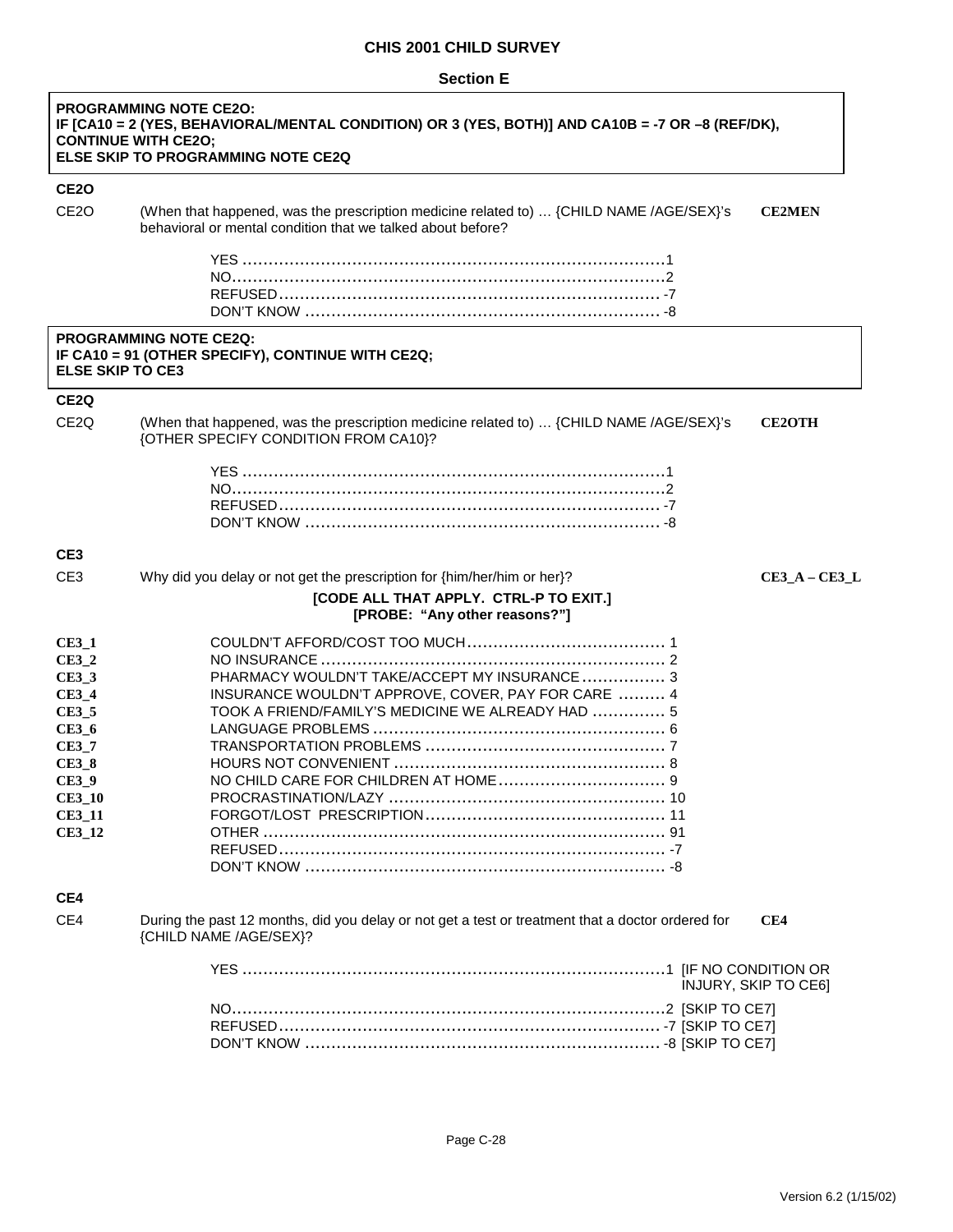#### **Section E**

|                   | <b>PROGRAMMING NOTE CE5:</b><br>IF ANY CA10A_A THROUGH CA10A_H = 1 (ASTHMA) OR CA12 = 1 (YES), CONTINUE WITH CE5;<br><b>ELSE SKIP TO PROGRAMMING NOTE CE5A</b> |               |  |  |
|-------------------|----------------------------------------------------------------------------------------------------------------------------------------------------------------|---------------|--|--|
| CE <sub>5</sub>   |                                                                                                                                                                |               |  |  |
| CE <sub>5</sub>   | When that happened, was the test or treatment related to {CHILD NAME /AGE/SEX}'s asthma?                                                                       | <b>CE5AST</b> |  |  |
|                   |                                                                                                                                                                |               |  |  |
|                   |                                                                                                                                                                |               |  |  |
|                   |                                                                                                                                                                |               |  |  |
|                   |                                                                                                                                                                |               |  |  |
|                   | <b>PROGRAMMING NOTE CE5A:</b><br>IF ANY CA10A_A THROUGH CA10A_H = 2 (CEREBRAL PALSY), CONTINUE WITH CE5A;<br><b>ELSE SKIP TO PROGRAMMING NOTE CE5B</b>         |               |  |  |
| CE5A              |                                                                                                                                                                |               |  |  |
| CE <sub>5</sub> A | (When that happened, was the test or treatment related to)  {CHILD NAME /AGE/SEX}'s<br>cerebral palsy?                                                         | <b>CE5CER</b> |  |  |
|                   |                                                                                                                                                                |               |  |  |
|                   |                                                                                                                                                                |               |  |  |
|                   |                                                                                                                                                                |               |  |  |
|                   |                                                                                                                                                                |               |  |  |
|                   | <b>PROGRAMMING NOTE CE5B:</b><br>IF ANY CA10A_A THROUGH CA10A_H = 3 (EPILEPSY), CONTINUE WITH CE5B;<br><b>ELSE SKIP TO PROGRAMMING NOTE CE5C</b>               |               |  |  |
| CE5B              |                                                                                                                                                                |               |  |  |
| CE5B              | (When that happened, was the test or treatment related to)  {CHILD NAME /AGE/SEX}'s<br>epilepsy?                                                               | <b>CE5EPI</b> |  |  |
|                   |                                                                                                                                                                |               |  |  |
|                   | <b>PROGRAMMING NOTE CE5C:</b><br>IF ANY CA10A_A THROUGH CA10A_H = 4 (HEARING PROBLEM), CONTINUE WITH CE5C;<br><b>ELSE SKIP TO PROGRAMMING NOTE CE5D</b>        |               |  |  |
| CE5C              |                                                                                                                                                                |               |  |  |
| CE5C              | (When that happened, was the test or treatment related to)  {CHILD NAME /AGE/SEX}'s<br>hearing problem?                                                        | <b>CE5HEA</b> |  |  |
|                   |                                                                                                                                                                |               |  |  |
|                   |                                                                                                                                                                |               |  |  |
|                   |                                                                                                                                                                |               |  |  |
|                   |                                                                                                                                                                |               |  |  |
|                   | <b>PROGRAMMING NOTE CE5D:</b><br>IF ANY CA10A_A THROUGH CA10A_H = 5 (NEUROMUSCULAR DISORDER), CONTINUE WITH CE5D;<br><b>ELSE SKIP TO PROGRAMMING NOTE CE5E</b> |               |  |  |
| CE5D              |                                                                                                                                                                |               |  |  |
| CE <sub>5</sub> D | (When that happened, was the test or treatment related to)  {CHILD NAME /AGE/SEX}'s<br>neuromuscular disorder?                                                 | <b>CE5NEU</b> |  |  |
|                   |                                                                                                                                                                |               |  |  |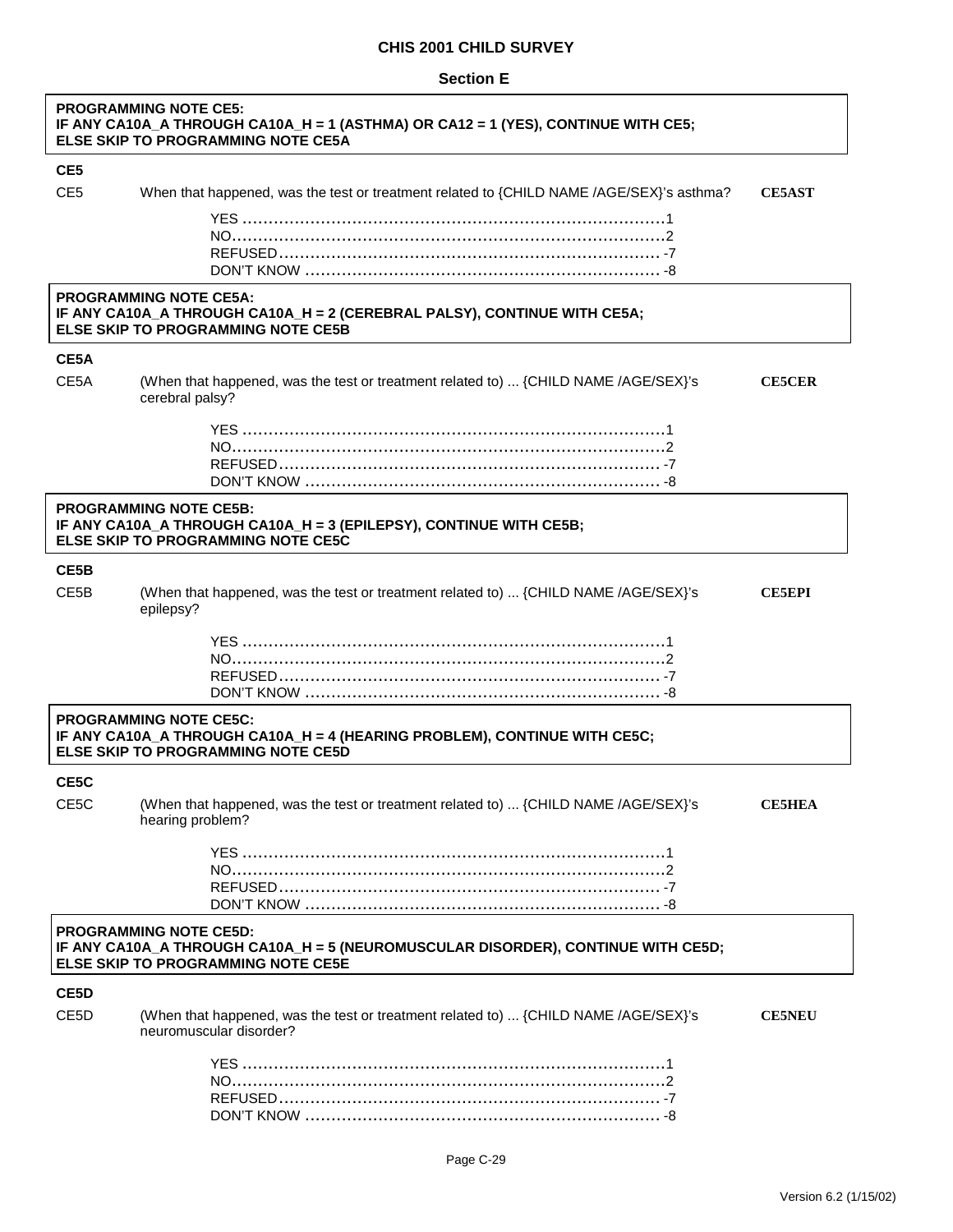#### **Section E**

ľ

| <b>PROGRAMMING NOTE CE5E:</b><br>IF ANY CA10A_A THROUGH CA10A_H = 6 (ORTHOPEDIC PROBLEM), CONTINUE WITH CE5E;<br><b>ELSE SKIP TO PROGRAMMING NOTE CE5F</b> |                                                                                                                                                        |               |  |
|------------------------------------------------------------------------------------------------------------------------------------------------------------|--------------------------------------------------------------------------------------------------------------------------------------------------------|---------------|--|
| CE5E                                                                                                                                                       |                                                                                                                                                        |               |  |
| CE5E                                                                                                                                                       | (When that happened, was the test or treatment related to)  {CHILD NAME /AGE/SEX}'s<br>orthopedic problem?                                             | <b>CE5ORT</b> |  |
|                                                                                                                                                            |                                                                                                                                                        |               |  |
|                                                                                                                                                            | <b>PROGRAMMING NOTE CE5F:</b><br>IF ANY CA10A_A THROUGH CA10A_H = 7 (VISION PROBLEM), CONTINUE WITH CE5F;<br><b>ELSE SKIP TO PROGRAMMING NOTE CE5G</b> |               |  |
| CE5F                                                                                                                                                       |                                                                                                                                                        |               |  |
| CE <sub>5</sub> F                                                                                                                                          | (When that happened, was the test or treatment related to)  {CHILD NAME /AGE/SEX}'s vision<br>problem?                                                 | <b>CE5VIS</b> |  |
|                                                                                                                                                            |                                                                                                                                                        |               |  |
|                                                                                                                                                            | <b>PROGRAMMING NOTE CE5G:</b><br>IF ANY CA10A_A THROUGH CA10A_H = 8 (OTHER SPECIFY PHYSICAL CONDITION), CONTINUE WITH CE5G;                            |               |  |
|                                                                                                                                                            | <b>ELSE SKIP TO PROGRAMMING NOTE CE5H</b>                                                                                                              |               |  |
| CE5G                                                                                                                                                       |                                                                                                                                                        |               |  |
| CE5G                                                                                                                                                       | (When that happened, was the test or treatment related to)  {CHILD NAME /AGE/SEX}'s<br>{OTHER SPECIFY PHYSICAL CONDITION}?                             | <b>CE5PHS</b> |  |
|                                                                                                                                                            |                                                                                                                                                        |               |  |
|                                                                                                                                                            | <b>PROGRAMMING NOTE CE5H:</b><br>IF CA10B = 1 (AUTISM), CONTINUE WITH CE5H;<br><b>ELSE SKIP TO PROGRAMMING NOTE CE51</b>                               |               |  |
| CE5H                                                                                                                                                       |                                                                                                                                                        |               |  |
| CE <sub>5</sub> H                                                                                                                                          | (When that happened, was the test or treatment related to)  {CHILD NAME /AGE/SEX}'s<br>autism?                                                         | <b>CE5AUT</b> |  |
|                                                                                                                                                            |                                                                                                                                                        |               |  |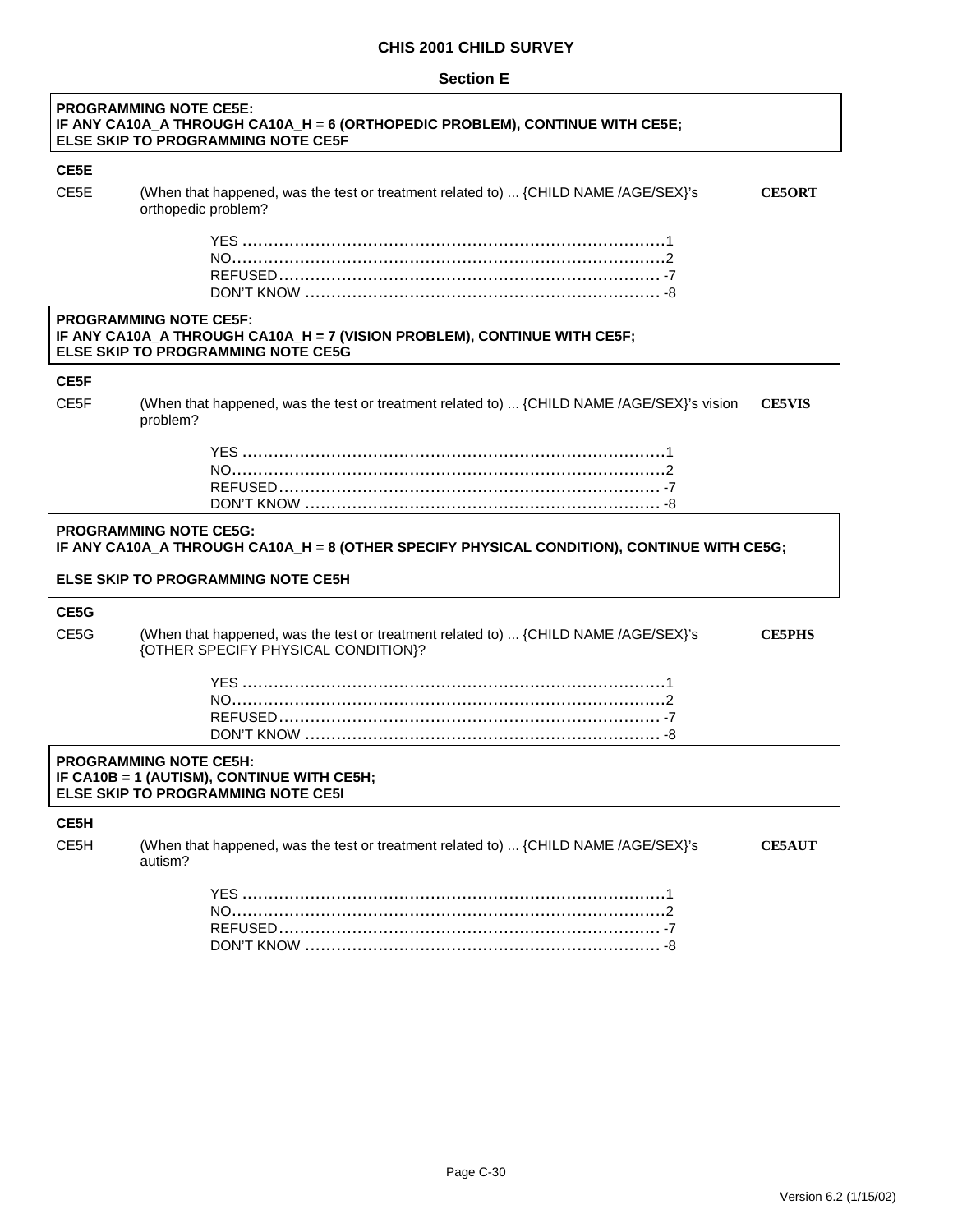#### **Section E**

| <b>PROGRAMMING NOTE CE5I:</b><br>IF CA10B = 2 (ADD/ADHD) OR CA11 = 1 (YES), CONTINUE WITH CE5I;<br><b>ELSE SKIP TO PROGRAMMING NOTE CE5J</b> |                                                                                                                                                      |               |  |
|----------------------------------------------------------------------------------------------------------------------------------------------|------------------------------------------------------------------------------------------------------------------------------------------------------|---------------|--|
| CE5I                                                                                                                                         |                                                                                                                                                      |               |  |
| CE <sub>5</sub> I                                                                                                                            | (When that happened, was the test or treatment related to)  {CHILD NAME /AGE/SEX}'s<br>attention deficit disorder?                                   | <b>CE5ATT</b> |  |
|                                                                                                                                              |                                                                                                                                                      |               |  |
|                                                                                                                                              | <b>PROGRAMMING NOTE CE5J:</b><br>IF CA10B = 3 (LEARNING DISABILITY), CONTINUE WITH CE5J;<br><b>ELSE SKIP TO PROGRAMMING NOTE CE5K</b>                |               |  |
| CE5J                                                                                                                                         |                                                                                                                                                      |               |  |
| CE <sub>5</sub> J                                                                                                                            | (When that happened, was the test or treatment related to)  {CHILD NAME /AGE/SEX}'s<br>learning disability?                                          | <b>CE5LEA</b> |  |
|                                                                                                                                              |                                                                                                                                                      |               |  |
|                                                                                                                                              | <b>PROGRAMMING NOTE CE5K:</b><br>IF CA10B = 4 (MENTAL RETARDATION), CONTINUE WITH CE5K;<br><b>ELSE SKIP TO PROGRAMMING NOTE CE5L</b>                 |               |  |
| CE5K                                                                                                                                         |                                                                                                                                                      |               |  |
| CE5K                                                                                                                                         | (When that happened, was the test or treatment related to)  {CHILD NAME /AGE/SEX}'s mental CESRET<br>retardation?                                    |               |  |
|                                                                                                                                              |                                                                                                                                                      |               |  |
|                                                                                                                                              | <b>PROGRAMMING NOTE CE5L:</b><br>IF CA10B = 5 (OTHER SPECIFY BEHAVIORAL/MENTAL CONDITION), CONTINUE WITH CE5L;<br>ELSE SKIP TO PROGRAMMING NOTE CE5M |               |  |
| CE5L                                                                                                                                         |                                                                                                                                                      |               |  |
| CE <sub>5</sub> L                                                                                                                            | (When that happened, was the test or treatment related to)  {CHILD NAME /AGE/SEX}'s<br>{OTHER SPECIFY BEHAVIORAL OR MENTAL CONDITION}?               | <b>CE5MNS</b> |  |
|                                                                                                                                              |                                                                                                                                                      |               |  |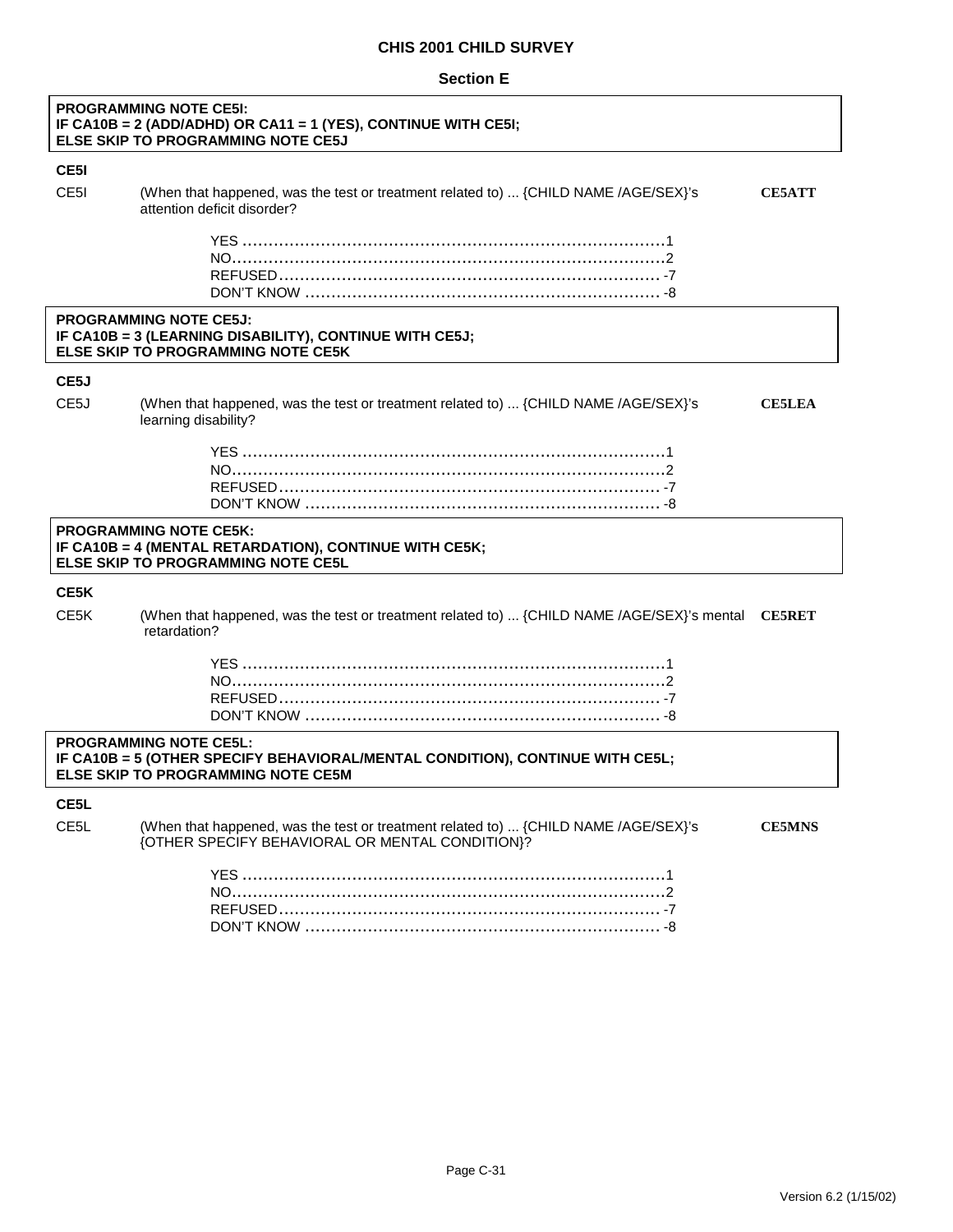#### **Section E**

|                         | <b>PROGRAMMING NOTE CE5M:</b><br>IF CB1 = 1 (YES, SERIOUS INJURY), CONTINUE WITH CE5M;<br><b>ELSE SKIP TO PROGRAMMING NOTE CE5N</b>                                                                          |               |
|-------------------------|--------------------------------------------------------------------------------------------------------------------------------------------------------------------------------------------------------------|---------------|
| CE5M                    |                                                                                                                                                                                                              |               |
| CE5M                    | (When that happened, was the test or treatment related to)  {CHILD NAME /AGE/SEX}'s injury<br>that we talked about before?                                                                                   | <b>CE5INJ</b> |
|                         |                                                                                                                                                                                                              |               |
| WITH CE5N;              | <b>PROGRAMMING NOTE CE5N:</b><br>IF [CA10 = 1 (YES, PHYSICAL CONDITION) OR 3 (YES, BOTH)] AND CA10A_A = -7 OR -8 (REF/DK), CONTINUE<br>ELSE SKIP TO PROGRAMMING NOTE CE50                                    |               |
| CE5N                    |                                                                                                                                                                                                              |               |
| CE <sub>5N</sub>        | (When that happened, was the test or treatment related to)  {CHILD NAME /AGE/SEX}'s<br>physical condition that we talked about before?                                                                       | <b>CE5PHY</b> |
|                         |                                                                                                                                                                                                              |               |
|                         | <b>PROGRAMMING NOTE CE50:</b><br>IF [CA10 = 2 (YES, BEHAVIORAL/MENTAL CONDITION) OR 3 (YES, BOTH)] AND CA10B = -7 OR -8 (REF/DK),<br><b>CONTINUE WITH CE50;</b><br><b>ELSE SKIP TO PROGRAMMING NOTE CE5Q</b> |               |
| CE5O                    |                                                                                                                                                                                                              |               |
| CE <sub>5</sub> O       | (When that happened, was the test or treatment related to)  {CHILD NAME /AGE/SEX}'s<br>behavioral or mental condition that we talked about before?                                                           | <b>CE5MEN</b> |
|                         |                                                                                                                                                                                                              |               |
| <b>ELSE SKIP TO CE6</b> | <b>PROGRAMMING NOTE CE5Q:</b><br>IF CA10 = 91 (OTHER SPECIFY), CONTINUE WITH CE5Q;                                                                                                                           |               |
| CE5Q                    |                                                                                                                                                                                                              |               |
| CE5Q                    | (When that happened, was the test or treatment related to)  {CHILD NAME /AGE/SEX}'s<br>{OTHER SPECIFY CONDITION FROM CA10}?                                                                                  | <b>CE5OTH</b> |
|                         |                                                                                                                                                                                                              |               |

Page C-32

DON'T KNOW .................................................................... -8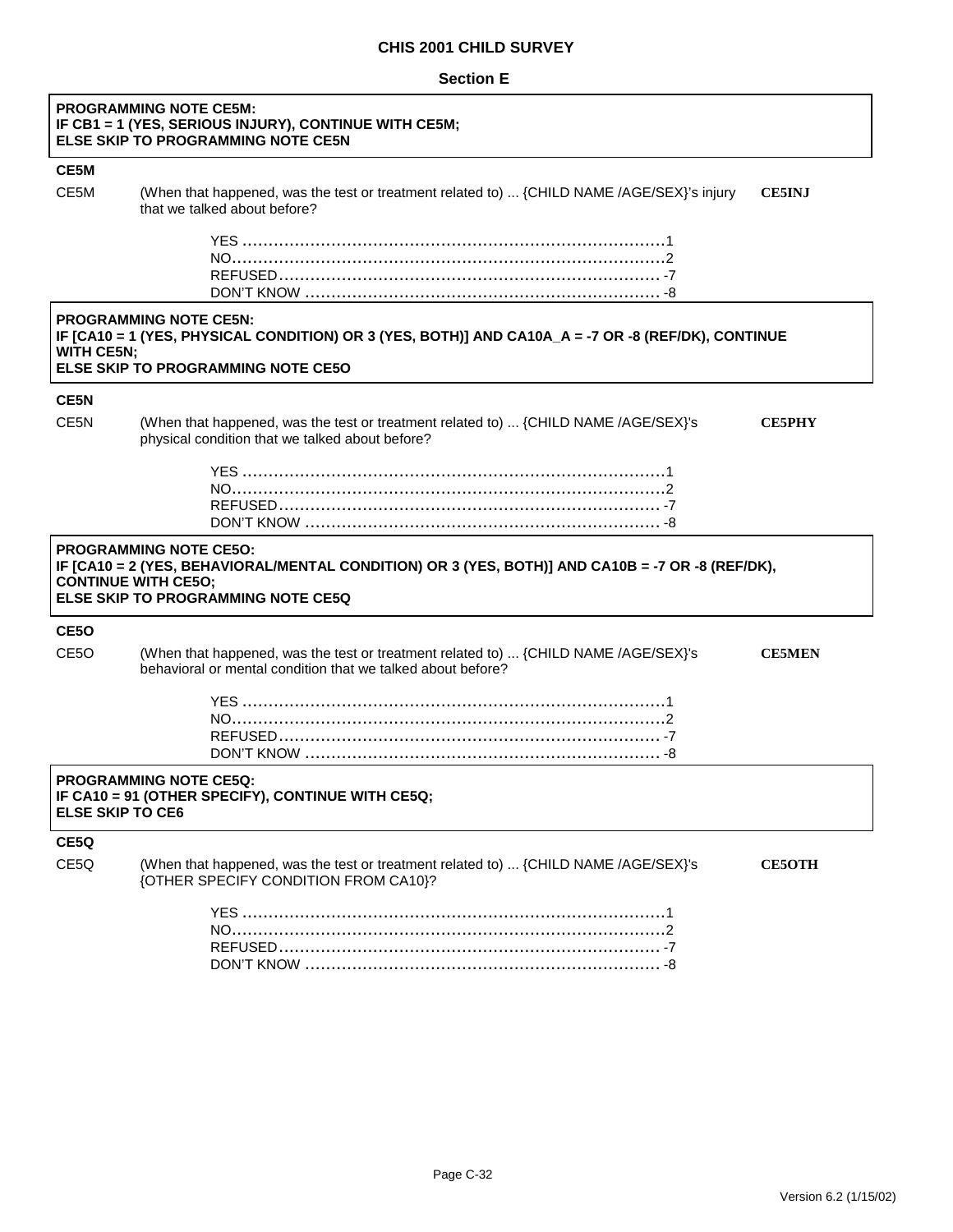## **Section E**

| CE <sub>6</sub>                                                                                                                          |                                                                                                                                                                                           |                                  |
|------------------------------------------------------------------------------------------------------------------------------------------|-------------------------------------------------------------------------------------------------------------------------------------------------------------------------------------------|----------------------------------|
| CE <sub>6</sub>                                                                                                                          | Why did you delay or not get the test or treatment?                                                                                                                                       | <b>CE6_A - CE6_K</b>             |
|                                                                                                                                          | [CODE ALL THAT APPLY. CTRL-P TO EXIT.]<br>[PROBE: "Any other reasons?"]                                                                                                                   |                                  |
| $CE6_1$<br>$CE6_2$<br>CE6_3<br><b>CE6_4</b><br>CE6_5<br><b>CE6_6</b><br>CE6_7<br><b>CE6_8</b><br>CE6_9<br><b>CE6_10</b><br><b>CE6_11</b> | THEY WOULDN'T TAKE/ACCEPT MY INSURANCE  3<br>INSURANCE WOULDN'T APPROVE, COVER, PAY FOR CARE  4                                                                                           |                                  |
| CE7                                                                                                                                      |                                                                                                                                                                                           |                                  |
| CE7                                                                                                                                      | During the past 12 months, did you delay or not get any other medical care that you felt<br>{he/she/he or she} needed—such as seeing a doctor, a specialist or other health professional? | CE7                              |
|                                                                                                                                          | <b>PROGRAMMING NOTE CE8:</b><br>IF ANY CA10A_A THROUGH CA10A_H = 1 (ASTHMA) OR CA12 = 1 (YES), CONTINUE WITH CE8;<br><b>ELSE SKIP TO PROGRAMMING NOTE CE8A</b>                            | [SKIP TO CE10]<br>[SKIP TO CE10] |
| CE8                                                                                                                                      |                                                                                                                                                                                           |                                  |
| CE <sub>8</sub>                                                                                                                          | When this happened, was this care related to {CHILD NAME /AGE/SEX}'s asthma?                                                                                                              | <b>CE8AST</b>                    |
|                                                                                                                                          | <b>PROGRAMMING NOTE CE8A:</b><br>IF ANY CA10A_A THROUGH CA10A_H = 2 (CEREBRAL PALSY), CONTINUE WITH CE8A;<br><b>ELSE SKIP TO PROGRAMMING NOTE CE8B</b>                                    |                                  |
| CE8A                                                                                                                                     |                                                                                                                                                                                           |                                  |
| CE8A                                                                                                                                     | (When this happened, was this care related to)  {CHILD NAME /AGE/SEX}'s cerebral palsy?                                                                                                   | <b>CE8CER</b>                    |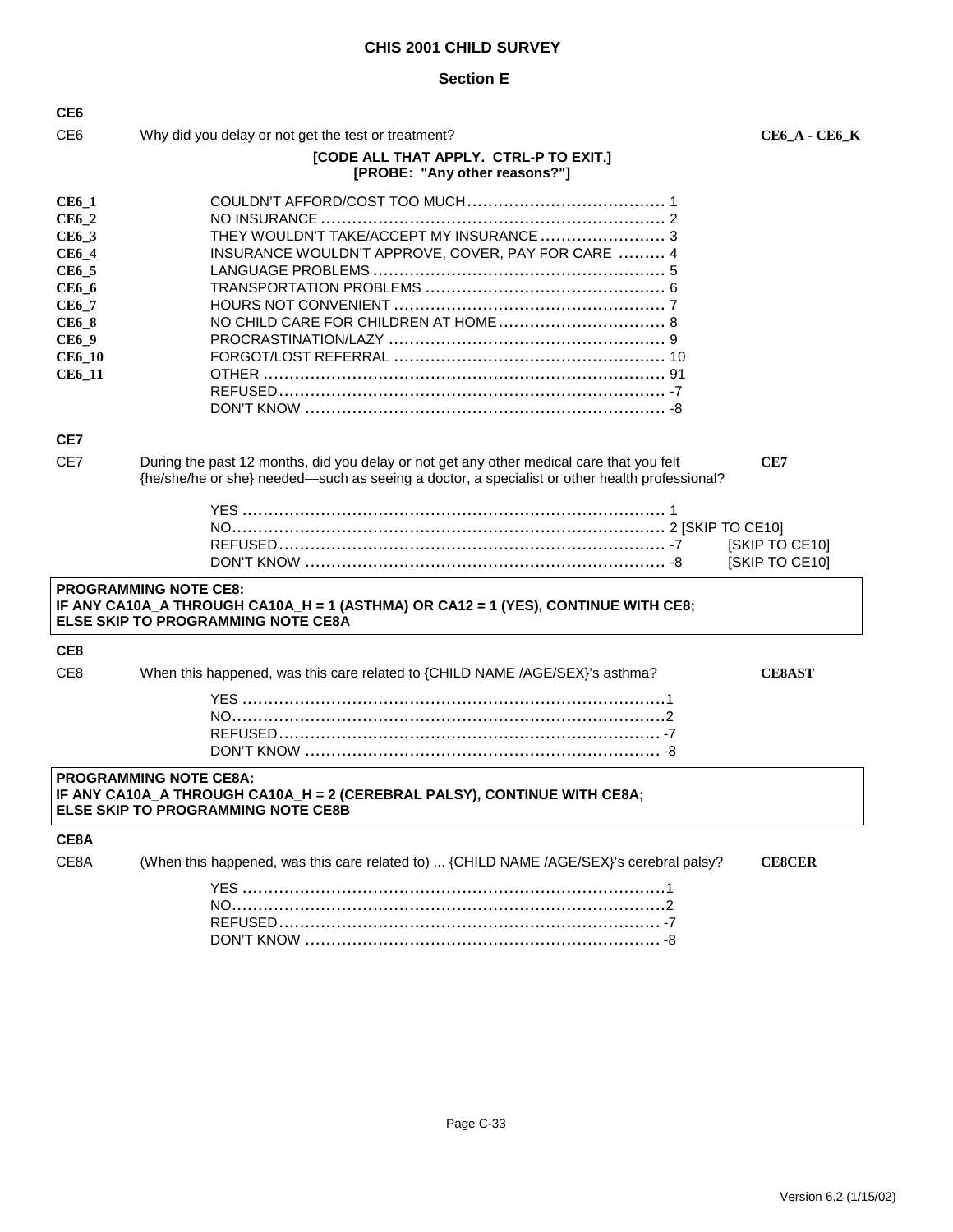#### **Section E**

|                                                                                                                                                        | <b>PROGRAMMING NOTE CE8B:</b><br>IF ANY CA10A_A THROUGH CA10A_H = 3 (EPILEPSY), CONTINUE WITH CE8B;<br><b>ELSE SKIP TO PROGRAMMING NOTE CE8C</b>               |               |  |
|--------------------------------------------------------------------------------------------------------------------------------------------------------|----------------------------------------------------------------------------------------------------------------------------------------------------------------|---------------|--|
| CE8B                                                                                                                                                   |                                                                                                                                                                |               |  |
| CE8B                                                                                                                                                   | (When this happened, was this care related to)  {CHILD NAME /AGE/SEX}'s epilepsy?                                                                              | <b>CE8EPI</b> |  |
|                                                                                                                                                        |                                                                                                                                                                |               |  |
|                                                                                                                                                        | <b>PROGRAMMING NOTE CE8C:</b><br>IF ANY CA10A_A THROUGH CA10A_H = 4 (HEARING PROBLEM), CONTINUE WITH CE8C;<br><b>ELSE SKIP TO PROGRAMMING NOTE CE8D</b>        |               |  |
| CE8C                                                                                                                                                   |                                                                                                                                                                |               |  |
| CE8C                                                                                                                                                   | (When this happened, was this care related to)  {CHILD NAME /AGE/SEX}'s hearing problem?                                                                       | <b>CESHEA</b> |  |
|                                                                                                                                                        |                                                                                                                                                                |               |  |
|                                                                                                                                                        | <b>PROGRAMMING NOTE CE8D:</b><br>IF ANY CA10A_A THROUGH CA10A_H = 5 (NEUROMUSCULAR DISORDER), CONTINUE WITH CE8D;<br><b>ELSE SKIP TO PROGRAMMING NOTE CE8E</b> |               |  |
| CE8D                                                                                                                                                   |                                                                                                                                                                |               |  |
| CE8D                                                                                                                                                   | (When this happened, was this care related to)  {CHILD NAME /AGE/SEX}'s neuromuscular<br>disorder?                                                             | <b>CESNEU</b> |  |
|                                                                                                                                                        |                                                                                                                                                                |               |  |
|                                                                                                                                                        | <b>PROGRAMMING NOTE CE8E:</b><br>IF ANY CA10A_A THROUGH CA10A_H = 6 (ORTHOPEDIC PROBLEM), CONTINUE WITH CE8E;<br><b>ELSE SKIP TO PROGRAMMING NOTE CE8F</b>     |               |  |
| CE8E                                                                                                                                                   |                                                                                                                                                                |               |  |
| CE8E                                                                                                                                                   | (When this happened, was this care related to)  {CHILD NAME /AGE/SEX}'s orthopedic<br>problem?                                                                 | <b>CE8ORT</b> |  |
|                                                                                                                                                        |                                                                                                                                                                |               |  |
| <b>PROGRAMMING NOTE CE8F:</b><br>IF ANY CA10A_A THROUGH CA10A_H = 7 (VISION PROBLEM), CONTINUE WITH CE8F;<br><b>ELSE SKIP TO PROGRAMMING NOTE CE8G</b> |                                                                                                                                                                |               |  |
| CE8F                                                                                                                                                   |                                                                                                                                                                |               |  |
| CE8F                                                                                                                                                   | (When this happened, was this care related to)  {CHILD NAME /AGE/SEX}'s vision problem?                                                                        | <b>CE8VIS</b> |  |
|                                                                                                                                                        |                                                                                                                                                                |               |  |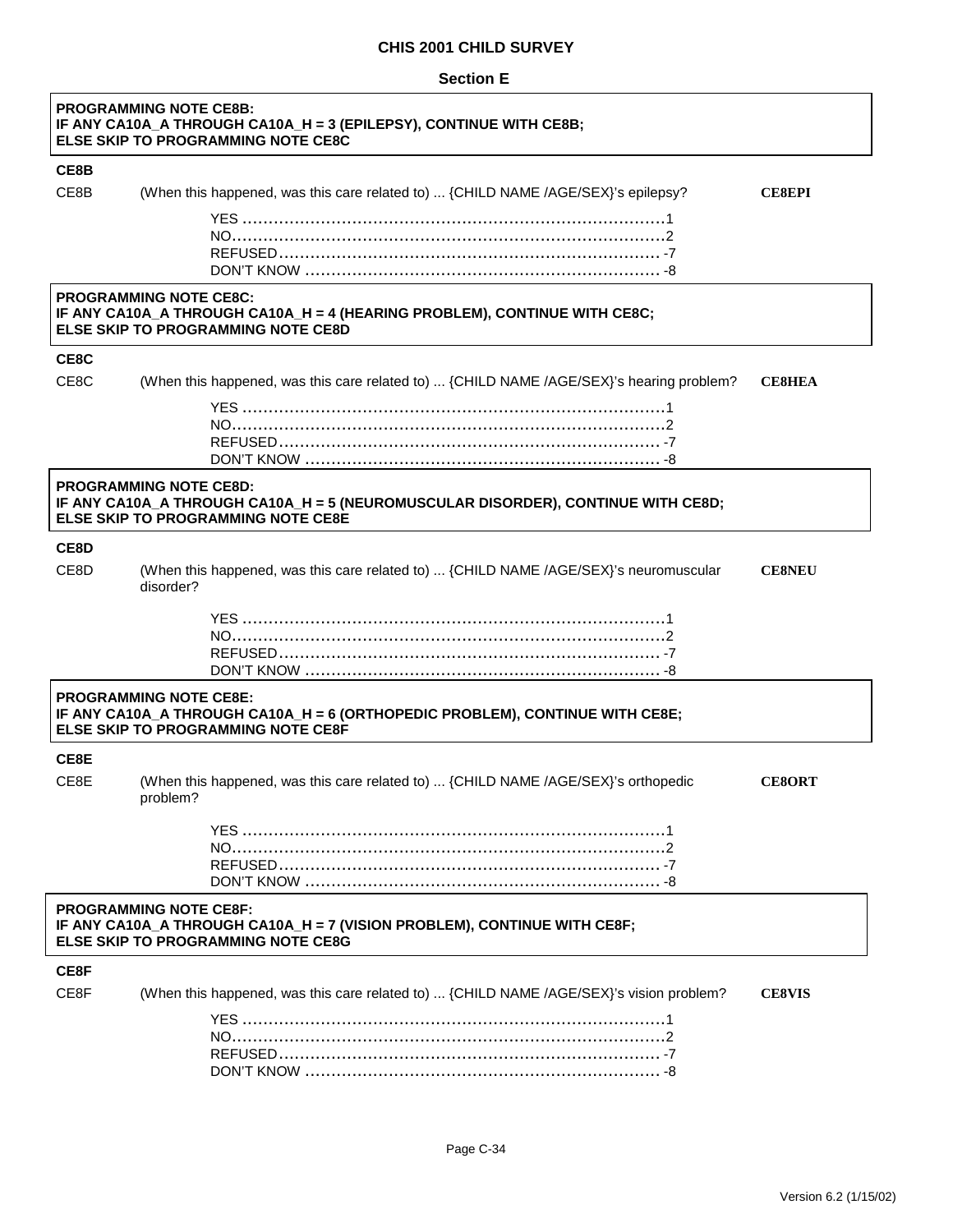#### **Section E**

| <b>PROGRAMMING NOTE CE8G:</b><br>IF ANY CA10A_A THROUGH CA10A_H = 8 (OTHER SPECIFY PHYSICAL CONDITION), CONTINUE WITH CE8G; |                                                                                                                                              |               |
|-----------------------------------------------------------------------------------------------------------------------------|----------------------------------------------------------------------------------------------------------------------------------------------|---------------|
|                                                                                                                             | <b>ELSE SKIP TO PROGRAMMING NOTE CE8H</b>                                                                                                    |               |
| CE8G                                                                                                                        |                                                                                                                                              |               |
| CE8G                                                                                                                        | (When this happened, was this care related to)  {CHILD NAME /AGE/SEX}'s {OTHER SPECIFY CE8PHS<br>PHYSICAL CONDITION}?                        |               |
|                                                                                                                             |                                                                                                                                              |               |
|                                                                                                                             | <b>PROGRAMMING NOTE CE8H:</b><br>IF CA10B = 1 (AUTISM), CONTINUE WITH CE8H;<br><b>ELSE SKIP TO PROGRAMMING NOTE CE81</b>                     |               |
| CE8H                                                                                                                        |                                                                                                                                              |               |
| CE8H                                                                                                                        | (When this happened, was this care related to)  {CHILD NAME /AGE/SEX}'s autism?                                                              | <b>CESAUT</b> |
|                                                                                                                             |                                                                                                                                              |               |
|                                                                                                                             |                                                                                                                                              |               |
|                                                                                                                             |                                                                                                                                              |               |
|                                                                                                                             | <b>PROGRAMMING NOTE CE8I:</b><br>IF CA10B = 2 (ADD/ADHD) OR CA11 = 1 (YES), CONTINUE WITH CE8I;<br><b>ELSE SKIP TO PROGRAMMING NOTE CE8J</b> |               |
| CE8I                                                                                                                        |                                                                                                                                              |               |
| CE8I                                                                                                                        | (When this happened, was this care related to)  {CHILD NAME /AGE/SEX}'s attention deficit<br>disorder?                                       | <b>CESATT</b> |
|                                                                                                                             |                                                                                                                                              |               |
|                                                                                                                             | <b>PROGRAMMING NOTE CE8J:</b><br>IF CA10B = 3 (LEARNING DISABILITY), CONTINUE WITH CE8J;<br><b>ELSE SKIP TO PROGRAMMING NOTE CE8K</b>        |               |
| CE8J                                                                                                                        |                                                                                                                                              |               |
| CE8J                                                                                                                        | (When this happened, was this care related to)  {CHILD NAME /AGE/SEX}'s learning                                                             | <b>CE8LEA</b> |
|                                                                                                                             |                                                                                                                                              |               |
|                                                                                                                             |                                                                                                                                              |               |
|                                                                                                                             | <b>PROGRAMMING NOTE CE8K:</b><br>IF CA10B = 4 (MENTAL RETARDATION), CONTINUE WITH CE8K;<br><b>ELSE SKIP TO PROGRAMMING NOTE CE8</b>          |               |
| CE8K                                                                                                                        |                                                                                                                                              |               |
| CE8K                                                                                                                        | (When this happened, was this care related to)  {CHILD NAME /AGE/SEX}'s mental<br>retardation?                                               | <b>CE8RET</b> |
|                                                                                                                             |                                                                                                                                              |               |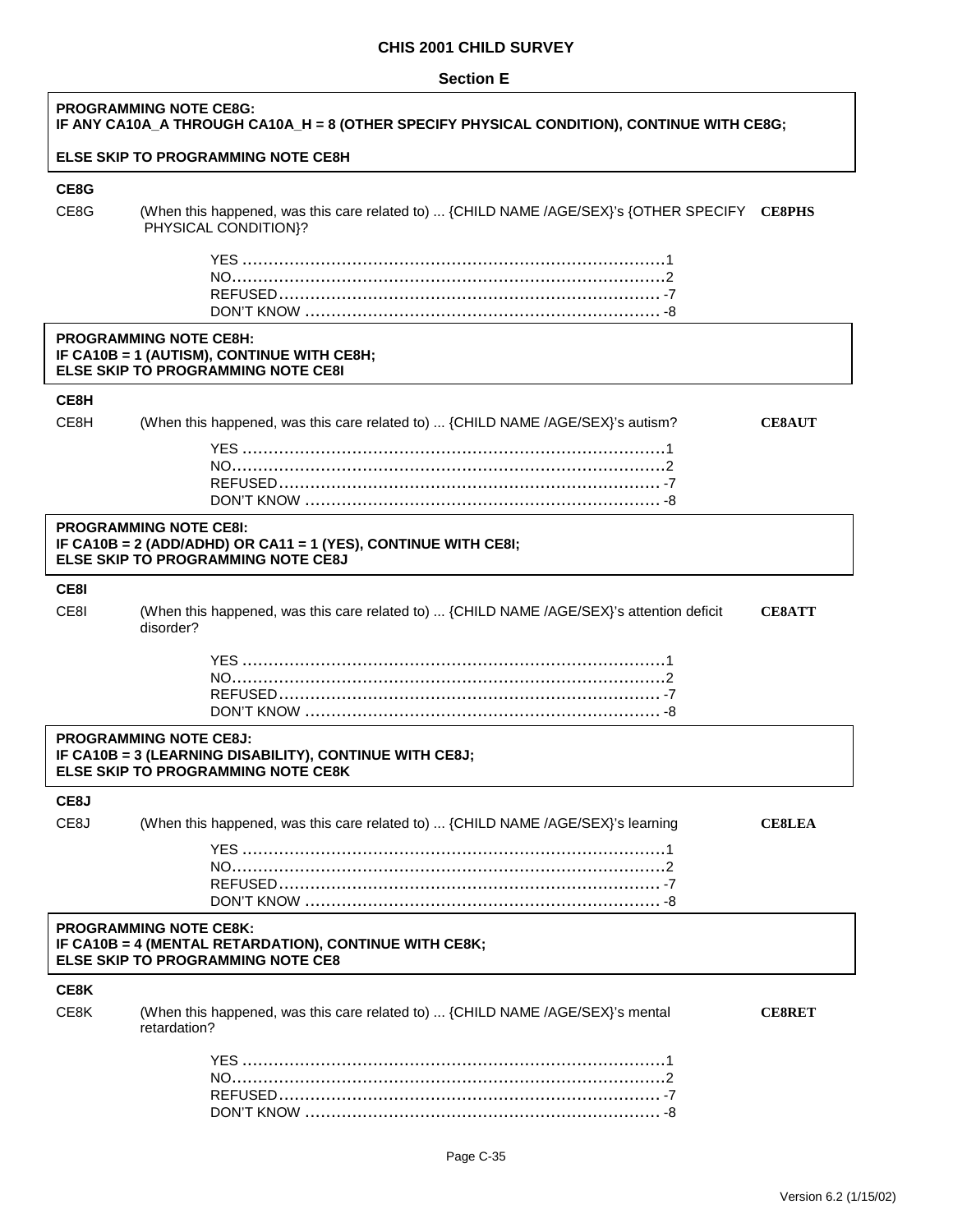#### **Section E**

|                   | <b>PROGRAMMING NOTE CE8L:</b><br>IF CA10B = 5 (OTHER SPECIFY BEHAVIORAL/MENTAL CONDITION), CONTINUE WITH CE8L;<br><b>ELSE SKIP TO PROGRAMMING NOTE CE8M</b>                                                  |               |
|-------------------|--------------------------------------------------------------------------------------------------------------------------------------------------------------------------------------------------------------|---------------|
| CE8L              |                                                                                                                                                                                                              |               |
| CE8L              | (When this happened, was this care related to)  {CHILD NAME /AGE/SEX}'s {OTHER SPECIFY CE8MNS<br>BEHAVIORAL OR MENTAL CONDITION)?                                                                            |               |
|                   |                                                                                                                                                                                                              |               |
|                   | <b>PROGRAMMING NOTE CE8M:</b><br>IF CB1 = 1 (YES, SERIOUS INJURY), CONTINUE WITH CE8M;<br><b>ELSE SKIP TO PROGRAMMING NOTE CE8N</b>                                                                          |               |
| CE8M              |                                                                                                                                                                                                              |               |
| CE8M              | (When this happened, was this care related to)  {CHILD NAME /AGE/SEX}'s injury that we<br>talked about before?                                                                                               | <b>CESINJ</b> |
|                   |                                                                                                                                                                                                              |               |
| <b>WITH CE8N;</b> | <b>PROGRAMMING NOTE CE8N:</b><br>IF [CA10 = 1 (YES, PHYSICAL CONDITION) OR 3 (YES, BOTH)] AND CA10A_A = -7 OR -8 (REF/DK), CONTINUE<br><b>ELSE SKIP TO PROGRAMMING NOTE CE80</b>                             |               |
| CE8N              |                                                                                                                                                                                                              |               |
| CE8N              | (When this happened, was this care related to)  {CHILD NAME /AGE/SEX}'s physical condition<br>that we talked about before?                                                                                   | <b>CE8PHY</b> |
|                   |                                                                                                                                                                                                              |               |
|                   | <b>PROGRAMMING NOTE CE80:</b><br>IF [CA10 = 2 (YES, BEHAVIORAL/MENTAL CONDITION) OR 3 (YES, BOTH)] AND CA10B = -7 OR -8 (REF/DK),<br><b>CONTINUE WITH CE80;</b><br><b>ELSE SKIP TO PROGRAMMING NOTE CE8Q</b> |               |
| CE8O              |                                                                                                                                                                                                              |               |
| CE8O              | (When this happened, was this care related to)  {CHILD NAME /AGE?SEX}'s behavioral or<br>mental condition that we talked about before?                                                                       | <b>CE8MEN</b> |
|                   |                                                                                                                                                                                                              |               |

Page C-36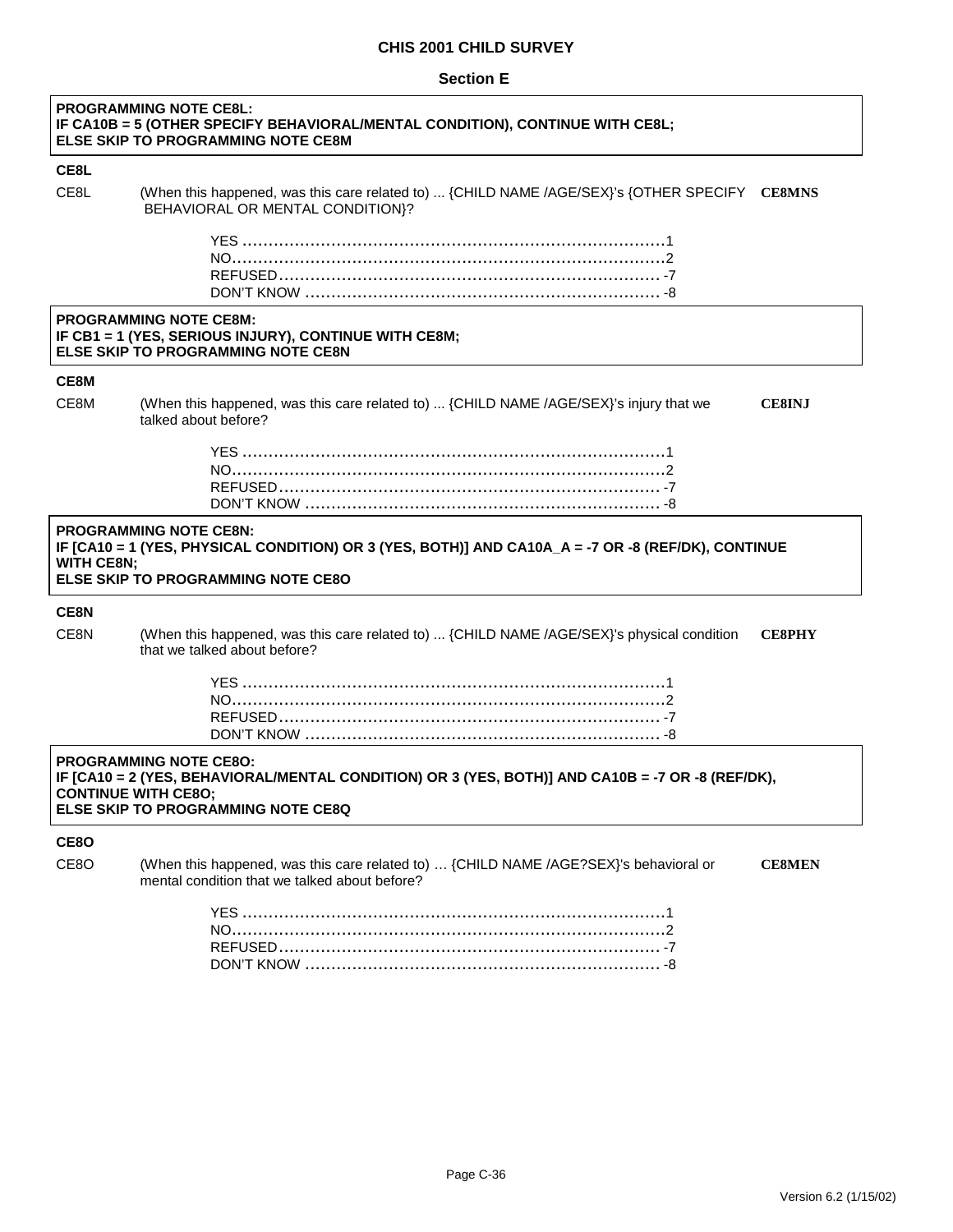#### **Section E**

 $\mathsf{r}$ 

| <b>ELSE SKIP TO CE9</b>                                                                                                                                  | <b>PROGRAMMING NOTE CE8Q:</b><br>IF CA10 = 91 (OTHER SPECIFY), CONTINUE WITH CE8Q;                                                                                            |                      |
|----------------------------------------------------------------------------------------------------------------------------------------------------------|-------------------------------------------------------------------------------------------------------------------------------------------------------------------------------|----------------------|
| CE8Q                                                                                                                                                     |                                                                                                                                                                               |                      |
| CE8Q                                                                                                                                                     | (When this happened, was this care related to)  {CHILD NAME /AGE/SEX}'s {OTHER SPECIFY CE8OTH<br><b>CONDITION FROM CA10}?</b>                                                 |                      |
|                                                                                                                                                          |                                                                                                                                                                               |                      |
| CE <sub>9</sub>                                                                                                                                          |                                                                                                                                                                               |                      |
| CE <sub>9</sub>                                                                                                                                          | Why did you delay or not get the care you felt {CHILD NAME /AGE/SEX} needed?                                                                                                  | <b>CE9_A - CE9_K</b> |
|                                                                                                                                                          | [CODE ALL THAT APPLY. CTRL-P TO EXIT.]<br>[PROBE: "Any other reasons?"]                                                                                                       |                      |
| <b>CE9 1</b><br><b>CE9_2</b><br>$CE9_3$<br>$CE9_4$<br><b>CE9_5</b><br><b>CE9_6</b><br><b>CE9 7</b><br><b>CE9 8</b><br>$CE9_9$<br><b>CE9_10</b><br>CE9_11 | THEY WOULDN'T TAKE/ACCEPT MY INSURANCE  3<br>INSURANCE WOULDN'T APPROVE, COVER, PAY FOR CARE  4                                                                               |                      |
| <b>CE10</b><br><b>CE10</b>                                                                                                                               | Thinking of your experiences with receiving health care in the past 12 months for {CHILD NAME<br>/AGE/SEX}, have you felt that you were discriminated against for any reason? | <b>CE10</b>          |
|                                                                                                                                                          |                                                                                                                                                                               |                      |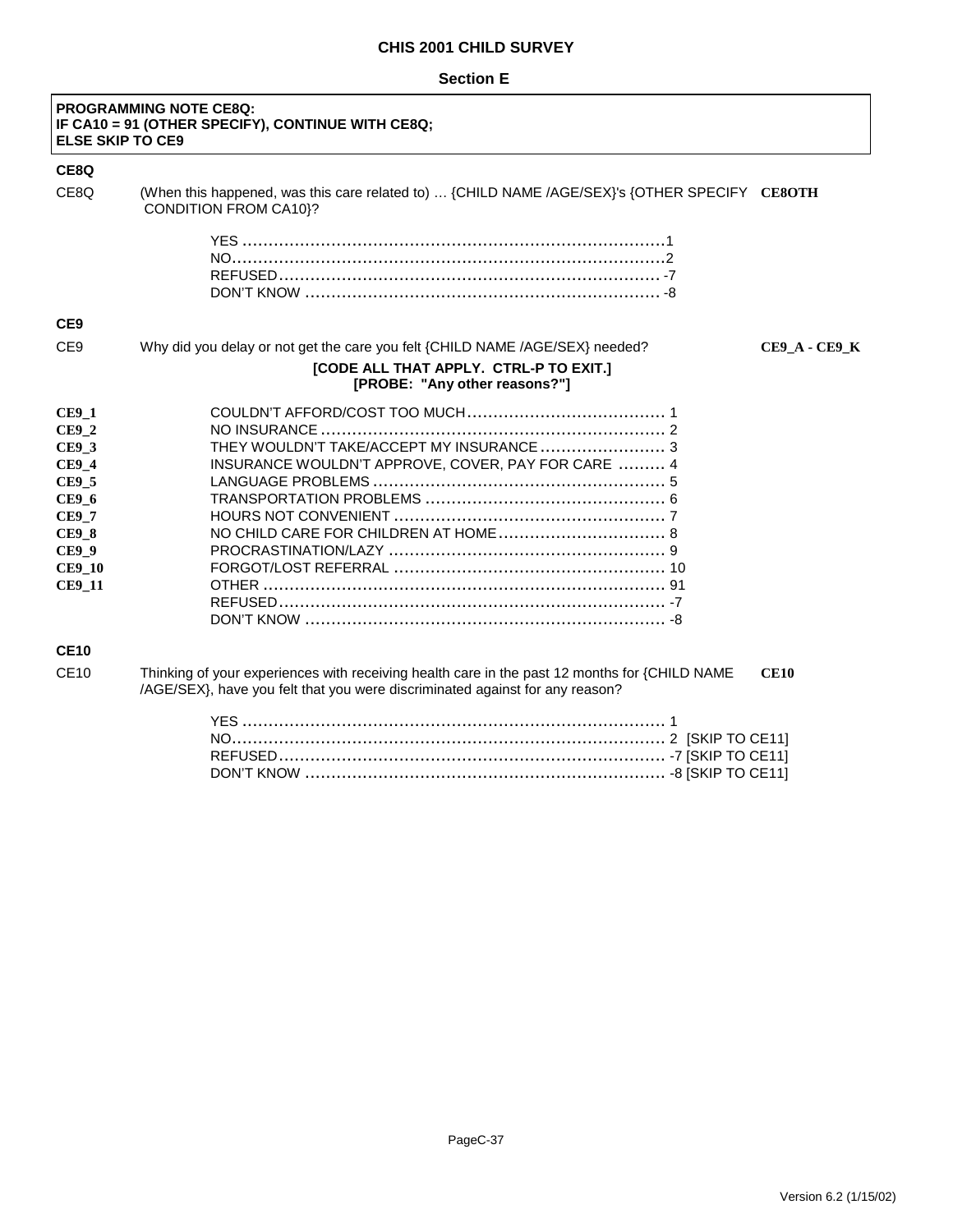#### **Section E**

**CE10A**

CE10A What do you think was the reason you were discriminated against? **CE10A\_A** -

**CE10A\_G** 

#### **[CODE ALL THAT APPLY. CTRL-P TO EXIT. PROBE: "Any others?"]**

#### **CE11**

CE11 Is {CHILD NAME /AGE/SEX} currently on TANF or CalWORKS? **CE11** 

#### **[IF NEEDED, SAY: "TANF means 'Temporary Assistance to Needy Families,' AND CalWORKS means 'California Work Opportunities and Responsibilities to Kids.' Both replaced AFDC, California's old welfare entitlement program."]**

#### **CE11A**

| CE11A Is {CHILD NAME /AGE/SEX} currently receiving Food Stamps? |  |
|-----------------------------------------------------------------|--|
|                                                                 |  |
|                                                                 |  |
|                                                                 |  |
|                                                                 |  |
|                                                                 |  |

#### **PROGRAMMING NOTE E11C: IF CAGE > 6, SKIP TO CF1; ELSE CONTINUE WITH E11C**

#### **CE11C**

CE11C Is {CHILD NAME /AGE/SEX} currently on WIC? **CE11C** CE11C

**[IF NEEDED, SAY: "WIC means 'Supplemental Food Program for Women, Infants, and Children.' "]**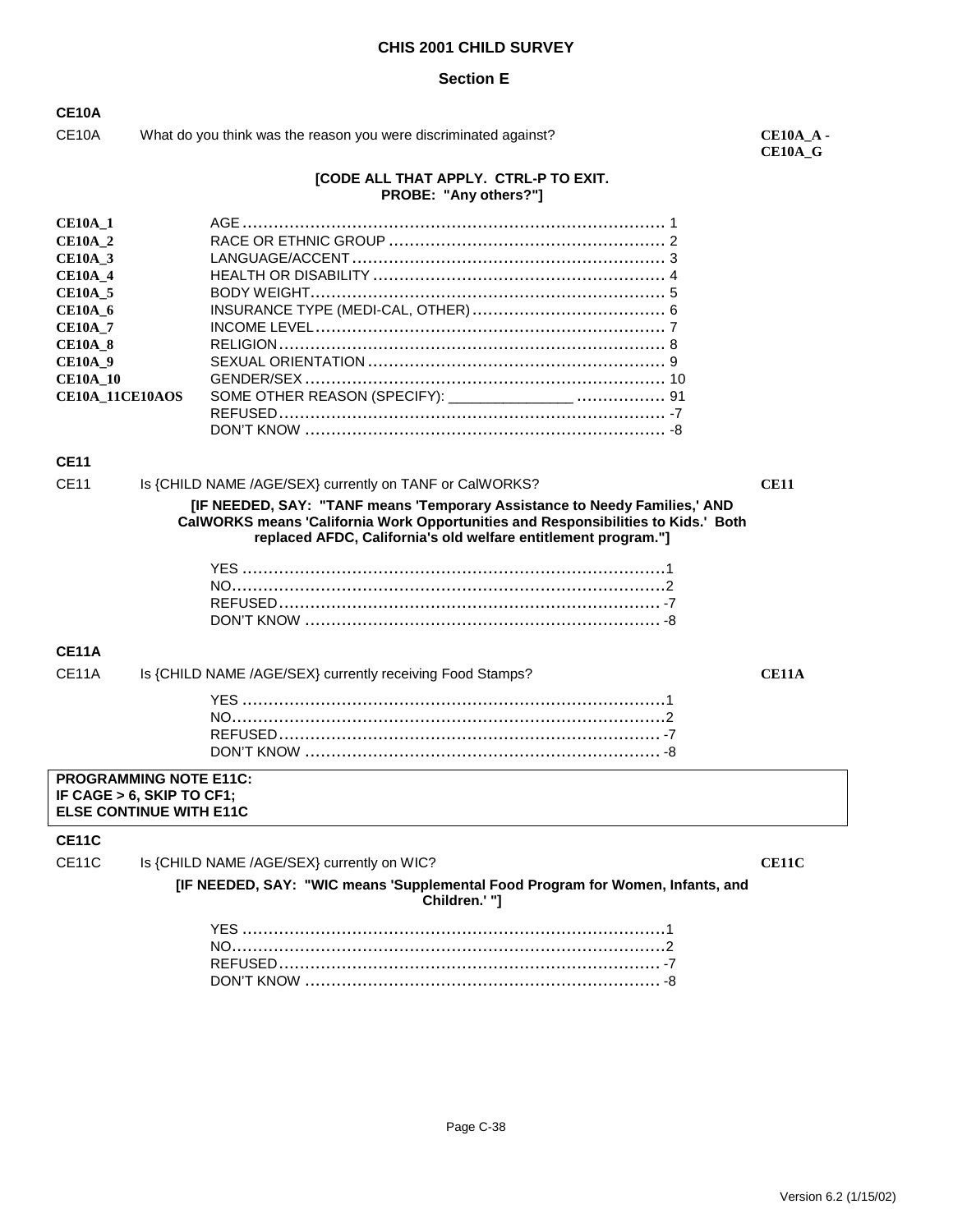## **Section F**

## **Section F**

 $\overline{\phantom{a}}$ 

|                                    | On Dec. 20, 2000, the word "traditional" was replaced with "original" in CF1                                                                                                                                                                                                 |                     |
|------------------------------------|------------------------------------------------------------------------------------------------------------------------------------------------------------------------------------------------------------------------------------------------------------------------------|---------------------|
| CF <sub>1</sub><br>CF <sub>1</sub> | These next questions are about health insurance {CHILD NAME /AGE/SEX} may have. Is                                                                                                                                                                                           | CF1                 |
|                                    | he/she/he or she} covered by Medi-CAL?                                                                                                                                                                                                                                       |                     |
|                                    | [IF NEEDED, SAY: "Medi-CAL is a plan for certain low income children and their families,<br>pregnant women, and disabled or elderly people."]                                                                                                                                |                     |
|                                    | [NOTE: INCLUDE HMO OR MANAGED CARE PLANS, AS WELL AS ORIGINAL MEDI-CAL.]                                                                                                                                                                                                     |                     |
|                                    |                                                                                                                                                                                                                                                                              |                     |
|                                    |                                                                                                                                                                                                                                                                              |                     |
|                                    |                                                                                                                                                                                                                                                                              |                     |
|                                    | <b>PROGRAMMING NOTE CF1A:</b><br>IF [POVERTY = 1 (<= 100% FPL) OR 2 (> 100% BUT <= 200% FPL) OR 3 (> 200% BUT <= 300% FPL) OR 5<br>(UNKNOWN)] AND CF1 = 2 (NO), CONTINUE WITH CF1A;<br>ELSE IF POVERTY = $4$ ( $>$ 300% FPL), SKIP TO CF3;<br><b>ELSE CONTINUE WITH CF1A</b> | <b>BASE.POVERTY</b> |
| CF <sub>1</sub> A                  |                                                                                                                                                                                                                                                                              |                     |
| CF <sub>1</sub> A                  | What is the ONE main reason why {CHILD NAME /AGE/SEX} is not enrolled in the Medi-CAL<br>program?                                                                                                                                                                            | CF1A                |
|                                    | NOT ELIGIBLE DUE TO CITIZENSHIP/IMMIGRATION STATUS4                                                                                                                                                                                                                          |                     |
| CF <sub>2</sub><br>CF <sub>2</sub> | Is {CHILD NAME /AGE/SEX} covered by the Healthy Families Program?}                                                                                                                                                                                                           | CF2                 |
|                                    | [IF NEEDED, SAY: "Healthy Families is a state program that pays for health insurance<br>for children up to age 19."]                                                                                                                                                         |                     |
|                                    |                                                                                                                                                                                                                                                                              | NOTE CF3            |
|                                    |                                                                                                                                                                                                                                                                              |                     |
|                                    |                                                                                                                                                                                                                                                                              | NOTE CF3            |
|                                    |                                                                                                                                                                                                                                                                              | NOTE CF3]           |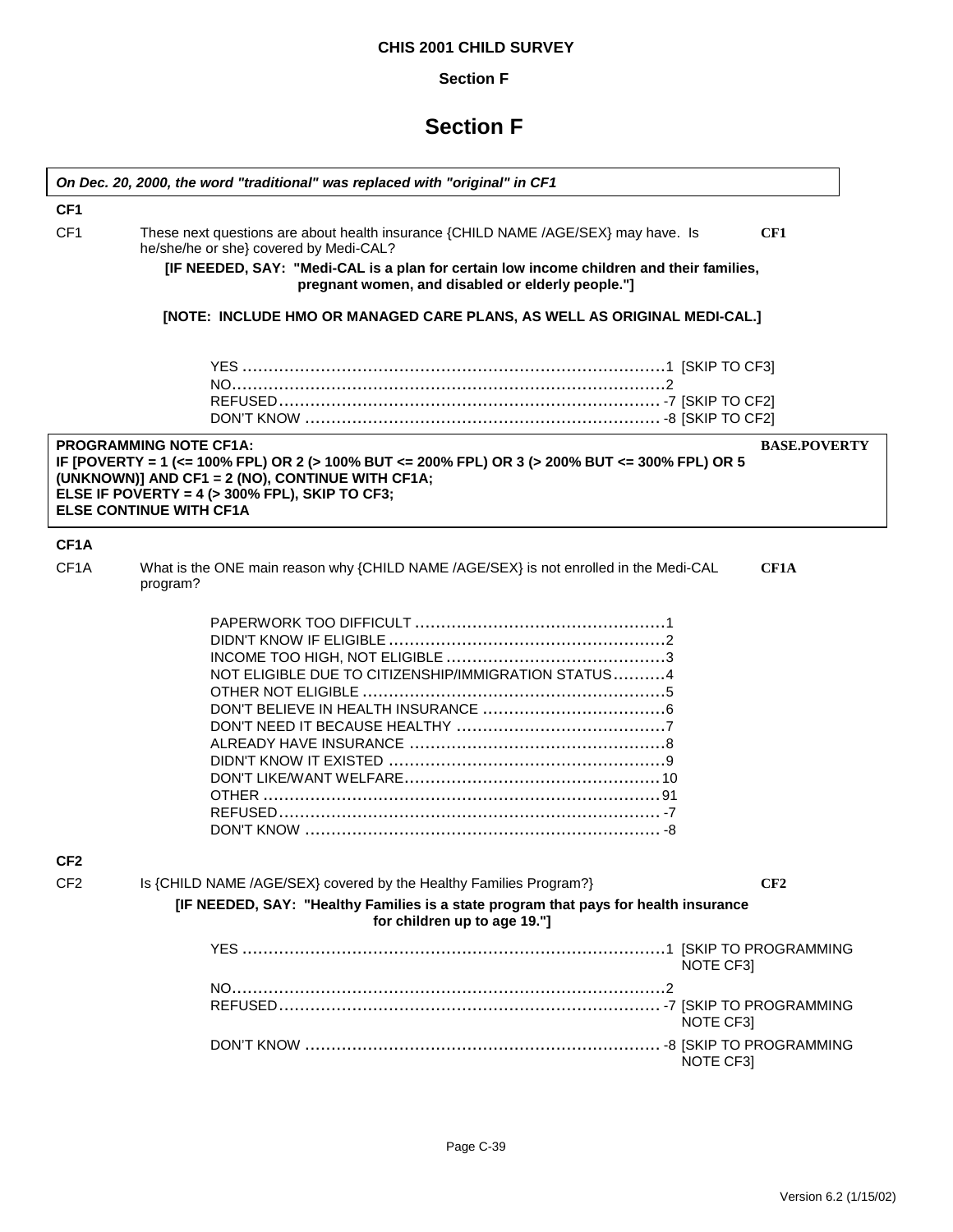#### **Section F**

CF2A What is the ONE main reason why {CHILD NAME /AGE/SEX} is not enrolled in the Healthy **CF2A** Families Program?

| NOT ELIGIBLE DUE TO CITIZENSHIP/IMMIGRATION STATUS4 |  |
|-----------------------------------------------------|--|
|                                                     |  |
|                                                     |  |
|                                                     |  |
|                                                     |  |
|                                                     |  |
|                                                     |  |
|                                                     |  |
|                                                     |  |
|                                                     |  |
|                                                     |  |

#### **PROGRAMMING NOTE CF3: IF CF1 = 1 (YES) OR CF2 = 1 (YES), SKIP TO PROGRAMMING NOTE CF10; ELSE CONTINUE WITH CF3**

### **CF3**

CF3 Is {CHILD NAME /AGE/SEX} covered by a health insurance plan or HMO through your own or **CF3** someone else's employment or union?

## **CF4**

CF4 Is {CHILD NAME /AGE/SEX} covered by a health insurance plan that you purchased directly from **CF4** an insurance company or HMO? Do not include a plan that pays only for certain illnesses, such as cancer or stroke, or only gives you "extra cash" if you are in a hospital?

| NOTE CF61 |
|-----------|
| NOTE CF61 |
| NOTE CF61 |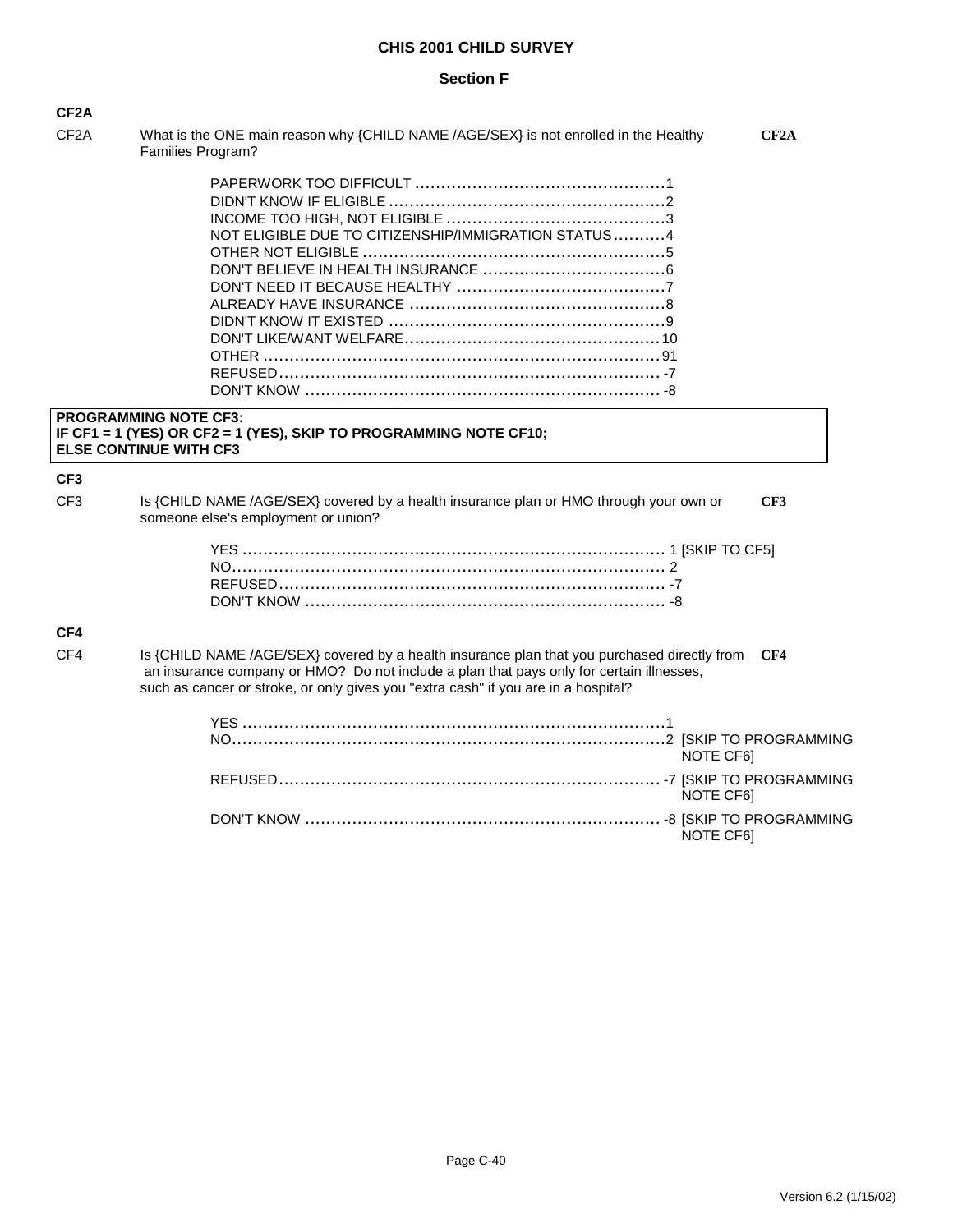#### **Section F**

|                 | On. Jan. 8, 2001, the definition of "copay" in question CF5 was changed to read "while someone else<br>pays" instead of "while a health plan pays."                                                                                                       |                 |
|-----------------|-----------------------------------------------------------------------------------------------------------------------------------------------------------------------------------------------------------------------------------------------------------|-----------------|
| CF5             |                                                                                                                                                                                                                                                           |                 |
| CF <sub>5</sub> | Who pays the monthly premium cost for this health plan, not counting any co-pays or<br>deductibles you may have?                                                                                                                                          | $CF5_A - CF5_F$ |
|                 | [CODE ALL THAT APPLY. CTRL-P TO EXIT.]<br>[PROBE: "Any other person or program?"]                                                                                                                                                                         |                 |
|                 | [IF NEEDED, SAY: "Copays are the partial payments you make for your health care each<br>time you see a doctor or use the health care system, while someone else pays for your<br>main health care coverage."                                              |                 |
|                 | "A deductible is the amount you pay for medical care before the health plan starts<br>paying."                                                                                                                                                            |                 |
|                 | "Premium is the monthly charge for the cost of your health insurance plan."]                                                                                                                                                                              |                 |
|                 | [IF R SAYS GOVERNMENT, PROBE: "Is this Medi-CAL, Healthy Families, or some other<br>government program, or is it a benefit of being a government employee?"                                                                                               |                 |
|                 | IF GOVERNMENT IS EMPLOYER, ENTER: "EMPLOYER OR UNION"]                                                                                                                                                                                                    |                 |
| <b>CF5 1</b>    |                                                                                                                                                                                                                                                           |                 |
| $CF5_2$         |                                                                                                                                                                                                                                                           |                 |
| $CF5_3$         |                                                                                                                                                                                                                                                           |                 |
| $CF5_4$         |                                                                                                                                                                                                                                                           |                 |
| <b>CF5_5</b>    |                                                                                                                                                                                                                                                           |                 |
| $CF5_6$         |                                                                                                                                                                                                                                                           |                 |
|                 |                                                                                                                                                                                                                                                           |                 |
|                 |                                                                                                                                                                                                                                                           |                 |
|                 | On Dec. 20, 2000, the word "VA" was added to the list of military care types in the question in CF6.                                                                                                                                                      |                 |
|                 | <b>PROGRAMMING NOTE CF6:</b><br>IF CF1 = 1 OR CF2 = 1 OR CF3 = 1 OR CF4 = 1 (COVERAGE BY MEDI-CAL, HEALTHY FAMILIES, OR HEALTH<br>INSURANCE THROUGH EMPLOYER, UNION, OR DIRECT PURCHASE), SKIP TO PROGRAMMING NOTE CF10;<br><b>ELSE CONTINUE WITH CF6</b> |                 |

**CF6**

| CF <sub>6</sub> | Is {he/she/he or she} covered by CHAMPUS/CHAMP VA, TRICARE, VA, or some other military | CF6 |
|-----------------|----------------------------------------------------------------------------------------|-----|
|                 | health care?                                                                           |     |

YES .................................................................................1 [SKIP TO PROGRAMMING NOTE CF10] NO...................................................................................2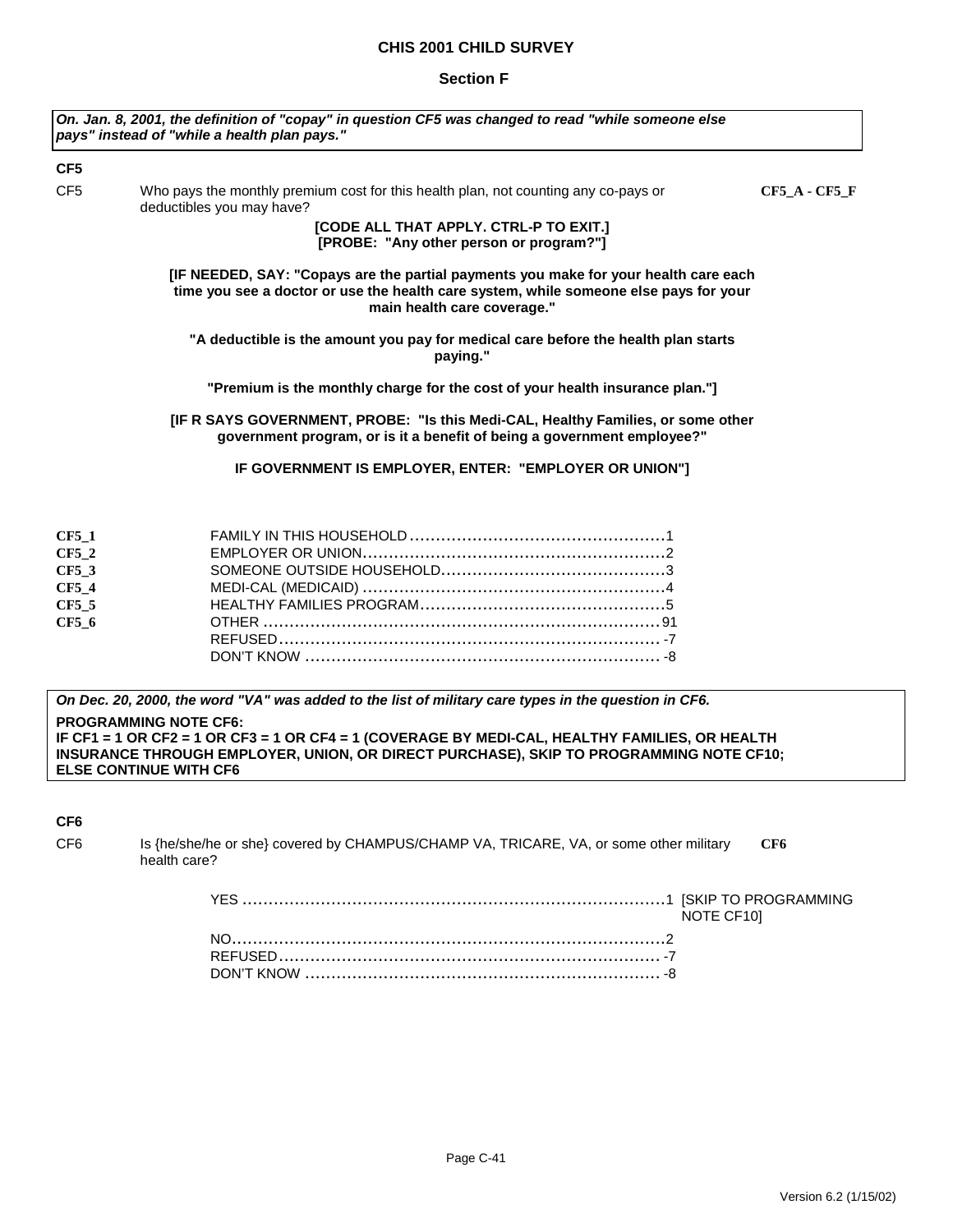| CF7                                |                                                                                                                                                                                          |
|------------------------------------|------------------------------------------------------------------------------------------------------------------------------------------------------------------------------------------|
| CF7                                | Is {he/she/he or she} covered by some other government health plan such as AIM, "Mister MIP",<br>CF7<br>or something else?                                                               |
|                                    | [IF NEEDED, SAY: "AIM means Access for Infants and Mothers, 'Mister MIP' or MRMIP<br>means Major Risk Medical Insurance Program"]                                                        |
|                                    | NOTE CF10]                                                                                                                                                                               |
|                                    | NOTE CF101                                                                                                                                                                               |
| <b>CF7OS</b>                       | NOTE CF10]                                                                                                                                                                               |
|                                    |                                                                                                                                                                                          |
| CF <sub>8</sub>                    |                                                                                                                                                                                          |
| CF <sub>8</sub>                    | Does {he/she/he or she} have any health insurance coverage through a plan that I missed?<br>CF8                                                                                          |
|                                    | NOTE CF10]                                                                                                                                                                               |
|                                    | NOTE CF10]                                                                                                                                                                               |
|                                    | NOTE CF10]                                                                                                                                                                               |
|                                    | On Dec. 20, 2000, the word "VA" was added to response category 7 for CF9.                                                                                                                |
|                                    |                                                                                                                                                                                          |
| through MEDICARE?"                 | <b>PROGRAMMING NOTE CF9:</b><br>IF "4" SELECTED, DISPLAY "Just to verify, you said that {CHILD NAME /AGE/SEX} gets health insurance                                                      |
|                                    |                                                                                                                                                                                          |
| CF <sub>9</sub><br>CF <sub>9</sub> | What type of health insurance does {he/she/he or she} have? Does it come through Medi-CAL,<br><b>CF9 A - CF9 I</b><br>Healthy Families, an employer or union, or from some other source? |
|                                    | [CODE ALL THAT APPLY. CTRL-P TO EXIT.]<br>[PROBE: "Any others?"]                                                                                                                         |
| $CF9_1$                            | THROUGH CURRENT OR FORMER EMPLOYER/UNION 1<br>THROUGH SCHOOL, PROFESSIONAL ASSOCIATION, TRADE                                                                                            |
| <b>CF9 2</b>                       | PURCHASED DIRECTLY FROM A HEALTH PLAN                                                                                                                                                    |
| $CF9_3$                            |                                                                                                                                                                                          |
| $CF9_4$                            |                                                                                                                                                                                          |
| CF9_5                              |                                                                                                                                                                                          |
| $CF9_6$                            | CHAMPUS/CHAMP-VA, TRICARE, VA,                                                                                                                                                           |
| $CF9_7$                            | INDIAN HEALTH SERVICE, TRIBAL HEALTH PROGRAM,                                                                                                                                            |
| $CF9_8$                            |                                                                                                                                                                                          |
| $CF9_9$                            |                                                                                                                                                                                          |
| <b>CF9_10</b>                      |                                                                                                                                                                                          |
|                                    |                                                                                                                                                                                          |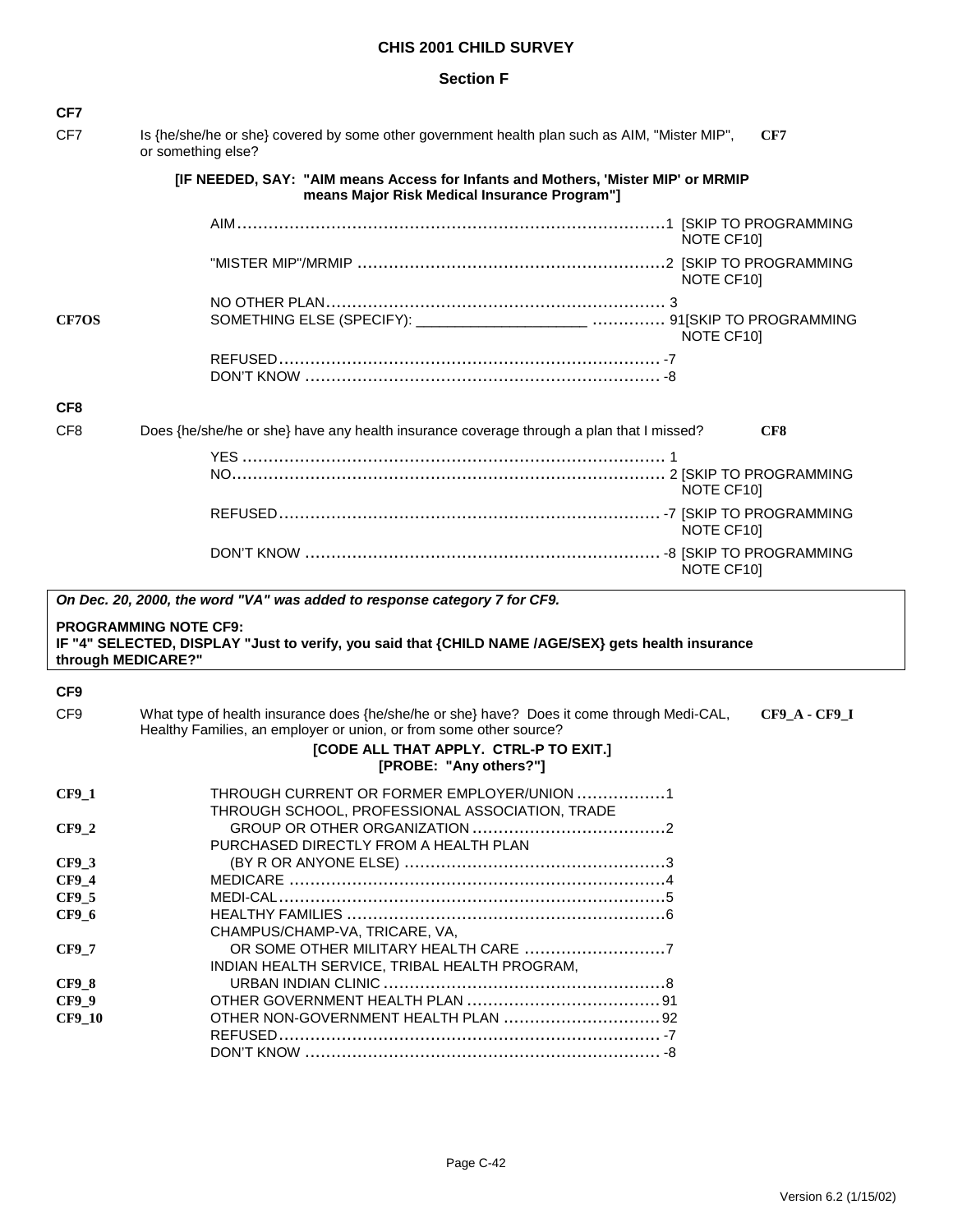#### **Section F**

#### **PROGRAMMING NOTE CF10: IF CF1 = 1 OR CF2 = 1 OR CF3 =1 OR CF4 =1 OR CF6 =1 OR CF7 = [1, 2, 91] OR CF8 = 1 OR CF9 = [1-7, 91, OR 92] (ANY COVERAGE BY MEDI-CAL, HEALTHY FAMILIES, EMPLOYER, UNION, DIRECT PURCHASE, MILITARY, OTHER GOVERNMENT PROGRAMS OR ANY OTHER TYPE), CONTINUE WITH PROGRAMMING NOTE CF10A; ELSE SKIP TO CF18**

#### CF10

**PROGRAMMING NOTE CF10A: IF AR IS PARENT OF CHILD AND AR IS INSURED (AI1 = 1 OR AI6 = 1 OR AI7 = 1 OR AI8 = 1 OR AI11 = 1 OR AI16 = 1 OR AI17 = 1 OR AI19 = [1-7, 91, OR 92]) AND AR = MKA, CONTINUE WITH CF10A AND DISPLAY, "you"; IF AR IS PARENT OF CHILD AND AR IS INSURED (AI1 = 1 OR AI6 = 1 OR AI7 =1 OR AI8 = 1 OR AI11 =1 OR AI16 = 1 OR AI17 = 1 OR AI19 = [1-7, 91, OR 92]) AND AR <> MKA, CONTINUE WITH CF10A AND DISPLAY, "ADULT RESPONDENT NAME"; ELSE SKIP TO CF11** 

#### **CF10A**

| CF10A            | Does {CHILD NAME /AGE/SEX} have the same insurance as {you/ADULT RESPONDENT<br>NAME}?                                                                                                                                             | CF10A       |
|------------------|-----------------------------------------------------------------------------------------------------------------------------------------------------------------------------------------------------------------------------------|-------------|
|                  |                                                                                                                                                                                                                                   |             |
| <b>CF11</b>      |                                                                                                                                                                                                                                   |             |
| <b>CF11</b>      | Thinking of {CHILD NAME /AGE/SEX}'s main health plan, did you have to sign {him/her/him or<br>her} up with a primary care doctor, a group of doctors, or a clinic that you must take {him/her/him<br>or her} to for routine care? | <b>CF11</b> |
|                  |                                                                                                                                                                                                                                   |             |
| <b>CF12</b>      |                                                                                                                                                                                                                                   |             |
| CF <sub>12</sub> | In this plan, do you have to get approval or a referral for {CHILD NAME /AGE/SEX} to see a<br>specialist such as a skin doctor?                                                                                                   | <b>CF12</b> |
|                  |                                                                                                                                                                                                                                   |             |
| <b>CF13</b>      |                                                                                                                                                                                                                                   |             |
| <b>CF13</b>      | Will this plan pay for any of the costs of visits to doctors who are NOT part of the plan, excluding<br>emergencies and referrals?                                                                                                | CF13        |
|                  |                                                                                                                                                                                                                                   |             |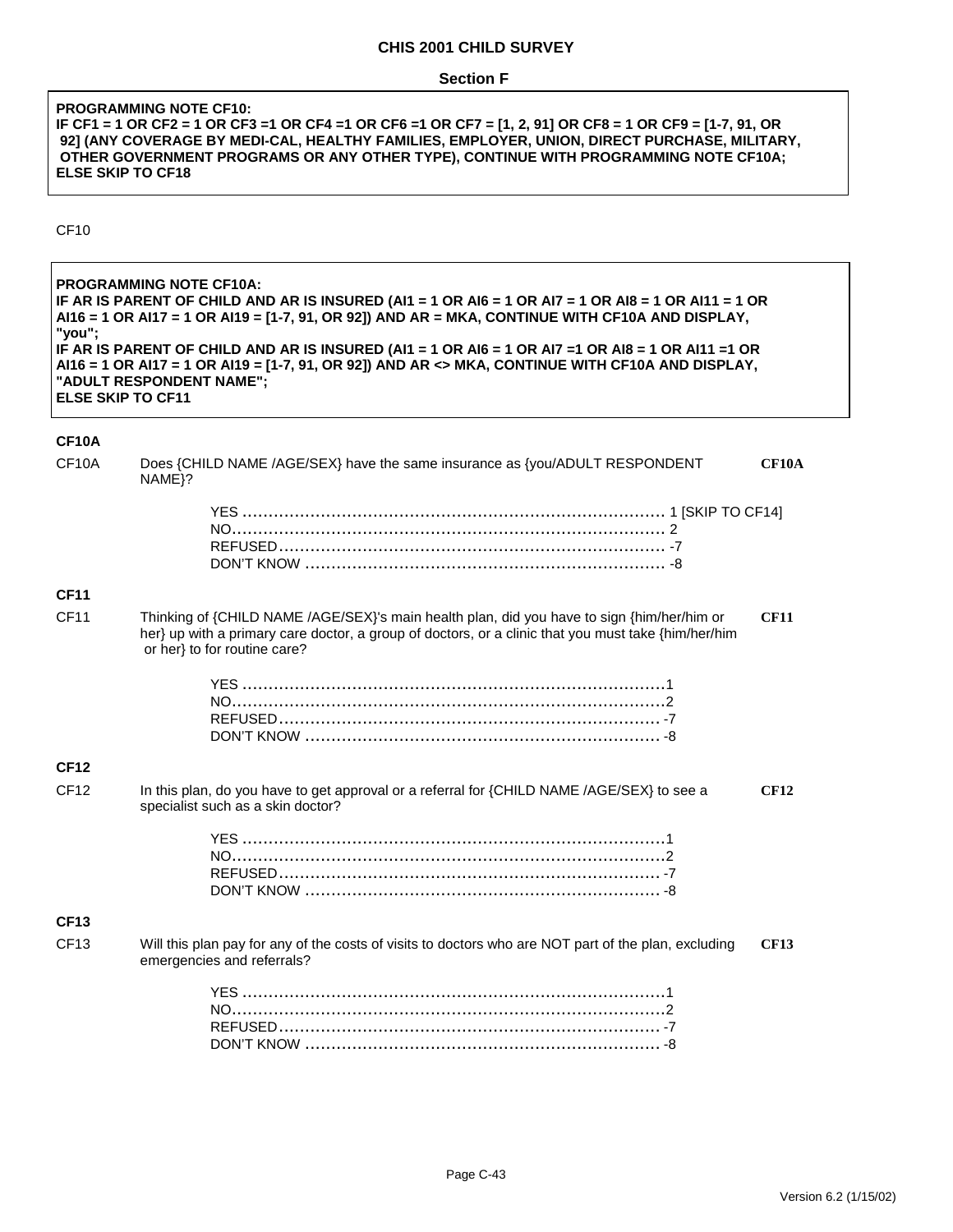| <b>CF14</b>      |                                                                                                                                                                                                                  |             |
|------------------|------------------------------------------------------------------------------------------------------------------------------------------------------------------------------------------------------------------|-------------|
| CF14             | Is {CHILD NAME /AGE/SEX} covered for prescription drugs?                                                                                                                                                         | <b>CF14</b> |
|                  |                                                                                                                                                                                                                  |             |
| <b>CF15</b>      |                                                                                                                                                                                                                  |             |
| CF <sub>15</sub> | Is {he/she/he or she} covered for eye exams?                                                                                                                                                                     | <b>CF15</b> |
| <b>CF16</b>      |                                                                                                                                                                                                                  |             |
| CF <sub>16</sub> | Is {he/she/he or she} covered for glasses?                                                                                                                                                                       | CF16        |
|                  |                                                                                                                                                                                                                  | NOTE CF24]  |
|                  |                                                                                                                                                                                                                  | NOTE CF24]  |
|                  |                                                                                                                                                                                                                  | NOTE CF24]  |
|                  |                                                                                                                                                                                                                  | NOTE CF24]  |
| CF <sub>18</sub> |                                                                                                                                                                                                                  |             |
| CF <sub>18</sub> | What is the ONE MAIN reason {CHILD NAME /AGE/SEX} does not have any health insurance?                                                                                                                            | <b>CF18</b> |
|                  | NOT ELIGIBLE DUE TO HEALTH OR OTHER PROBLEMS 4<br>NOT ELIGIBLE DUE TO CITIZENSHIP/IMMIGRATION STATUS 5<br>LOST PUBLIC PROGRAM COVERAGE (MEDI-CAL, ETC.) 8<br>10<br>HAD INSURANCE ALL 12 MONTHS, JUST NOW LOST 13 |             |
|                  | DENIED COVERAGE, NOT SPECIFIED/DOESN'T QUALIFY  14<br><b>NOT SPECIFIED</b>                                                                                                                                       |             |
|                  | DO HAVE COVERAGE, BUT DON'T KNOW TYPE  15                                                                                                                                                                        |             |
| <b>CF18OS</b>    | SWITCHED INSURANCE COMPANIES, DELAY BETWEEN 16<br>DIDN'T LIKE INSURANCE OFFERED/DIDN'T WANT IT 17                                                                                                                |             |
| <b>CF20</b>      |                                                                                                                                                                                                                  |             |
| <b>CF20</b>      | Was {CHILD NAME /AGE/SEX} covered by health insurance at any time during the past 12<br>months?                                                                                                                  | <b>CF20</b> |
|                  | Page C-44                                                                                                                                                                                                        |             |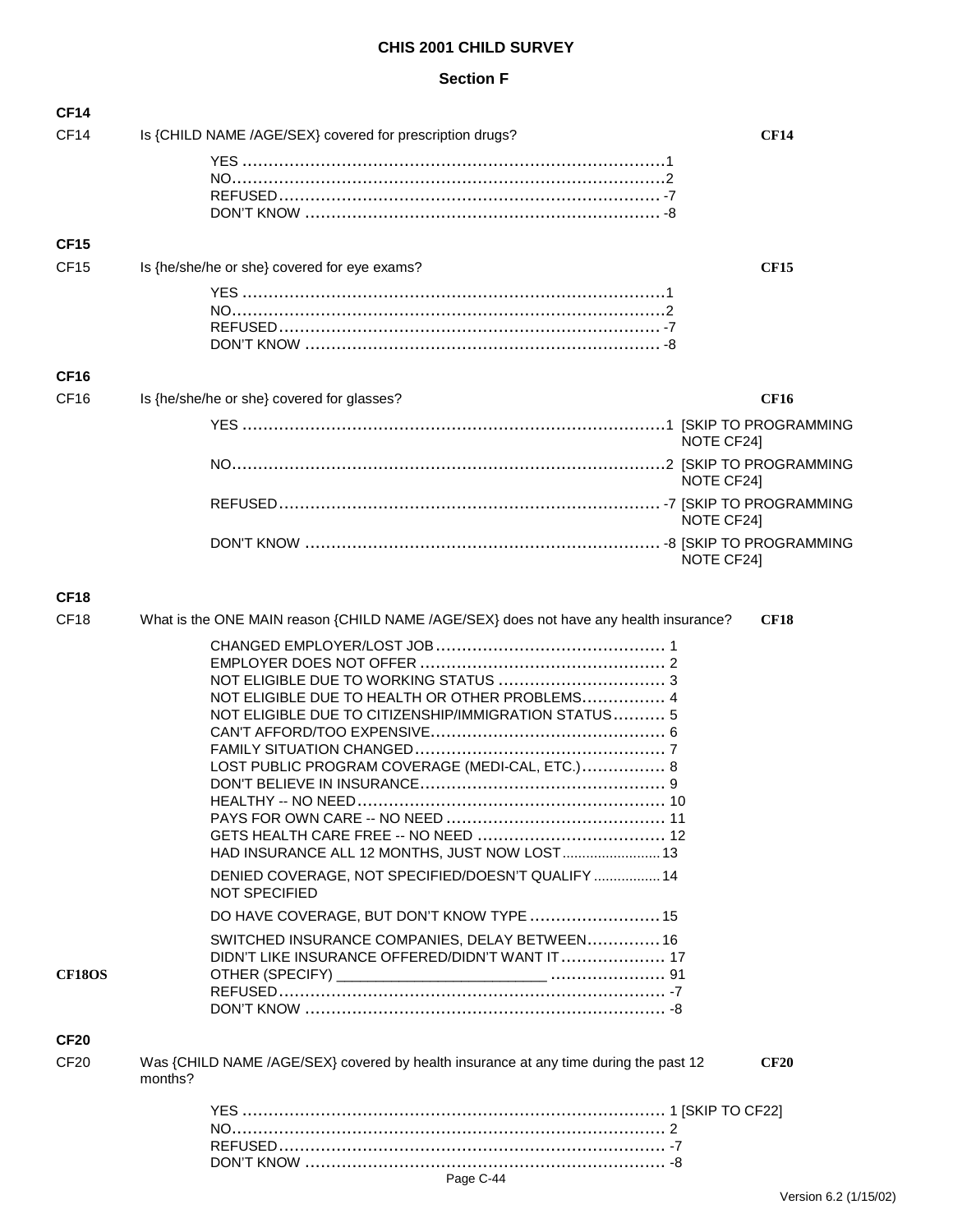| <b>CF21</b>                                   |                                                                                                                                                                                                                                                                                        |
|-----------------------------------------------|----------------------------------------------------------------------------------------------------------------------------------------------------------------------------------------------------------------------------------------------------------------------------------------|
| CF21                                          | How long has it been since {CHILD NAME /AGE/SEX} last had health insurance?<br><b>CF21</b>                                                                                                                                                                                             |
|                                               | MORE THAN 12 MONTHS, BUT NOT MORE THAN 3 YEARS AGO1 [SKIP TO CG1]<br>NEVER HAD HEALTH INSURANCE COVERAGE 3 [SKIP TO CG1]                                                                                                                                                               |
| <b>CF22</b>                                   |                                                                                                                                                                                                                                                                                        |
| CF <sub>22</sub>                              | For how many of the last 12 months did {he/she/he or she} have health insurance?<br><b>CF22</b>                                                                                                                                                                                        |
|                                               | [NOTE: IF LESS THAN ONE MONTH, ENTER 1]                                                                                                                                                                                                                                                |
|                                               | <b>MONTHS</b><br>$[HR: 0-12]$                                                                                                                                                                                                                                                          |
|                                               |                                                                                                                                                                                                                                                                                        |
|                                               | On Dec. 20, 2000, the phrase "some other type of coverage" was replaced with "some other plan" in CF23.                                                                                                                                                                                |
| <b>CF23</b>                                   |                                                                                                                                                                                                                                                                                        |
| CF <sub>23</sub>                              | During those months when {CHILD NAME /AGE/SEX} had health insurance, was {his/her/his or<br>CF23_A - CF23_D<br>her} insurance Medi-CAL, Healthy Families, a plan you obtained through an employer, or some<br>other plan?                                                              |
|                                               | [CODE ALL THAT APPLY. CTRL-P TO EXIT.]<br>[PROBE: "Any others?"]                                                                                                                                                                                                                       |
| $CF23_1$<br>CF23_2<br><b>CF23_3</b><br>CF23_4 | THROUGH CURRENT OR FORMER EMPLOYER/UNION  3 [SKIP TO CG1]<br>[SKIP TO CG1]<br>[SKIP TO CG1]<br>[SKIP TO CG1]                                                                                                                                                                           |
| <b>ELSE SKIP TO CG1</b>                       | <b>PROGRAMMING NOTE CF24:</b><br>IF CF1 = 1 OR CF2 = 1 OR CF3 =1 OR CF4 =1 OR CF6 =1 OR CF7 = $[1, 2, 91]$ OR CF8 = 1 (ANY COVERAGE BY<br>MEDI-CAL, HEALTHY FAMILIES, EMPLOYER, UNION, DIRECT PURCHASE, MILITARY, OTHER GOVERNMENT<br>PROGRAMS OR ANY OTHER TYPE), CONTINUE WITH CF24; |
| <b>CF24</b>                                   |                                                                                                                                                                                                                                                                                        |
| CF <sub>24</sub>                              | Thinking about {his/her/his or her} current health insurance, did {CHILD NAME /AGE/SEX} have<br><b>CF24</b><br>this same insurance for ALL of the past 12 months?                                                                                                                      |
|                                               |                                                                                                                                                                                                                                                                                        |
| <b>CF25</b>                                   |                                                                                                                                                                                                                                                                                        |
| CF <sub>25</sub>                              | When {he/she/he or she} wasn't covered by {his/her/his or her} current health insurance, did<br><b>CF25</b><br>{he/she/he or she} have any other health insurance?                                                                                                                     |
|                                               |                                                                                                                                                                                                                                                                                        |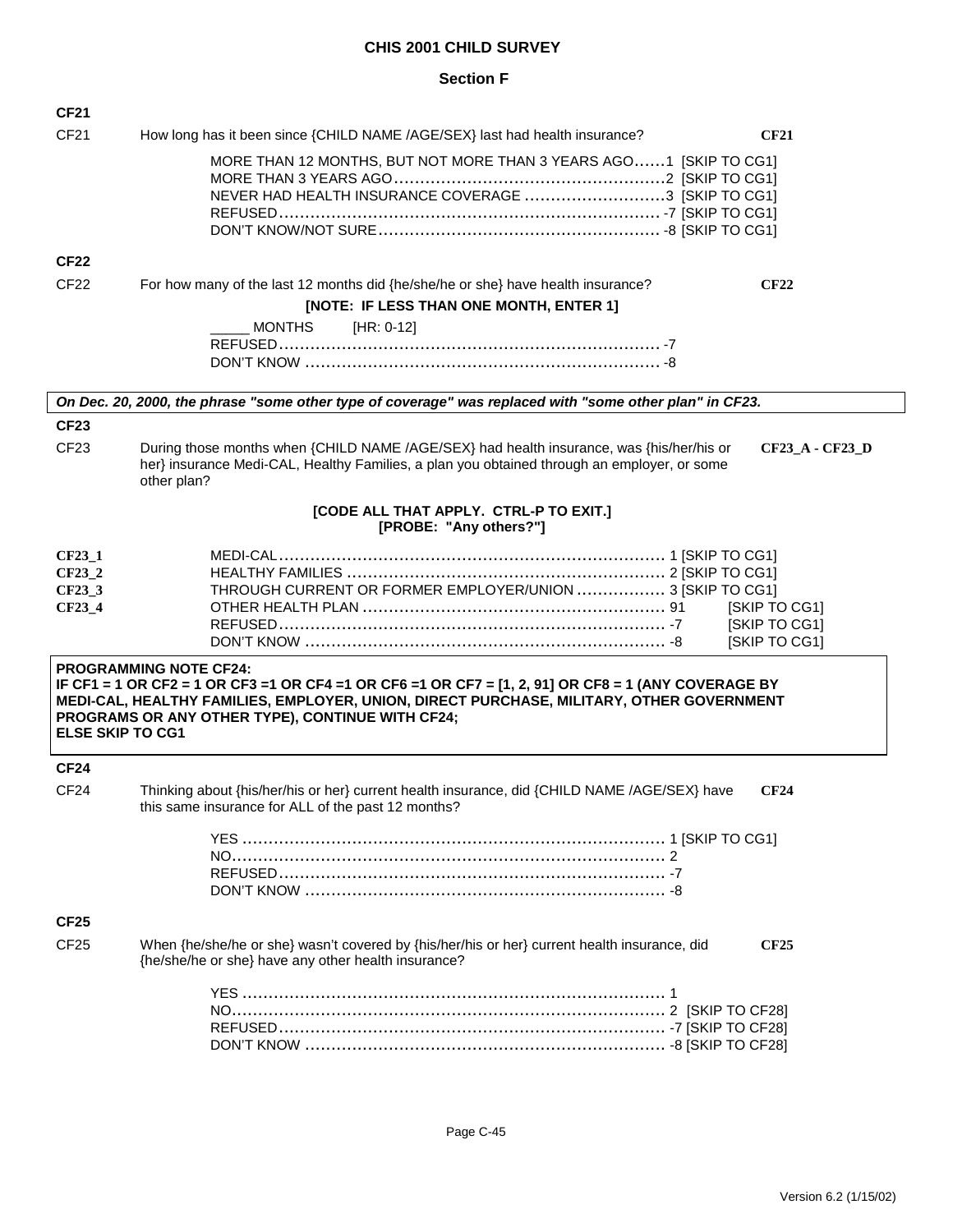| <b>CF26</b>                                 |                                                                                                                                                                                                                                        |                                |
|---------------------------------------------|----------------------------------------------------------------------------------------------------------------------------------------------------------------------------------------------------------------------------------------|--------------------------------|
| CF <sub>26</sub>                            | Was this other health insurance Medi-CAL, Healthy Families, a plan you obtained from an<br>employer, or some other plan?                                                                                                               | <b>CF26_A - CF26_D</b>         |
|                                             | [CODE ALL THAT APPLY. CTRL-P TO EXIT.]<br>[PROBE: "Any others?"]                                                                                                                                                                       |                                |
| <b>CF26 1</b><br>CF26_2<br>CF26_3<br>CF26_4 | THROUGH CURRENT OR FORMER EMPLOYER/UNION  3                                                                                                                                                                                            |                                |
| <b>CF27</b>                                 |                                                                                                                                                                                                                                        |                                |
| CF <sub>27</sub>                            | During the past 12 months, was there any time when {he/she/he or she} had no health<br>insurance at all?                                                                                                                               | <b>CF27</b>                    |
|                                             |                                                                                                                                                                                                                                        | [SKIP TO CG1]<br>[SKIP TO CG1] |
| <b>CF28</b>                                 |                                                                                                                                                                                                                                        |                                |
| CF <sub>28</sub>                            | For how many of the past 12 months did {he/she/he or she} have no health insurance?                                                                                                                                                    | <b>CF28</b>                    |
|                                             | MONTHS [IF < 1 MONTH, ENTER "1"] [HR: 1-12]                                                                                                                                                                                            |                                |
| <b>CF29</b>                                 |                                                                                                                                                                                                                                        |                                |
| CF <sub>29</sub>                            | What is the ONE MAIN reason {CHILD NAME /AGE/SEX} did not have any health insurance<br>during the time {he/she/he or she} wasn't covered?                                                                                              | <b>CF29</b>                    |
|                                             | [IF R SAYS, "No need," PROBE WHY]                                                                                                                                                                                                      |                                |
|                                             | NOT ELIGIBLE DUE TO HEALTH OR OTHER PROBLEMS 4<br>NOT ELIGIBLE DUE TO CITIZENSHIP/IMMIGRATION STATUS 5<br>FAMILY SITUATION CHANGED<br>LOST PUBLIC PROGRAM COVERAGE (MEDI-CAL, ETC.) 8<br>HAD INSURANCE ALL 12 MONTHS, JUST NOW LOST 13 |                                |
|                                             | DENIED COVERAGE, NOT SPECIFIED/DOESN'T QUALIFY  14<br><b>NOT SPECIFIED</b>                                                                                                                                                             |                                |
|                                             | DO HAVE COVERAGE, BUT DON'T KNOW TYPE  15                                                                                                                                                                                              |                                |
| <b>CF29OS</b>                               | SWITCHED INSURANCE COMPANIES, DELAY BETWEEN 16<br>DIDN'T LIKE INSURANCE OFFERED/DIDN'T WANT IT 17                                                                                                                                      |                                |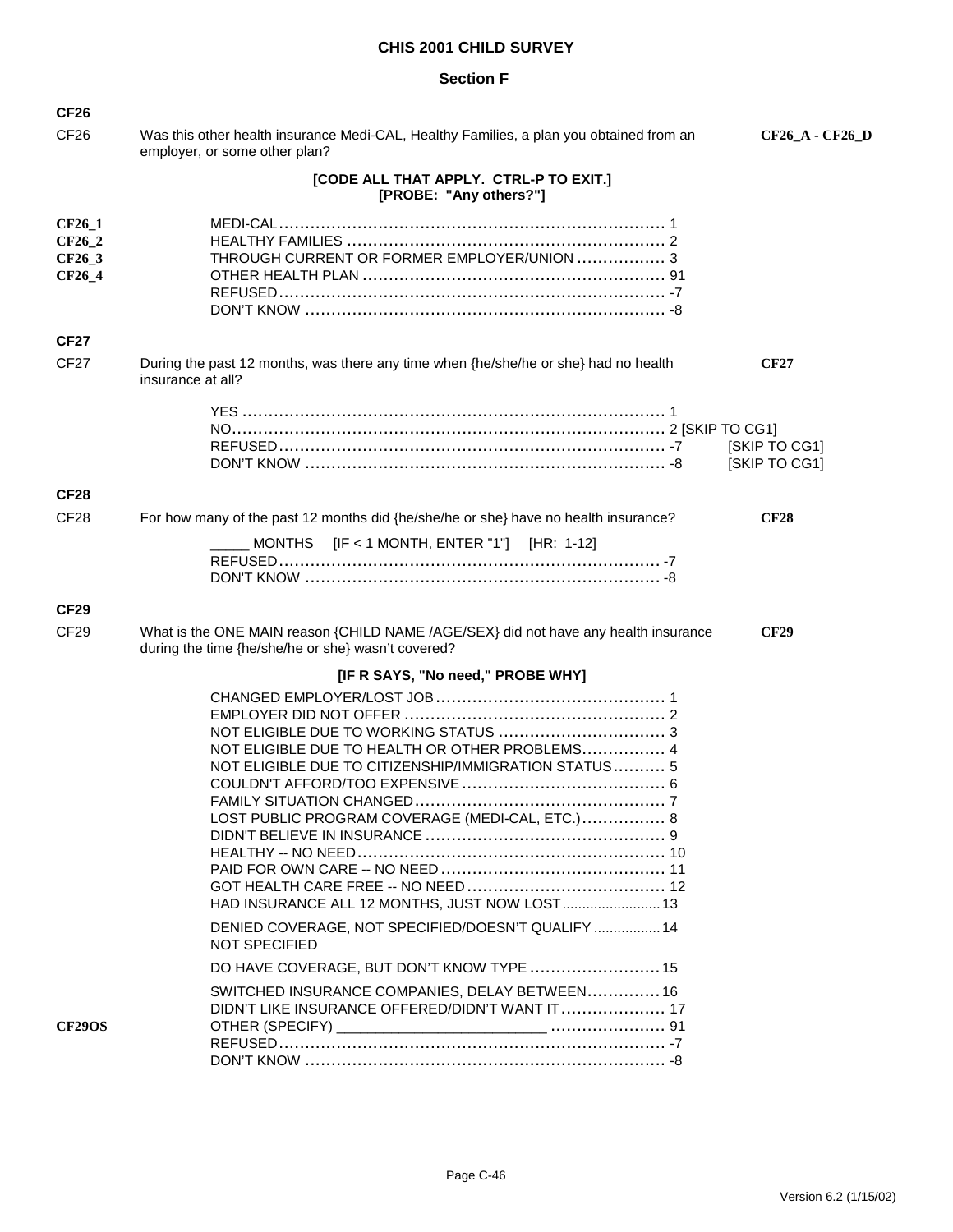## **Section G**

## **Section G**

|                   | <b>PROGRAMMING NOTE CG1:</b><br>IF CAGE < 7, DO NOT DISPLAY LAST SENTENCE OF FIRST PARAGRAPH                                                                                                                                                                                                                                            |
|-------------------|-----------------------------------------------------------------------------------------------------------------------------------------------------------------------------------------------------------------------------------------------------------------------------------------------------------------------------------------|
| CG1               |                                                                                                                                                                                                                                                                                                                                         |
| CG <sub>1</sub>   | These next questions are about childcare. By childcare, we mean any kind of arrangement<br>CG1<br>where someone other than the parents, legal guardian, or step parents takes care of {CHILD<br>NAME /AGE/SEX} for 10 or more hours per week on a regular basis. {This includes preschool<br>and nursery school, but not kindergarten.} |
|                   | Do you currently have any kind of regular childcare arrangements for {CHILD NAME /AGE/SEX}?                                                                                                                                                                                                                                             |
|                   |                                                                                                                                                                                                                                                                                                                                         |
| CG <sub>2</sub>   |                                                                                                                                                                                                                                                                                                                                         |
| CG <sub>2</sub>   | Altogether, how many hours is {CHILD NAME /AGE/SEX} in childcare during a typical week?<br>CG2<br>Include all combinations of care arrangements.                                                                                                                                                                                        |
|                   | [HR: 1-168; SR: 1-60]<br>HOURS                                                                                                                                                                                                                                                                                                          |
|                   | <b>PROGRAMMING NOTE CG3A:</b><br>IF CG2 < 10 (HOURS IN CHILDCARE), SKIP TO CG5;<br><b>ELSE CONTINUE WITH CG3A</b>                                                                                                                                                                                                                       |
| CG3A              |                                                                                                                                                                                                                                                                                                                                         |
| CG3A              | Does {CHILD NAME /AGE/SEX} receive childcare from a grandparent or other family member<br>CG3A<br>during a typical week?                                                                                                                                                                                                                |
|                   |                                                                                                                                                                                                                                                                                                                                         |
| CG3B              |                                                                                                                                                                                                                                                                                                                                         |
| CG3B              | (Does {CHILD NAME /AGE/SEX} receive childcare)  from a Head Start or state preschool<br>CG3B<br>program (during a typical week)?                                                                                                                                                                                                        |
|                   |                                                                                                                                                                                                                                                                                                                                         |
| CG3C              |                                                                                                                                                                                                                                                                                                                                         |
| CG <sub>3</sub> C | (Does {CHILD NAME /AGE/SEX} receive childcare)  from some other preschool or nursery<br>CG3C<br>school (during a typical week)?                                                                                                                                                                                                         |
|                   |                                                                                                                                                                                                                                                                                                                                         |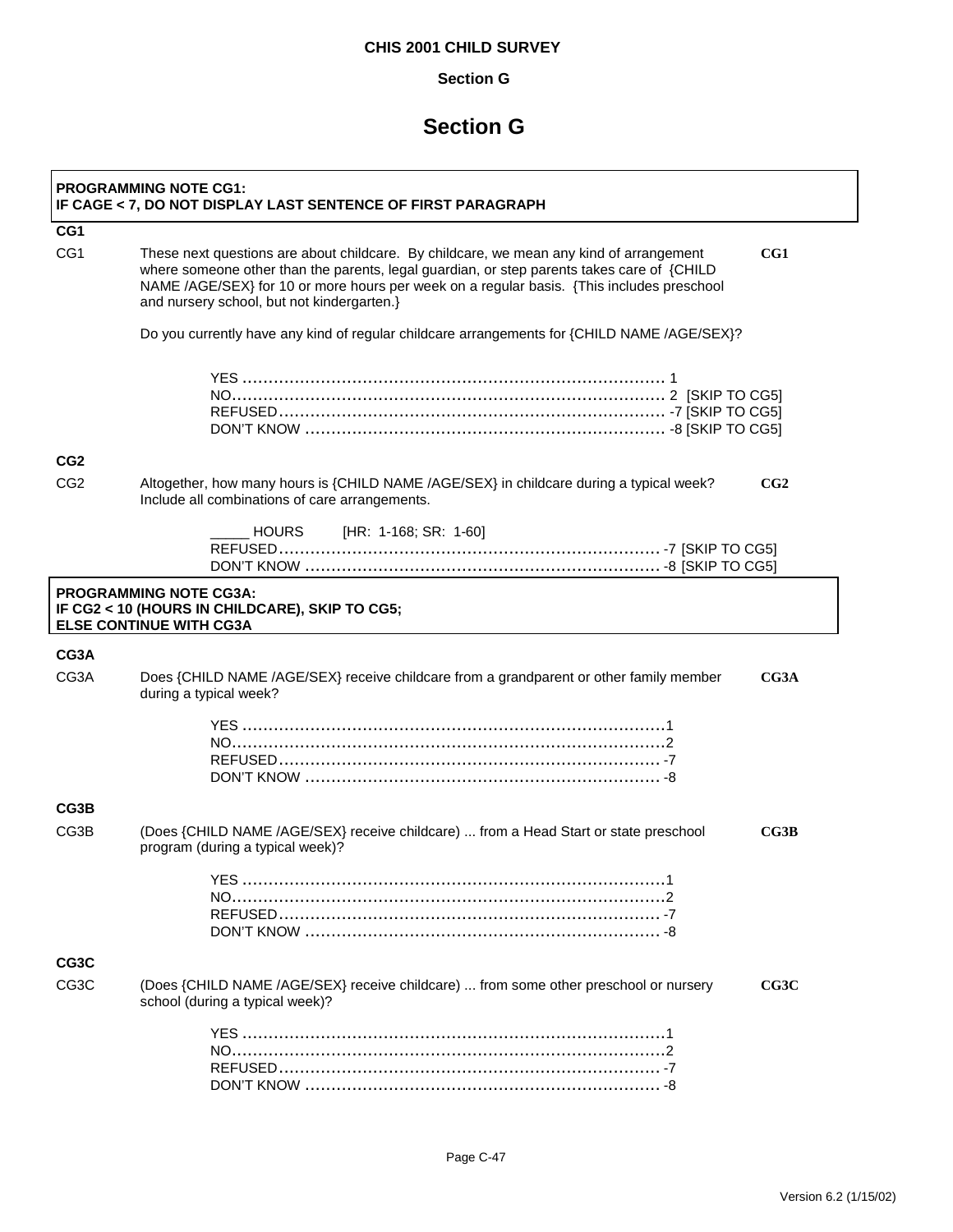#### **Section G**

| CG3D              |                                                                                                                                                                                                                                                                                                                                  |      |
|-------------------|----------------------------------------------------------------------------------------------------------------------------------------------------------------------------------------------------------------------------------------------------------------------------------------------------------------------------------|------|
| CG <sub>3</sub> D | (Does {CHILD NAME /AGE/SEX} receive childcare)  from a childcare center that is not in<br>someone's home (during a typical week)?                                                                                                                                                                                                | CG3D |
|                   |                                                                                                                                                                                                                                                                                                                                  |      |
| CG3E              |                                                                                                                                                                                                                                                                                                                                  |      |
| CG3E              | (Does {CHILD NAME /AGE/SEX} receive childcare)  from a non-family member who cares for<br>{CHILD NAME /AGE/SEX} in your home (during a typical week)?                                                                                                                                                                            | CG3E |
|                   |                                                                                                                                                                                                                                                                                                                                  |      |
| CG3F              |                                                                                                                                                                                                                                                                                                                                  |      |
| CG <sub>3</sub> F | (Does {CHILD NAME /AGE/SEX} receive childcare)  from a non-family member who cares for<br>{CHILD NAME /AGE/SEX} in his or her home (during a typical week)?                                                                                                                                                                      | CG3F |
|                   |                                                                                                                                                                                                                                                                                                                                  |      |
| "provider";       | <b>PROGRAMMING NOTE CG3G:</b><br>IF CG3A = 1 OR CG3E = 1, SKIP TO CG4;<br>ELSE IF CG3B <> 1 AND CG3C <> 1 AND CG3D <> 1 AND CG3F <> 1, SKIP TO CG4;<br>ELSE IF ONLY ONE OF CG3B, CG3C, CG3D, OR CG3F = 1, CONTINUE WITH CG3G AND DISPLAY "Is this" AND<br>ELSE CONTINUE WITH CG3G AND DISPLAY "Are all of these" AND "providers" |      |
| CG3G              |                                                                                                                                                                                                                                                                                                                                  |      |
| CG <sub>3</sub> G | {Is this/Are all of these} child care provider{s} licensed by the state of California?                                                                                                                                                                                                                                           | CG3G |
|                   |                                                                                                                                                                                                                                                                                                                                  |      |
| CG4               |                                                                                                                                                                                                                                                                                                                                  |      |
| CG4               | Overall, how satisfied are you with these childcare arrangements? Would you say very<br>satisfied, somewhat satisfied, or are you not satisfied at all?                                                                                                                                                                          | CG4  |
|                   |                                                                                                                                                                                                                                                                                                                                  |      |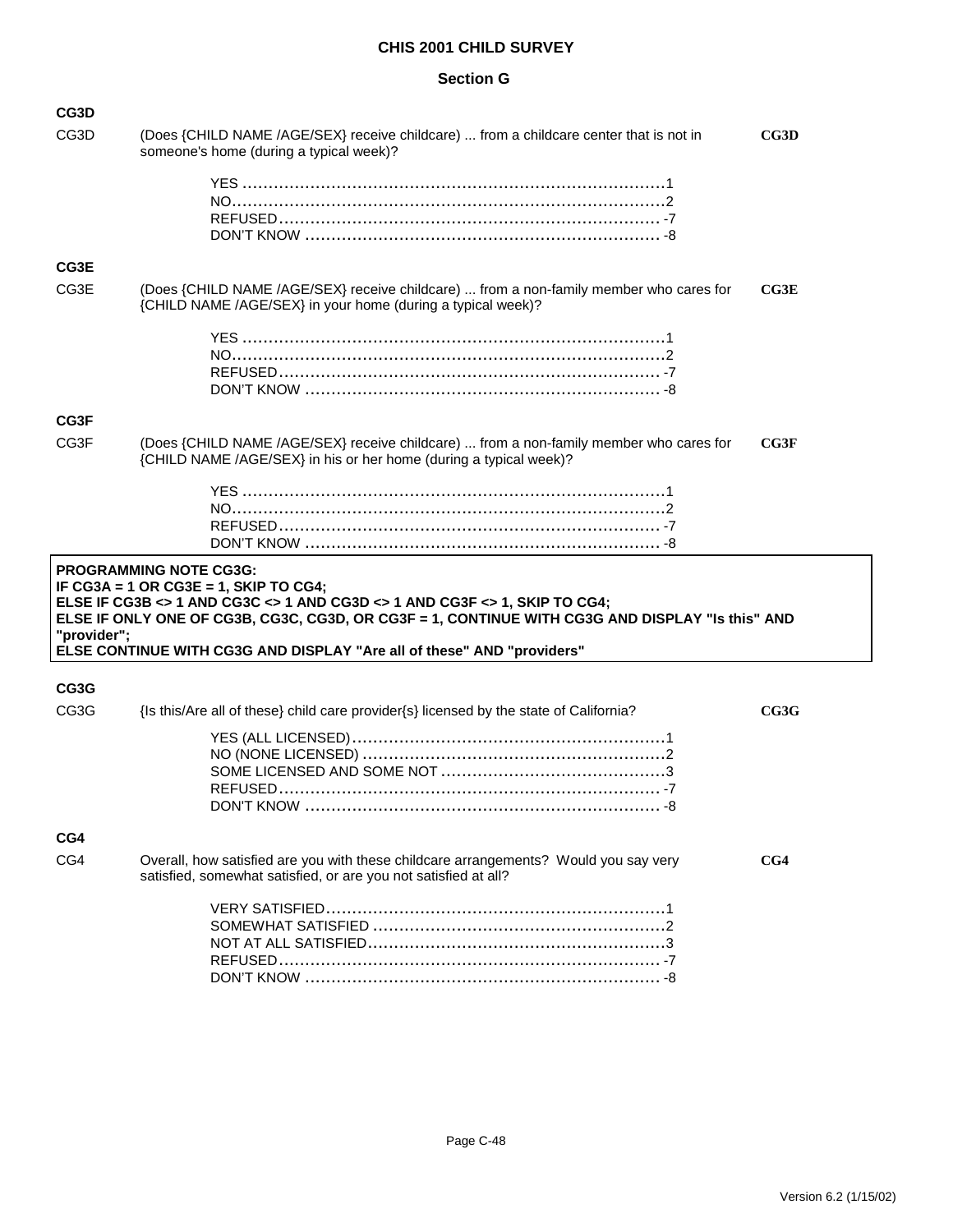#### **Section G**

| CG5             |                                                                                                                                                                                                             |     |
|-----------------|-------------------------------------------------------------------------------------------------------------------------------------------------------------------------------------------------------------|-----|
| CG <sub>5</sub> | In the past 12 months, was there a time when you could not find childcare for {CHILD NAME<br>/AGE/SEX} for a week or longer when you needed it?                                                             | CG5 |
|                 |                                                                                                                                                                                                             |     |
|                 | NOTE CG7]                                                                                                                                                                                                   |     |
|                 | NOTE CG7]                                                                                                                                                                                                   |     |
|                 | NOTE CG7]                                                                                                                                                                                                   |     |
| CG6             |                                                                                                                                                                                                             |     |
| CG <sub>6</sub> | What is the main reason you were unable to find childcare for {CHILD NAME /AGE/SEX} at that<br>time?                                                                                                        | CG6 |
|                 | THE HOURS AND LOCATION DIDN'T FIT MY NEEDS 3<br>COULDN'T AFFORD THE QUALITY OF CHILDCARE I WANTED 4<br>COULDN'T FIND THE QUALITY OF CHILDCARE I WANTED 5                                                    |     |
|                 | <b>PROGRAMMING NOTE CG7:</b>                                                                                                                                                                                |     |
|                 | IF CAGE <= 3, SKIP TO CG12;<br><b>ELSE CONTINUE WITH CG7</b>                                                                                                                                                |     |
| CG7             |                                                                                                                                                                                                             |     |
| CG7             | Sometimes it is difficult to make arrangements to look after children all the time.                                                                                                                         | CG7 |
|                 | Does {CHILD NAME /AGE/SEX} take care of {himself / herself} for more than one-half hour on a<br>regular basis?                                                                                              |     |
|                 |                                                                                                                                                                                                             |     |
|                 |                                                                                                                                                                                                             |     |
|                 |                                                                                                                                                                                                             |     |
|                 |                                                                                                                                                                                                             |     |
|                 | On Dec. 22, 2000, "ENTER 1" was changed to "ENTER 94" and a response category was added to CG8.                                                                                                             |     |
| CG8             |                                                                                                                                                                                                             |     |
| CG8             | Thinking about {CHILD NAME /AGE/SEX}'s free time on MONDAY THROUGH FRIDAY, on a<br>typical day, about how many hours does {he/she/he or she} usually watch TV or play video<br>games (such as Playstation)? | CG8 |
|                 | [IF > 0, BUT < 1, ENTER "94"]                                                                                                                                                                               |     |
|                 | [HR: 0-20, 93, 94; SR: 0-10, 93, 94]<br><b>HOURS</b><br>1                                                                                                                                                   |     |
|                 |                                                                                                                                                                                                             |     |
|                 |                                                                                                                                                                                                             |     |
|                 |                                                                                                                                                                                                             |     |
|                 |                                                                                                                                                                                                             |     |
|                 |                                                                                                                                                                                                             |     |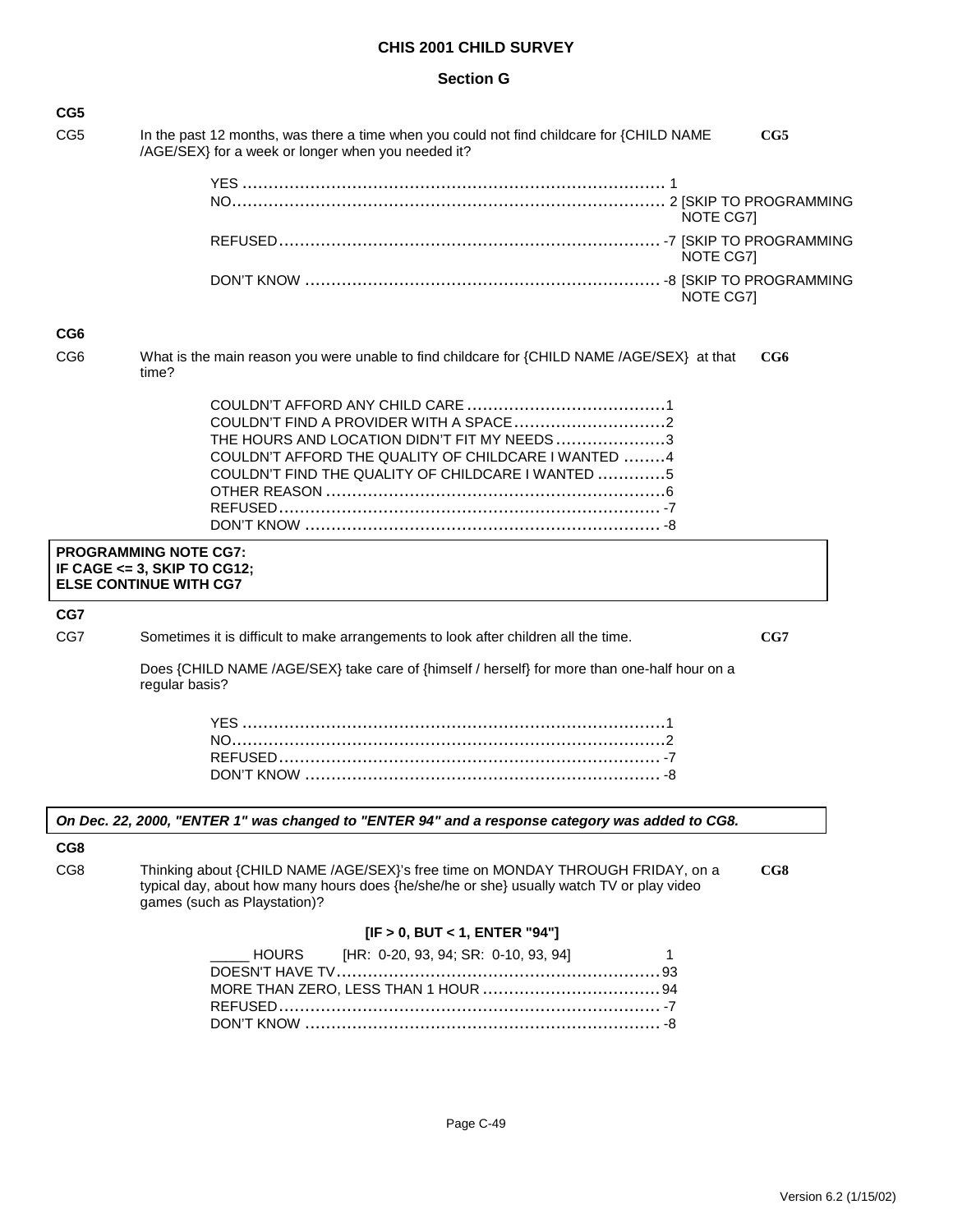#### **Section G**

#### *On Dec. 22, 2000, "ENTER 1" was changed to "ENTER 94" and a response category was added to CG9.*

#### **CG9**

CG9 And about how many hours on MONDAY THROUGH FRIDAY does {CHILD NAME /AGE/SEX}, on **CG9** a typical day, use a computer for fun, not schoolwork?

#### **[IF > 0, BUT < 1, ENTER "94"]**

| LAST FINE: 0-20, 93, 94; SR: 0-10, 93, 94] |  |
|--------------------------------------------|--|
|                                            |  |
|                                            |  |
|                                            |  |
|                                            |  |

*On Dec. 22, 2000, "ENTER 1" was changed to "ENTER 94" and a response category was added to CG10.*

**PROGRAMMING NOTE CG10: IF CG8 = 93, SKIP TO PROGRAMMING NOTE CG11; ELSE CONTINUE WITH CG10** 

## **CG10**

CG10 Now, thinking about SATURDAY AND SUNDAY weekend days, on a typical weekend day, about **CG10** how many hours does {CHILD NAME /AGE/SEX} usually watch TV or play video games (such as Playstation)?

#### **[IF > 1 HOUR, VERIFY: "That's {xx} hours PER DAY?"]**

#### **[IF > 0, BUT < 1, ENTER "94"]**

| ______ HOURS [HR: 0-20, 94; SR: 0-10, 94]<br>$\sim$ 1 |  |
|-------------------------------------------------------|--|
|                                                       |  |
|                                                       |  |
|                                                       |  |

*(1) On Dec. 20, 2000, the question text was changed from "And still thinking about SATURDAY AND SUNDAY, on a typical weekend day, about how many hours… to "About how many hours on a typical SATURDAY OR SUNDAY…"; (2) On Dec. 22, 2000, "ENTER 1" was changed to "ENTER 94" and a response category was added.* **PROGRAMMING NOTE CG11: IF CG9 = 93 (DOESN'T HAVE ACCESS TO A PC), SKIP TO CG12;** 

## **CG11**

**ELSE CONTINUE WITH CG11** 

CG11 About how many hours on a typical SATURDAY OR SUNDAY does {CHILD NAME /AGE/SEX} **CG11** use a computer for fun, not schoolwork?

#### **[IF > 1 HOUR, VERIFY: "That's {xx} hours PER DAY?"]**

#### **[IF > 0, BUT < 1, ENTER "94"]**

| LACK FIR: 0-20, 94; SR: 0-10, 94] |  |  | $\overline{\phantom{1}}$ |
|-----------------------------------|--|--|--------------------------|
|                                   |  |  |                          |
|                                   |  |  |                          |
|                                   |  |  |                          |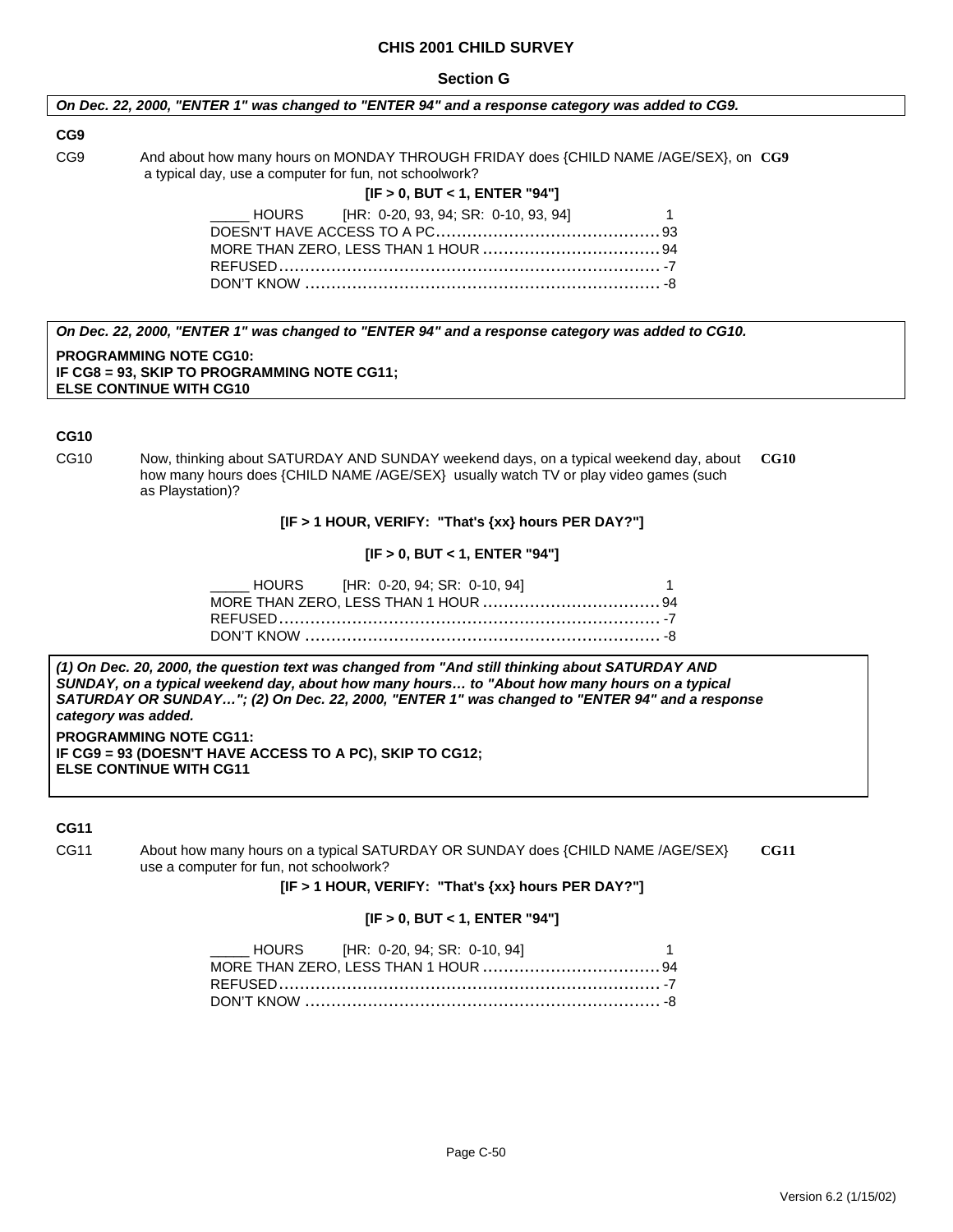#### **Section G**

| I<br>w<br>v<br>۰, |  |
|-------------------|--|
|-------------------|--|

CG12 About how often does (your/CHILD NAME/AGE/SEX's) family get together with friends or **CG12** relatives?

| <b>PROGRAMMING NOTE CG13:</b>                                                                                                                                                                  | <b>CG13SUB</b> |
|------------------------------------------------------------------------------------------------------------------------------------------------------------------------------------------------|----------------|
| IF MKA IS CHILD'S ONLY PARENT IN THE HH (SC17 = [1 OR 2] AND MKA IS ADULT R AND SC14B <> 1),                                                                                                   |                |
| <b>DISPLAY "Do vou":</b>                                                                                                                                                                       |                |
| ELSE IF MKA IS CHILD'S MOTHER (SC17 = 1) AND THE FATHER IS IN THE HH (SC14B = 1 OR SC15D = 1),                                                                                                 |                |
| DISPLAY "Do you or {his/her/his or her} father";                                                                                                                                               |                |
| ELSE IF MKA IS CHILD'S FATHER (SC17 = 2) AND THE MOTHER IS IN THE HH (SC14B = 1 OR SC15D = 1),                                                                                                 |                |
| DISPLAY "Do you or {his/her/his or her} mother";                                                                                                                                               |                |
| ELSE IF MKA IS NOT CHILD'S PARENT (SC17 <> [1 OR 2] AND THE MOTHER ONLY (ADULT R IS FEMALE AND<br>SC14B <> 1) OR FATHER ONLY (ADULT R IS MALE AND SC14B <> 1) OR BOTH (SC14B = 1 OR SC15D = 1) |                |
| IS IN THE HH, DISPLAY "Does {his/her/his or her} {mother/father/mother or father};                                                                                                             |                |
| ELSE IF MKA IS ONLY ADULT IN HH AND CHILD DOES NOT HAVE A TEEN MOTHER (SC15B <> 1), DISPLAY                                                                                                    |                |
| "Do you":                                                                                                                                                                                      |                |
| ELSE DISPLAY "Do you or anyone else in the household"                                                                                                                                          |                |
|                                                                                                                                                                                                |                |
| THE CONDITION CATEGORIES IN THIS NOTE ARE SET IN A DERIVED VARIABLE NAMED CG13SUB SO THAT                                                                                                      |                |
| ANALYSTS WILL HAVE A NEASIER WAY OF SEEING WHAT DISPLAYS WERE ACTUALLY USED. THE                                                                                                               |                |
| <b>VALUES OF CG12SUB ARE:</b>                                                                                                                                                                  |                |
| $1 = MKA$ IS SOLE PARENT IN HH                                                                                                                                                                 |                |
| $2 = MKA$ IS MOTHER & FATHER IN HH                                                                                                                                                             |                |
| $3 = MKA$ IS FATHER & MOTHER IN HH                                                                                                                                                             |                |
| 4 = MKA NOT PARENT & MOTHER ONLY IN HH                                                                                                                                                         |                |
| 5 = MKA NOT PARENT & FATHER ONLY IN HH                                                                                                                                                         |                |
| $6 = MKA NOT PARENT & MOTHER & FATHER IN HH$                                                                                                                                                   |                |
| 7 = MKA NOT PARENT/SOLE ADULT & NO TEEN MOM                                                                                                                                                    |                |
| 8 = MKA NOT PARENT & TEEN MOM BUT NO DAD                                                                                                                                                       |                |
| 9 = MKA/CHILD RELATION NOT KNOWN, NO PARENT                                                                                                                                                    |                |
|                                                                                                                                                                                                |                |

**CG13**

CG13 About how many times IN A TYPICAL WEEK {do you (or ({his/her/his or her}  $CG13$  {mother/father})/anyone else in the household)/does {his/her/his or her} {mother/father/mother or father} read a book or story to {CHILD NAME /AGE/SEX}?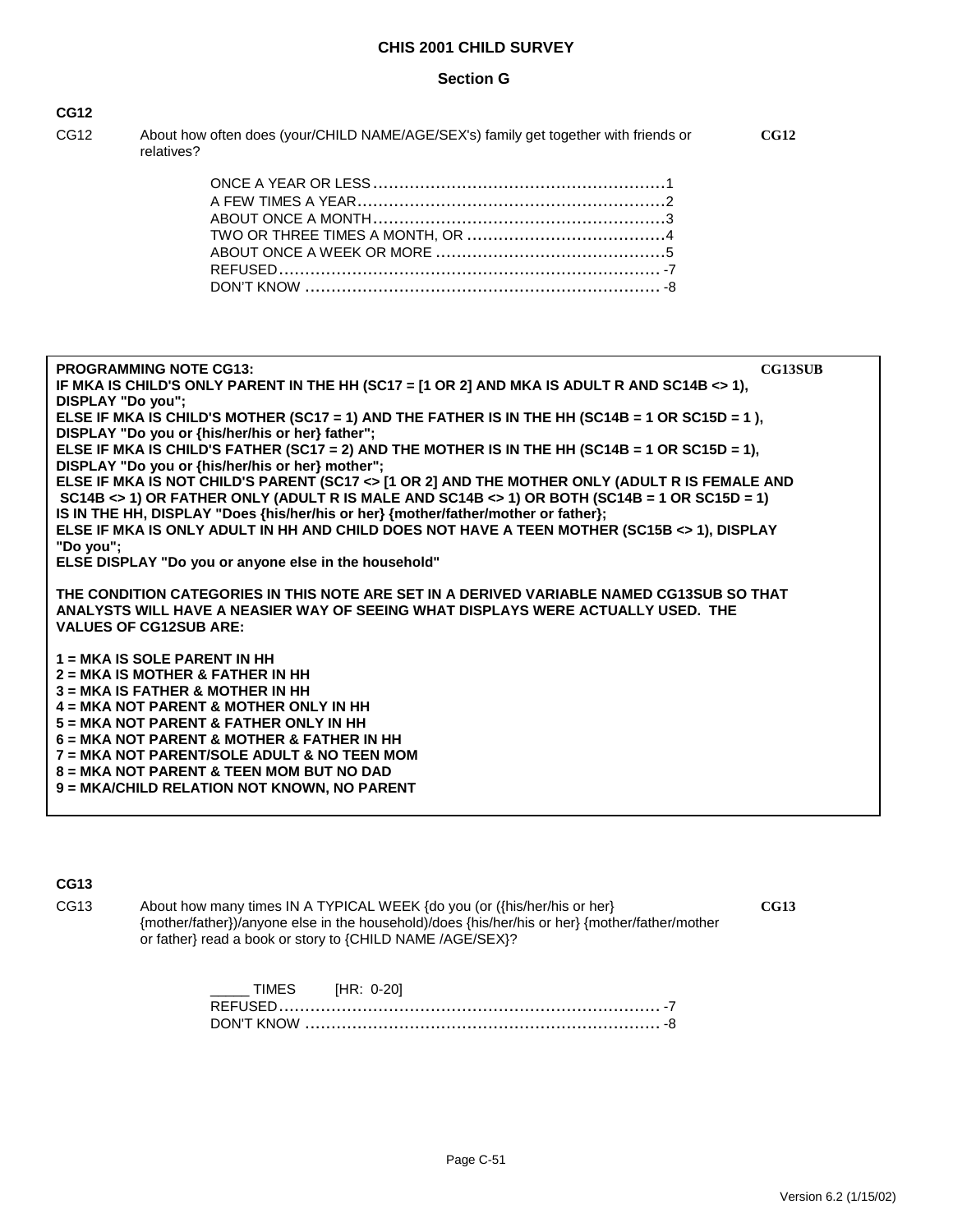## **Section H**

## **Section H**

| On Dec. 20, 2000, an introductory sentence was added to CH1.                                                                                                                                                                               |                                                                                                                                                                                                               |
|--------------------------------------------------------------------------------------------------------------------------------------------------------------------------------------------------------------------------------------------|---------------------------------------------------------------------------------------------------------------------------------------------------------------------------------------------------------------|
| CH <sub>1</sub>                                                                                                                                                                                                                            |                                                                                                                                                                                                               |
| CH <sub>1</sub>                                                                                                                                                                                                                            | So we can be sure we have included children of all races and ethnic groups in California, I need<br>CH <sub>1</sub><br>to ask a final few questions about {CHILD NAME /AGE/SEX}'s background."                |
|                                                                                                                                                                                                                                            | Is {CHILD NAME /AGE/SEX} of Latino or Hispanic origin?                                                                                                                                                        |
|                                                                                                                                                                                                                                            |                                                                                                                                                                                                               |
| CH <sub>2</sub>                                                                                                                                                                                                                            |                                                                                                                                                                                                               |
| CH <sub>2</sub>                                                                                                                                                                                                                            | And what is {his/her/his or her} Latino or Hispanic ancestry or origin? - such as Mexican,<br><b>CH2_A - CH2_M</b><br>Chicano, Salvadoran – and if {he/she/he or she} has more than one, tell me all of them. |
|                                                                                                                                                                                                                                            | [CODE ALL THAT APPLY. CTRL-P TO EXIT]                                                                                                                                                                         |
|                                                                                                                                                                                                                                            | [IF NEEDED, GIVE MORE EXAMPLES.]                                                                                                                                                                              |
| <b>CH2 1</b><br><b>CH2 2</b><br><b>CH2 3</b><br>CH <sub>2</sub> 4<br>CH <sub>2</sub> 5<br>CH <sub>2</sub> 6<br>CH <sub>2</sub> 7<br><b>CH2 8</b><br><b>CH2</b> 9<br><b>CH2 10</b><br><b>CH2 11</b><br><b>CH2 12</b><br><b>CH2 13 CH2OS</b> |                                                                                                                                                                                                               |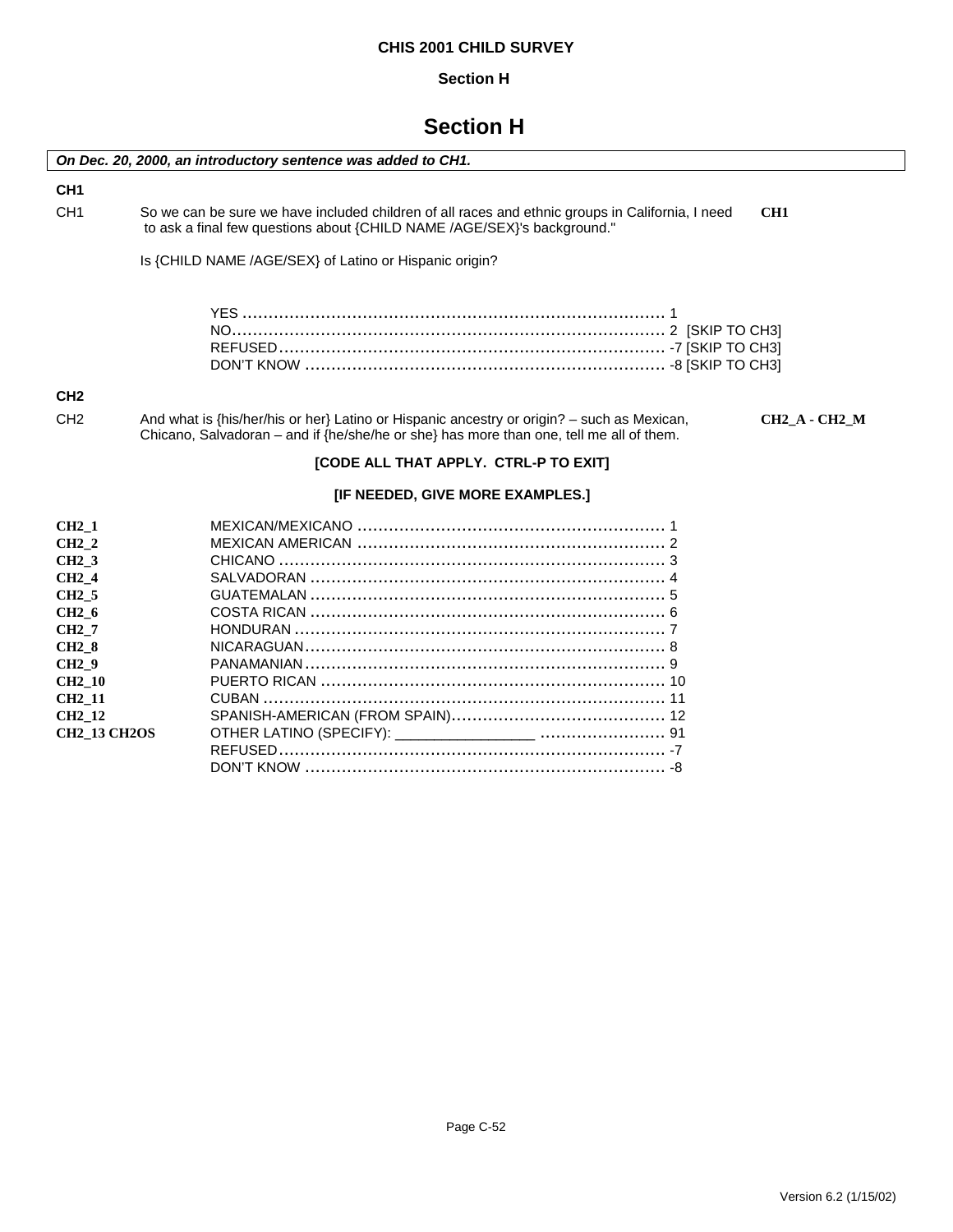#### **Section H**

| <b>PROGRAMMING NOTE CH3:</b><br>IF MORE THAN ONE RACE GIVEN, AFTER ENTERING RESPONSES FOR CH3, CONTINUE WITH PROGRAMMING<br><b>NOTE CH4:</b><br><b>ELSE FOLLOW SKIPS AS INDICATED FOR SINGLE RESPONSES</b> |                                                                                                                                                                                                                                                           |
|------------------------------------------------------------------------------------------------------------------------------------------------------------------------------------------------------------|-----------------------------------------------------------------------------------------------------------------------------------------------------------------------------------------------------------------------------------------------------------|
| CH <sub>3</sub>                                                                                                                                                                                            |                                                                                                                                                                                                                                                           |
| CH <sub>3</sub>                                                                                                                                                                                            | Also, please tell me which one OR MORE of the following you would use to describe {CHILD<br><b>CH3 A - CH3 G</b><br>NAME /AGE/SEX}: Native Hawaiian, Other Pacific Islander, American Indian, Alaska Native,<br>Asian, Black, African American, or White? |
|                                                                                                                                                                                                            | [IF R GIVES ANOTHER RESPONSE, YOU MUST SPECIFY WHAT IT IS]                                                                                                                                                                                                |
|                                                                                                                                                                                                            | [CODE ALL THAT APPLY. CTRL-P TO EXIT.]                                                                                                                                                                                                                    |
| <b>CH3 1</b>                                                                                                                                                                                               | RACE]                                                                                                                                                                                                                                                     |
| CH <sub>3</sub> 2                                                                                                                                                                                          | RACE]                                                                                                                                                                                                                                                     |
| CH <sub>3</sub> 3                                                                                                                                                                                          | RACE <sub>1</sub>                                                                                                                                                                                                                                         |
| CH <sub>3</sub> 4                                                                                                                                                                                          |                                                                                                                                                                                                                                                           |
| CH <sub>3</sub> 5                                                                                                                                                                                          | RACE1                                                                                                                                                                                                                                                     |
| CH <sub>3</sub> 6                                                                                                                                                                                          | RACE1                                                                                                                                                                                                                                                     |
| <b>CH3_7 CH3OS</b>                                                                                                                                                                                         | RACE <sub>1</sub>                                                                                                                                                                                                                                         |
|                                                                                                                                                                                                            |                                                                                                                                                                                                                                                           |

#### *On Dec. 20, 2000, CH4 was changed from a "single answer" to a "mark all" question and the introductory phrase was added.*

#### **PROGRAMMING NOTE CH4: IF CH3 = 3 (AMERICAN INDIAN OR ALASKA NATIVE) AND [1 (NATIVE HAWAIIAN) OR 2 (OTHER PACIFIC**  ISLANDER) OR 4 (ASIAN) OR 5 (BLACK OR AFRICAN AMERICAN) OR 6 (WHITE) OR 91 (OTHER (Specify))], **CONTINUE WITH CH4; ELSE SKIP TO PROGRAMMING NOTE CH7**

#### **CH4**

| CH <sub>4</sub>     | You said American Indian or Alaska Native, and what is {CHILD NAME /AGE/SEX}'s tribal<br>heritage? If {he/she/he or she} has more than one tribe, tell me all of them. |
|---------------------|------------------------------------------------------------------------------------------------------------------------------------------------------------------------|
| CH4 1               |                                                                                                                                                                        |
| <b>CH4 2</b>        |                                                                                                                                                                        |
| <b>CH4 3</b>        |                                                                                                                                                                        |
| CH4 4               |                                                                                                                                                                        |
| CH4 5               |                                                                                                                                                                        |
| CH4 6               |                                                                                                                                                                        |
| CH4 7               |                                                                                                                                                                        |
| <b>CH4 8</b>        |                                                                                                                                                                        |
| <b>CH4</b> 9        |                                                                                                                                                                        |
| <b>CH4 10</b>       |                                                                                                                                                                        |
| <b>CH4 11</b>       |                                                                                                                                                                        |
| <b>CH4 12 CH4OS</b> | OTHER TRIBE [Ask for spelling] (SPECIFY): ____________________ 91                                                                                                      |
|                     |                                                                                                                                                                        |
|                     |                                                                                                                                                                        |

CH4\_A - CH4\_L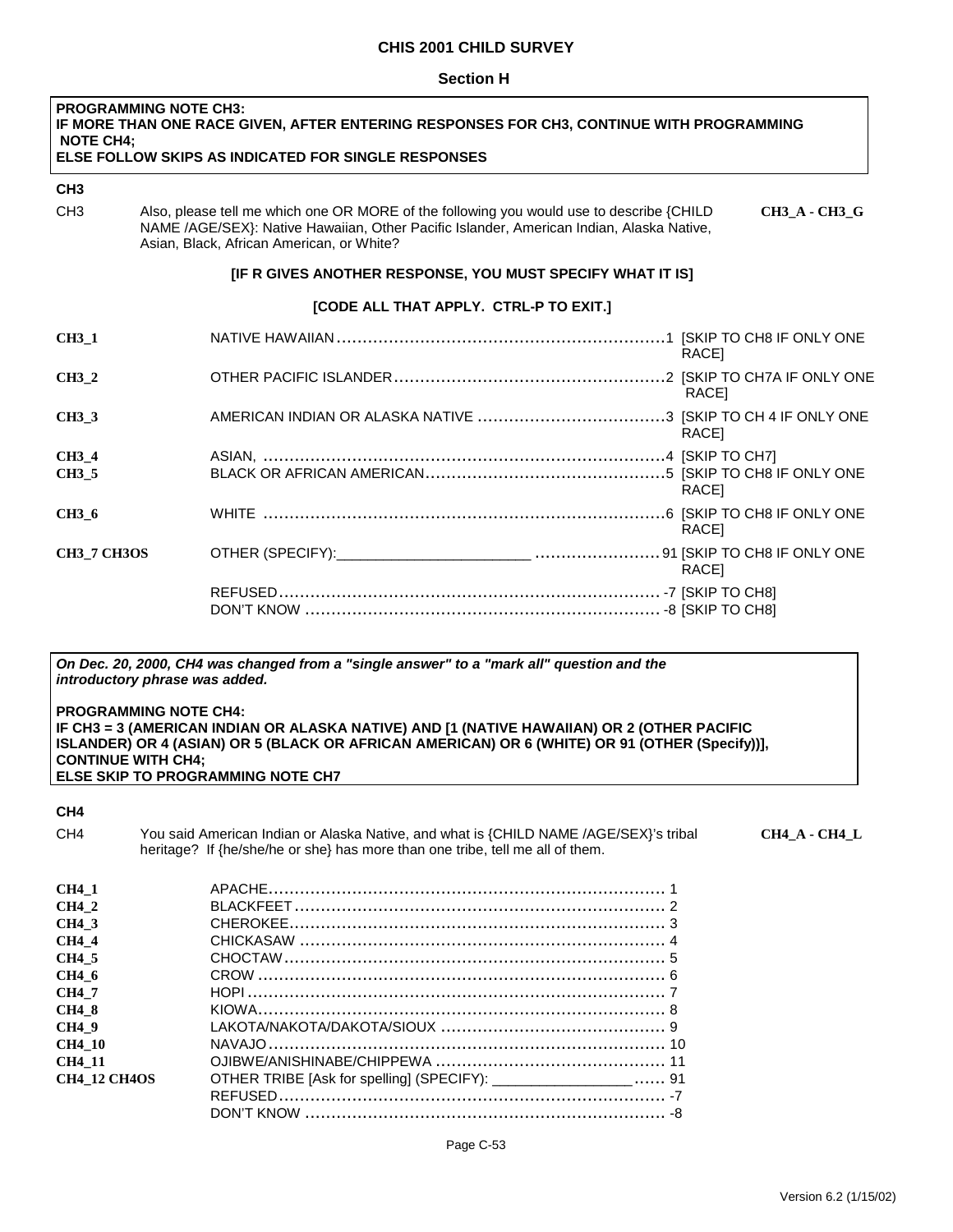### **Section H**

| CH <sub>5</sub>                |                                                                                       |                 |
|--------------------------------|---------------------------------------------------------------------------------------|-----------------|
| CH <sub>5</sub>                | Is {CHILD NAME /AGE/SEX} an enrolled member in a federally or state recognized tribe? | CH <sub>5</sub> |
|                                |                                                                                       |                 |
|                                |                                                                                       | NOTE CH6A]      |
|                                |                                                                                       | NOTE CH6A]      |
|                                |                                                                                       | NOTE CH6A]      |
| CH <sub>6</sub>                |                                                                                       |                 |
| CH <sub>6</sub>                | In which Tribe is {CHILD NAME /AGE/SEX} enrolled?                                     | CH <sub>6</sub> |
|                                | <b>APACHE</b>                                                                         |                 |
|                                |                                                                                       |                 |
|                                |                                                                                       |                 |
|                                |                                                                                       |                 |
|                                | <b>CHEROKEE</b>                                                                       |                 |
|                                |                                                                                       |                 |
|                                |                                                                                       |                 |
|                                | <b>SIOUX</b>                                                                          |                 |
|                                |                                                                                       |                 |
|                                |                                                                                       |                 |
|                                |                                                                                       |                 |
|                                |                                                                                       |                 |
|                                | SISSETON-WAHPETON SIOUX TRIBE, LAKE TRAVERSE, SD  10                                  |                 |
|                                | STANDING ROCK SIOUX TRIBE OF ND & SD  11                                              |                 |
|                                | <b>BLACKFEET</b>                                                                      |                 |
|                                |                                                                                       |                 |
|                                | <b>CHICKASAW</b>                                                                      |                 |
|                                |                                                                                       |                 |
|                                | <b>CHOCTAW</b>                                                                        |                 |
|                                |                                                                                       |                 |
|                                | <b>CROW</b>                                                                           |                 |
|                                |                                                                                       |                 |
|                                | <b>HOPI</b>                                                                           |                 |
|                                |                                                                                       |                 |
|                                | <b>KIOWA</b>                                                                          |                 |
|                                |                                                                                       |                 |
|                                | <b>CHIPPEWA</b>                                                                       |                 |
|                                |                                                                                       |                 |
|                                | TURTLE MOUNTAIN BAND OF CHIPPEWA, ND  19                                              |                 |
|                                | <b>NAVAJO</b>                                                                         |                 |
|                                |                                                                                       |                 |
|                                | <b>OTHER</b>                                                                          |                 |
| CH <sub>6</sub> O <sub>S</sub> |                                                                                       |                 |
|                                |                                                                                       |                 |
|                                |                                                                                       |                 |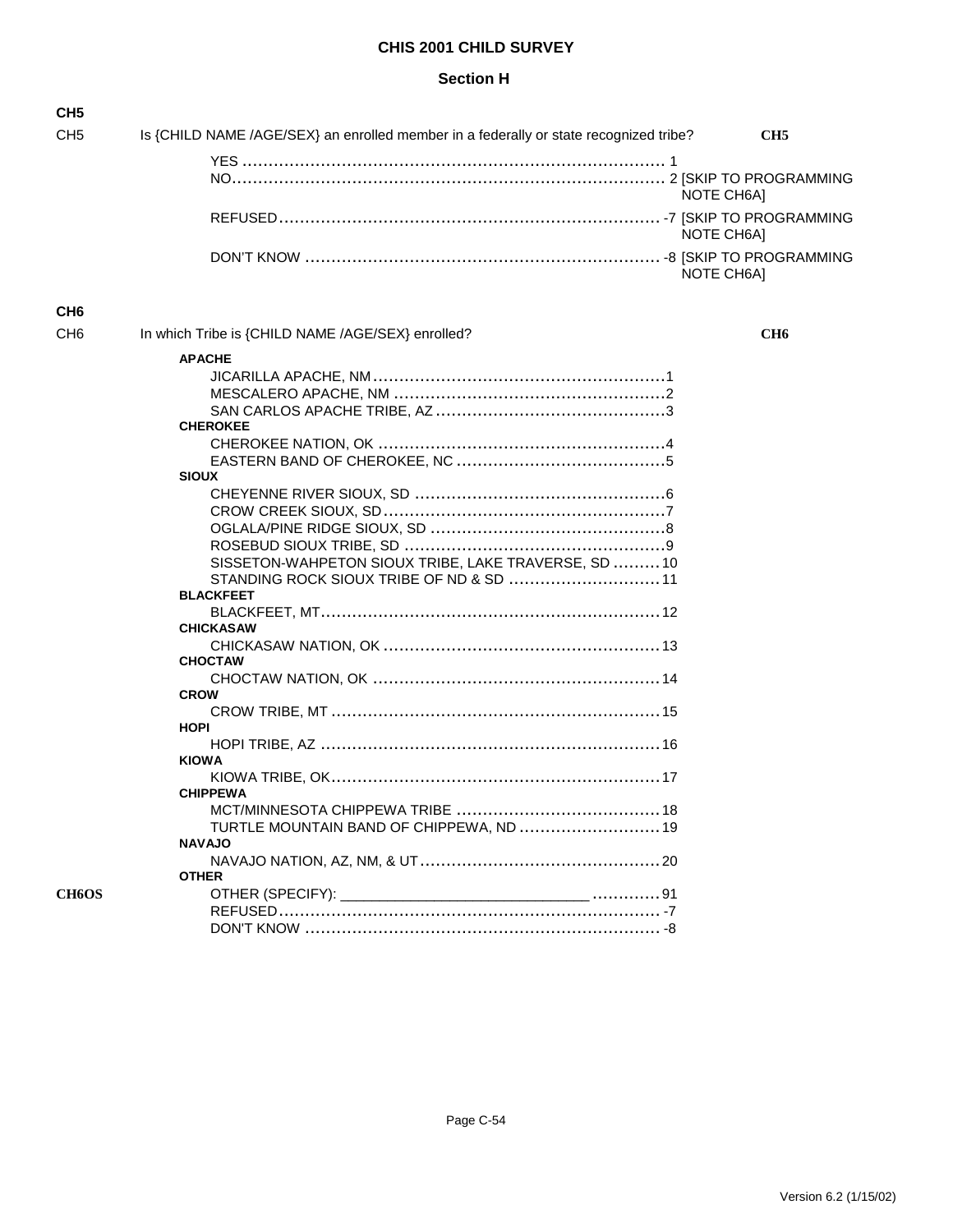| PROGRAMMING NOTE CH6A:<br>IF (CF7 > 1 AND CF8 > 1) OR (CF7 > 1 AND CF8 = 1 AND CF9_8 <> 8), CONTINUE WITH CH6A;<br>ELSE SKIP TO PROGRAMMING NOTE CH7                                                                                                                                            |                                                                                                                                                                                                   |  |
|-------------------------------------------------------------------------------------------------------------------------------------------------------------------------------------------------------------------------------------------------------------------------------------------------|---------------------------------------------------------------------------------------------------------------------------------------------------------------------------------------------------|--|
| CH <sub>6</sub> A                                                                                                                                                                                                                                                                               |                                                                                                                                                                                                   |  |
| CH <sub>6</sub> A                                                                                                                                                                                                                                                                               | Does {CHILD NAME /AGE/SEX} get any health care services through the Indian Health Service,<br>CH <sub>6</sub> A<br>a Tribal Health Program, or an Urban Indian clinic?                            |  |
|                                                                                                                                                                                                                                                                                                 |                                                                                                                                                                                                   |  |
| <b>PROGRAMMING NOTE CH7:</b><br>IF CH3 = 4 (ASIAN) AND [1 (NATIVE HAWAIIAN) OR 2 (OTHER PACIFIC ISLANDER) OR 3 (AMERICAN INDIAN<br>OR ALASKA NATIVE) OR 5 (BLACK OR AFRICAN AMERICAN) OR 6 (WHITE) OR 91 (OTHER (Specify))],<br><b>CONTINUE WITH CH7;</b><br>ELSE SKIP TO PROGRAMMING NOTE CH7A |                                                                                                                                                                                                   |  |
| CH7                                                                                                                                                                                                                                                                                             |                                                                                                                                                                                                   |  |
| CH <sub>7</sub>                                                                                                                                                                                                                                                                                 | You said Asian, and what specific ethnic group is {he/she/he or she}, such as Chinese, Filipino,<br>$CH7_A$ - $CH7_R$<br>Vietnamese? If {he/she/he or she} is more than one, tell me all of them. |  |
|                                                                                                                                                                                                                                                                                                 | [CODE ALL THAT APPLY. CTRL-P TO EXIT]                                                                                                                                                             |  |
| CH7_1                                                                                                                                                                                                                                                                                           |                                                                                                                                                                                                   |  |
| CH7_2                                                                                                                                                                                                                                                                                           |                                                                                                                                                                                                   |  |
| CH7_3                                                                                                                                                                                                                                                                                           |                                                                                                                                                                                                   |  |
| CH7_4                                                                                                                                                                                                                                                                                           |                                                                                                                                                                                                   |  |
| CH7_5                                                                                                                                                                                                                                                                                           |                                                                                                                                                                                                   |  |
| CH7 6                                                                                                                                                                                                                                                                                           |                                                                                                                                                                                                   |  |
| CH7_7                                                                                                                                                                                                                                                                                           |                                                                                                                                                                                                   |  |
| <b>CH7_8</b>                                                                                                                                                                                                                                                                                    |                                                                                                                                                                                                   |  |
| CH7_9                                                                                                                                                                                                                                                                                           |                                                                                                                                                                                                   |  |
| CH7_10                                                                                                                                                                                                                                                                                          |                                                                                                                                                                                                   |  |
| <b>CH7_11</b>                                                                                                                                                                                                                                                                                   |                                                                                                                                                                                                   |  |
| CH7_12<br>CH7_13                                                                                                                                                                                                                                                                                |                                                                                                                                                                                                   |  |
| CH7_14                                                                                                                                                                                                                                                                                          |                                                                                                                                                                                                   |  |
| CH7_15                                                                                                                                                                                                                                                                                          |                                                                                                                                                                                                   |  |
| CH7_16                                                                                                                                                                                                                                                                                          |                                                                                                                                                                                                   |  |
| <b>CH7_17</b>                                                                                                                                                                                                                                                                                   |                                                                                                                                                                                                   |  |
| <b>CH7_18 CH7OS</b>                                                                                                                                                                                                                                                                             |                                                                                                                                                                                                   |  |
|                                                                                                                                                                                                                                                                                                 |                                                                                                                                                                                                   |  |
|                                                                                                                                                                                                                                                                                                 |                                                                                                                                                                                                   |  |

٦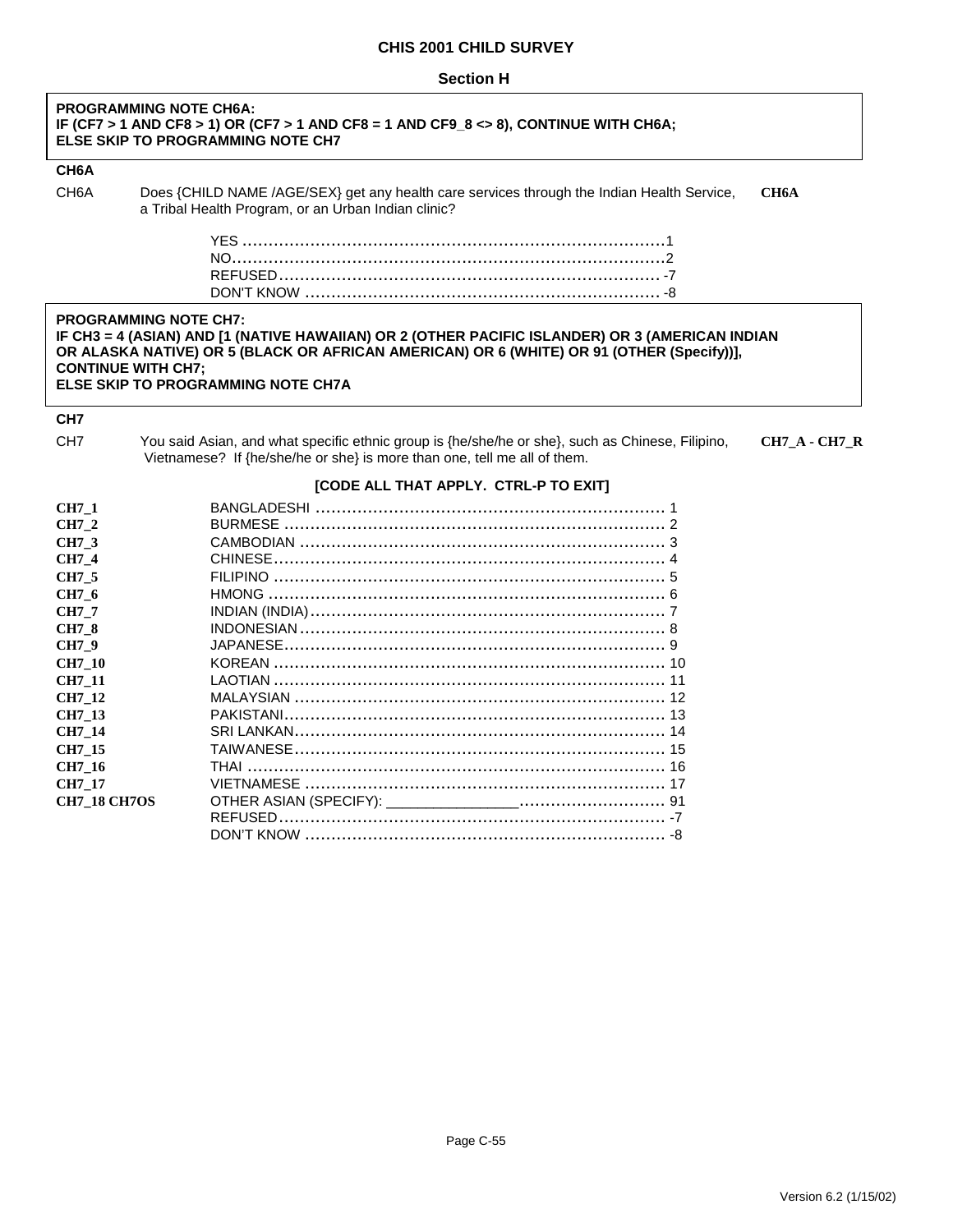#### **Section H**

#### **PROGRAMMING NOTE CH7A:** IF CH3 = 2 (PACIFIC ISLANDER) AND [1 (NATIVE HAWAIIAN) OR 3 (AMERICAN INDIAN OR ALASKA NATIVE) OR 4 (ASIAN) OR 5 (BLACK OR AFRICAN AMERICAN) OR 6 (WHITE) OR 91 (OTHER (Specify))], CONTINUE **WITH CH7A: ELSE SKIP TO CH8**

## CH7A

CH7A You said Other Pacific Islander. What specific ethnic group is {he/she/he or she}, such as Samoan, Tongan, or Guamanian? If {he/she/he or she} is more than one, tell me all of them. CH7A\_A - CH7A\_E

CH<sub>8</sub>

#### [CODE ALL THAT APPLY. CTRL-P TO EXIT.]

| <b>CH7A 2</b> |                                                                                |  |
|---------------|--------------------------------------------------------------------------------|--|
| <b>CH7A 3</b> |                                                                                |  |
| <b>CH7A 4</b> |                                                                                |  |
|               | CH7A_5 CH7AOS OTHER PACIFIC ISLANDER (SPECIFY): __________________________  91 |  |
|               |                                                                                |  |
|               |                                                                                |  |
|               |                                                                                |  |

#### CH<sub>8</sub>

CH<sub>8</sub>O<sub>S</sub>

CH<sub>8</sub> In what country was {CHILD NAME /AGE/SEX} born?

#### OTHER (SPECIFY):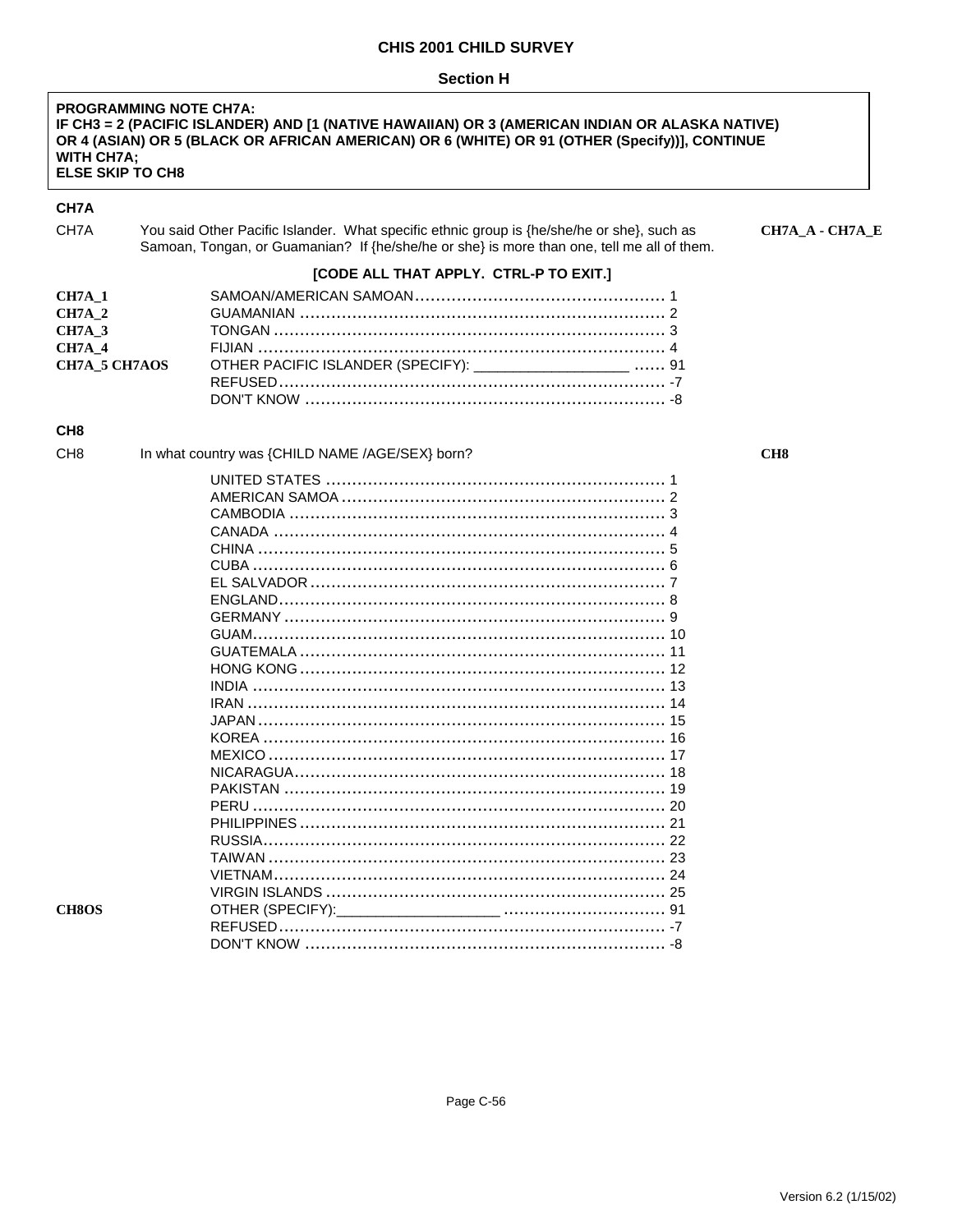#### **Section H**

| <b>PROGRAMMING NOTE CH8A:</b><br>IF CH8 = 1, 2, 10, OR 25 (UNITED STATES OR ITS TERRITORIES), SKIP TO CH11;<br><b>ELSE CONTINUE WITH CH8A</b> |                                                                                                                                    |                                      |
|-----------------------------------------------------------------------------------------------------------------------------------------------|------------------------------------------------------------------------------------------------------------------------------------|--------------------------------------|
| CH <sub>8</sub> A                                                                                                                             |                                                                                                                                    |                                      |
| CH <sub>8</sub> A                                                                                                                             | Is {CHILD NAME /AGE/SEX} a citizen of the United States?                                                                           | <b>CH8A</b>                          |
|                                                                                                                                               |                                                                                                                                    |                                      |
| CH <sub>9</sub>                                                                                                                               |                                                                                                                                    |                                      |
| CH <sub>9</sub>                                                                                                                               | Is {CHILD NAME /AGE/SEX} a permanent resident with a green card?                                                                   | CH <sub>9</sub>                      |
|                                                                                                                                               |                                                                                                                                    |                                      |
| <b>CH10</b>                                                                                                                                   |                                                                                                                                    |                                      |
| <b>CH10</b>                                                                                                                                   | About how many years has {CHILD NAME /AGE/SEX} lived in the United States?                                                         | <b>CH10 CH10YR</b><br><b>CH10FMT</b> |
|                                                                                                                                               | (NUMBER OF YEARS) $[IF < 1$ YEAR, ENTER "1"]<br>[HR: $0-11$ ]<br><b>OR</b><br>YEAR (FIRST CAME TO LIVE IN U.S.)<br>[HR: 1988-2000] |                                      |

┑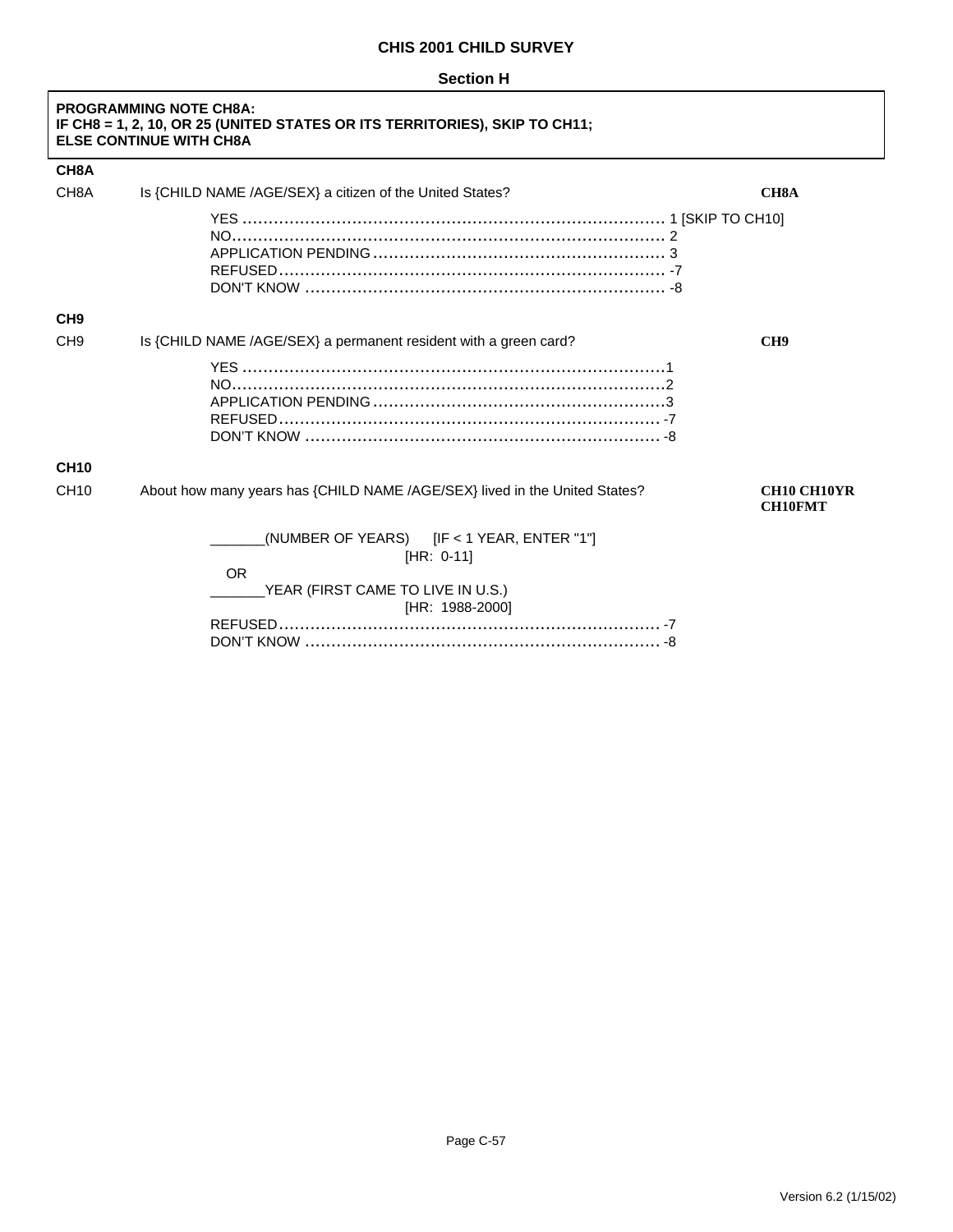**PROGRAMMING NOTE CH11: ENUM.RESPAR** IF MKA = ADULT R AND CHILD IS LISTED IN SC13A AND ENUM.RESPAR = 1 (RESPONDENT IS PARENT) AND AA3 FOR ADULT R = 2 (FEMALE), THEN CH11 = AH33 AND SKIP TO PROGRAMMING NOTE CH11A; ELSE IF MKA <> ADULT R AND MKA IS MOTHER OF CHILD, CONTINUE WITH CH11 AND DISPLAY "were you";<br>ELSE, CONTINUE WITH CH11 AND DISPLAY "was his mother/was her mother"

## **CH11**

| CH <sub>11</sub> | In what country {were you/was his mother/was her mother} born? |
|------------------|----------------------------------------------------------------|
|                  |                                                                |
|                  |                                                                |
|                  |                                                                |
|                  |                                                                |
|                  |                                                                |
|                  |                                                                |
|                  |                                                                |
|                  |                                                                |
|                  |                                                                |
|                  |                                                                |
|                  |                                                                |
|                  |                                                                |
|                  |                                                                |
|                  |                                                                |
|                  |                                                                |
|                  |                                                                |
|                  |                                                                |
|                  |                                                                |
|                  |                                                                |
|                  |                                                                |
|                  |                                                                |
|                  |                                                                |
|                  |                                                                |
|                  |                                                                |
|                  |                                                                |
| <b>CH110S</b>    |                                                                |
|                  |                                                                |
|                  |                                                                |

Page C-58

**CH11**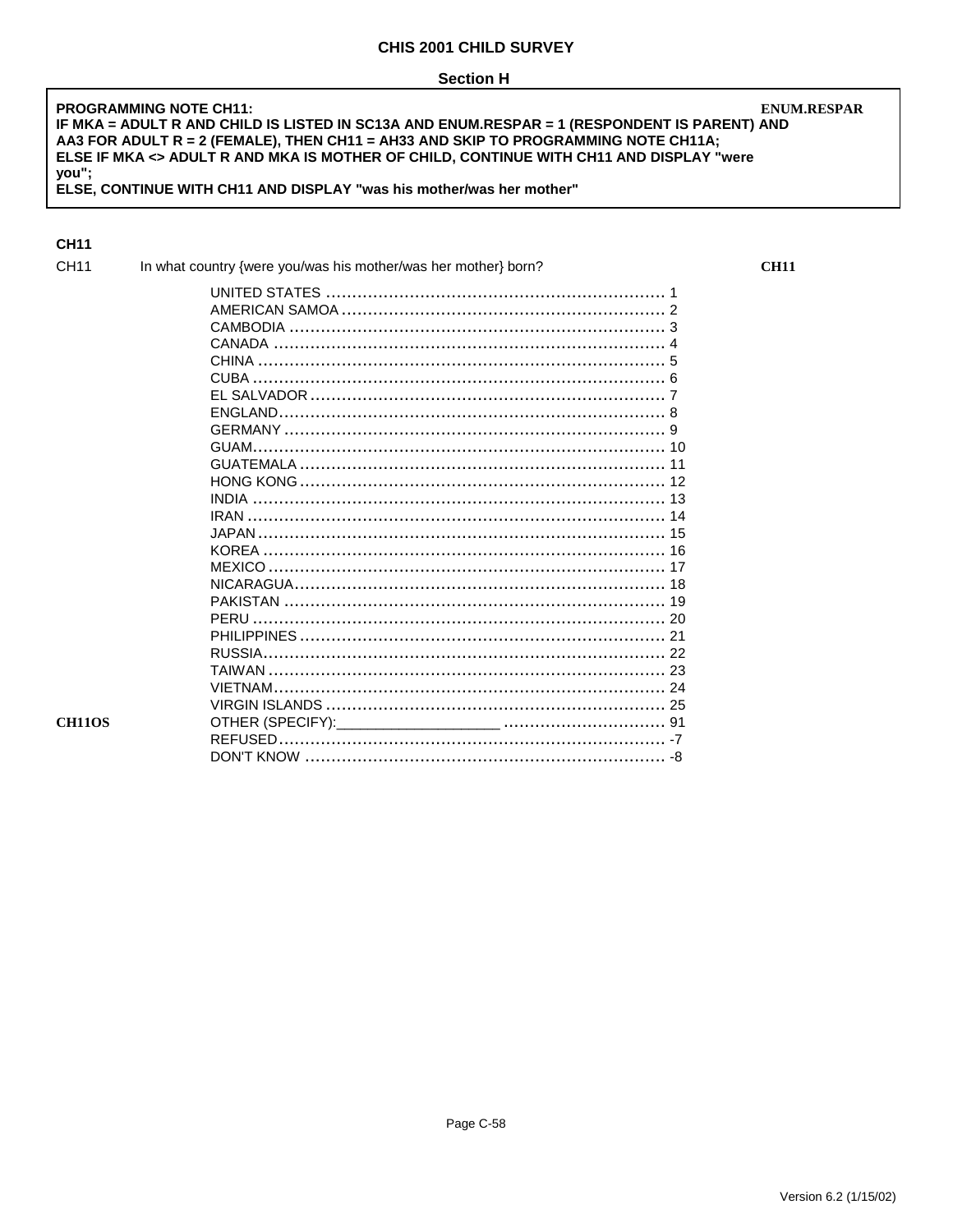| <b>PROGRAMMING NOTE CH11A:</b><br>IF CH11 = 1, 2, 10 OR 25 (UNITED STATES OR ITS TERRITORIES), SKIP TO CH14;<br>ELSE IF MKA = ADULT R AND CHILD IS LISTED IN SC13A AND ENUM.RESPAR = 1 (RESPONDENT IS PARENT)<br>AND AA3 FOR ADULT R = 2 (FEMALE), THEN CH11A = AH39 AND CH12 = AH40 AND SKIP TO<br><b>PROGRAMMING NOTE CH13:</b><br>ELSE IF MKA <> ADULT R AND MKA IS MOTHER OF CHILD, CONTINUE WITH CH11A AND CH12 (IF<br>APPLICABLE) AND DISPLAY "Are you" IN BOTH QUESTIONS:<br>ELSE, CONTINUE WITH CH11A AND CH12 (IF APPLICABLE) AND DISPLAY "Is {his/her/his or her} mother" IN<br><b>BOTH QUESTIONS</b> |
|-----------------------------------------------------------------------------------------------------------------------------------------------------------------------------------------------------------------------------------------------------------------------------------------------------------------------------------------------------------------------------------------------------------------------------------------------------------------------------------------------------------------------------------------------------------------------------------------------------------------|
| CH11A                                                                                                                                                                                                                                                                                                                                                                                                                                                                                                                                                                                                           |

#### **CH11A**

| CH <sub>11</sub> A | {Are you/ls {his/her/his or her} mother} a citizen of the United States?         | <b>CH11A</b>          |
|--------------------|----------------------------------------------------------------------------------|-----------------------|
|                    |                                                                                  | NOTE CH <sub>13</sub> |
|                    |                                                                                  |                       |
|                    |                                                                                  |                       |
|                    |                                                                                  |                       |
|                    |                                                                                  |                       |
| <b>CH12</b>        |                                                                                  |                       |
| CH <sub>12</sub>   | {Are you/ls {his/her/his or her} mother} a permanent resident with a green card? | <b>CH12</b>           |
|                    |                                                                                  |                       |
|                    |                                                                                  |                       |
|                    |                                                                                  |                       |
|                    |                                                                                  |                       |
|                    |                                                                                  |                       |
|                    |                                                                                  |                       |

## **PROGRAMMING NOTE CH13:**

**IF MKA = ADULT R AND CHILD IS LISTED IN SC13A AND ENUM.RESPAR = 1 (RESPONDENT IS PARENT) AND AA3 FOR ADULT R = 2 (FEMALE), THEN CH13 = AH41 AND SKIP TO PROGRAMMING NOTE CH14;**  ELSE IF MKA <> ADULT R AND MKA IS MOTHER OF CHILD, CONTINUE WITH CH13 AND DISPLAY "have you";

#### **ELSE, CONTINUE WITH CH13 AND DISPLAY "has his mother/has her mother"**

#### **CH13**

CH13 About how many years {have you/has his mother/has her mother} lived in the United States? **CH13 CH13YR** 

**CH13FMT** 

|     |                                     | NUMBER OF YEARS $[IF < 1$ YEAR, ENTER "1" |
|-----|-------------------------------------|-------------------------------------------|
| OR. |                                     |                                           |
|     | YEAR TO FIRST COME AND LIVE IN U.S. |                                           |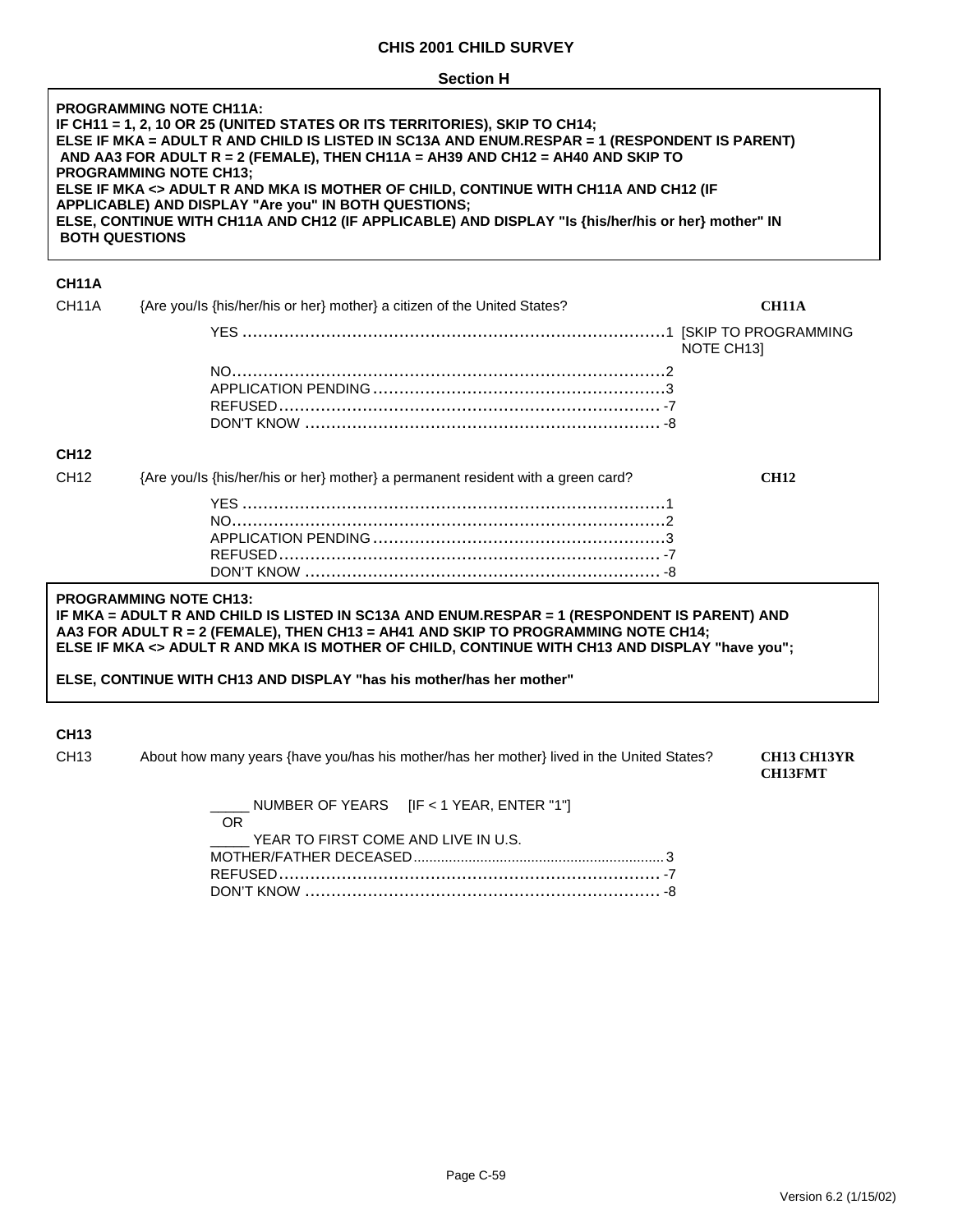**PROGRAMMING NOTE CH14:** IF MKA = ADULT R AND CHILD IS LISTED IN SC13A AND ENUM.RESPAR = 1 (RESPONDENT IS PARENT) AND AA3 FOR ADULT R = 1 (MALE), THEN CH14 = AH33 AND SKIP TO PROGRAMMING NOTE CH14A; ELSE IF MKA <> ADULT R AND MKA IS FATHER OF CHILD, CONTINUE WITH CH14 AND DISPLAY "were you";

ELSE, CONTINUE WITH CH14 AND DISPLAY "was his father/was her father"

## **CH14**

| CH14          | In what country {were you/was his father/was her father} born? |
|---------------|----------------------------------------------------------------|
|               |                                                                |
|               |                                                                |
|               |                                                                |
|               |                                                                |
|               |                                                                |
|               |                                                                |
|               |                                                                |
|               |                                                                |
|               |                                                                |
|               |                                                                |
|               |                                                                |
|               |                                                                |
|               |                                                                |
|               |                                                                |
|               |                                                                |
|               |                                                                |
|               |                                                                |
|               |                                                                |
|               |                                                                |
|               |                                                                |
|               |                                                                |
|               |                                                                |
|               |                                                                |
|               |                                                                |
|               |                                                                |
| <b>CH14OS</b> |                                                                |
|               |                                                                |
|               |                                                                |

 $CH14$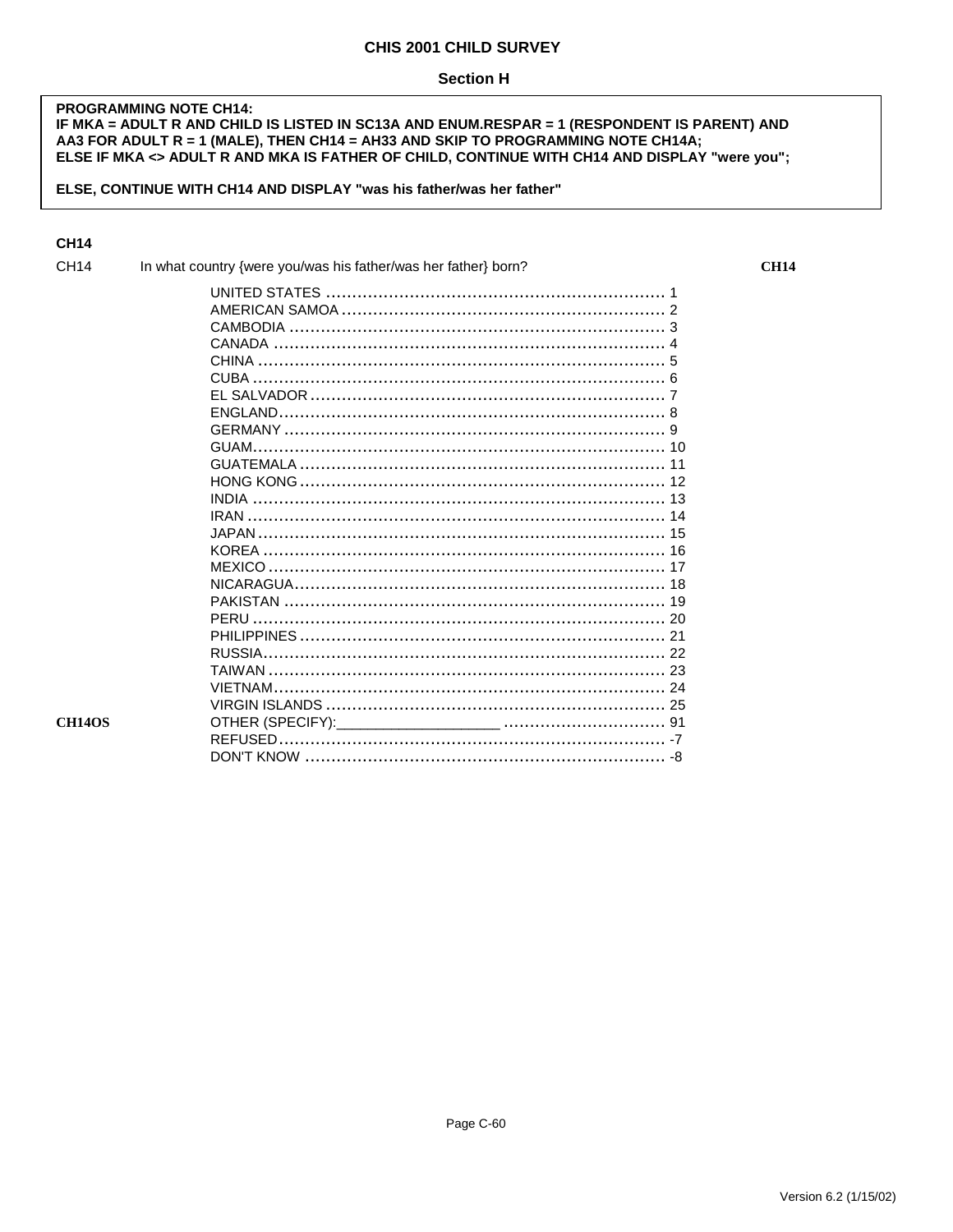#### **Section H**

| <b>PROGRAMMING NOTE CH14A:</b><br>IF CH14 = 1, 2, 10, OR 25 (UNITED STATES OR ITS TERRITORIES), SKIP TO CH17;<br>ELSE IF MKA = ADULT R AND CHILD IS LISTED IN SC13A AND ENUM.RESPAR = 1 (RESPONDENT IS PARENT)<br>AND AA3 FOR ADULT R = 1 (MALE), THEN CH14A = AH39 AND CH15 = AH40 AND SKIP TO PROGRAMMING<br><b>NOTE CH16:</b><br>ELSE IF MKA <> ADULT R AND MKA IS FATHER OF CHILD, CONTINUE WITH CH14A AND CH15 (IF<br>APPLICABLE) AND DISPLAY "Are you" IN BOTH QUESTIONS;<br>ELSE, CONTINUE WITH CH14A AND CH15 (IF APPLICABLE) AND DISPLAY "Is {his/her/his or her} father" IN<br><b>BOTH QUESTIONS</b> |                                                                                           |                                      |
|----------------------------------------------------------------------------------------------------------------------------------------------------------------------------------------------------------------------------------------------------------------------------------------------------------------------------------------------------------------------------------------------------------------------------------------------------------------------------------------------------------------------------------------------------------------------------------------------------------------|-------------------------------------------------------------------------------------------|--------------------------------------|
| <b>CH14A</b>                                                                                                                                                                                                                                                                                                                                                                                                                                                                                                                                                                                                   |                                                                                           |                                      |
| CH14A                                                                                                                                                                                                                                                                                                                                                                                                                                                                                                                                                                                                          | {Are you/Is {his/her/his or her} father} a citizen of the United States?                  | <b>CH14A</b>                         |
|                                                                                                                                                                                                                                                                                                                                                                                                                                                                                                                                                                                                                |                                                                                           | NOTE CH16]                           |
|                                                                                                                                                                                                                                                                                                                                                                                                                                                                                                                                                                                                                |                                                                                           |                                      |
| <b>CH15</b>                                                                                                                                                                                                                                                                                                                                                                                                                                                                                                                                                                                                    |                                                                                           |                                      |
| <b>CH15</b>                                                                                                                                                                                                                                                                                                                                                                                                                                                                                                                                                                                                    | {Are you/Is {his/her/his or her} father} a permanent resident with a green card?          | <b>CH15</b>                          |
|                                                                                                                                                                                                                                                                                                                                                                                                                                                                                                                                                                                                                |                                                                                           |                                      |
| <b>PROGRAMMING NOTE CH16:</b><br>IF MKA = ADULT R AND CHILD IS LISTED IN SC13A AND ENUM.RESPAR = 1 (RESPONDENT IS PARENT) AND<br>AA3 FOR ADULT R = 1 (MALE), THEN CH16 = AH41 AND SKIP TO PROGRAMMING NOTE CH17;<br>ELSE IF MKA <> ADULT R AND MKA IS FATHER OF CHILD, CONTINUE WITH CH16 AND DISPLAY "have you";                                                                                                                                                                                                                                                                                              |                                                                                           |                                      |
| ELSE, CONTINUE WITH CH16 AND DISPLAY "has his father/has her father"                                                                                                                                                                                                                                                                                                                                                                                                                                                                                                                                           |                                                                                           |                                      |
| <b>CH16</b><br>CH <sub>16</sub>                                                                                                                                                                                                                                                                                                                                                                                                                                                                                                                                                                                | About how many years {have you/has his father/has her father} lived in the United States? | <b>CH16 CH16YR</b><br><b>CH16FMT</b> |
|                                                                                                                                                                                                                                                                                                                                                                                                                                                                                                                                                                                                                | NUMBER OF YEARS [IF < 1 YEAR, ENTER "1"]                                                  |                                      |

| NUMBER OF YEARS IIF < 1 YEAR, ENTER "1"   |  |
|-------------------------------------------|--|
| <b>OR</b>                                 |  |
| _____ YEAR TO FIRST COME AND LIVE IN U.S. |  |
|                                           |  |
|                                           |  |
|                                           |  |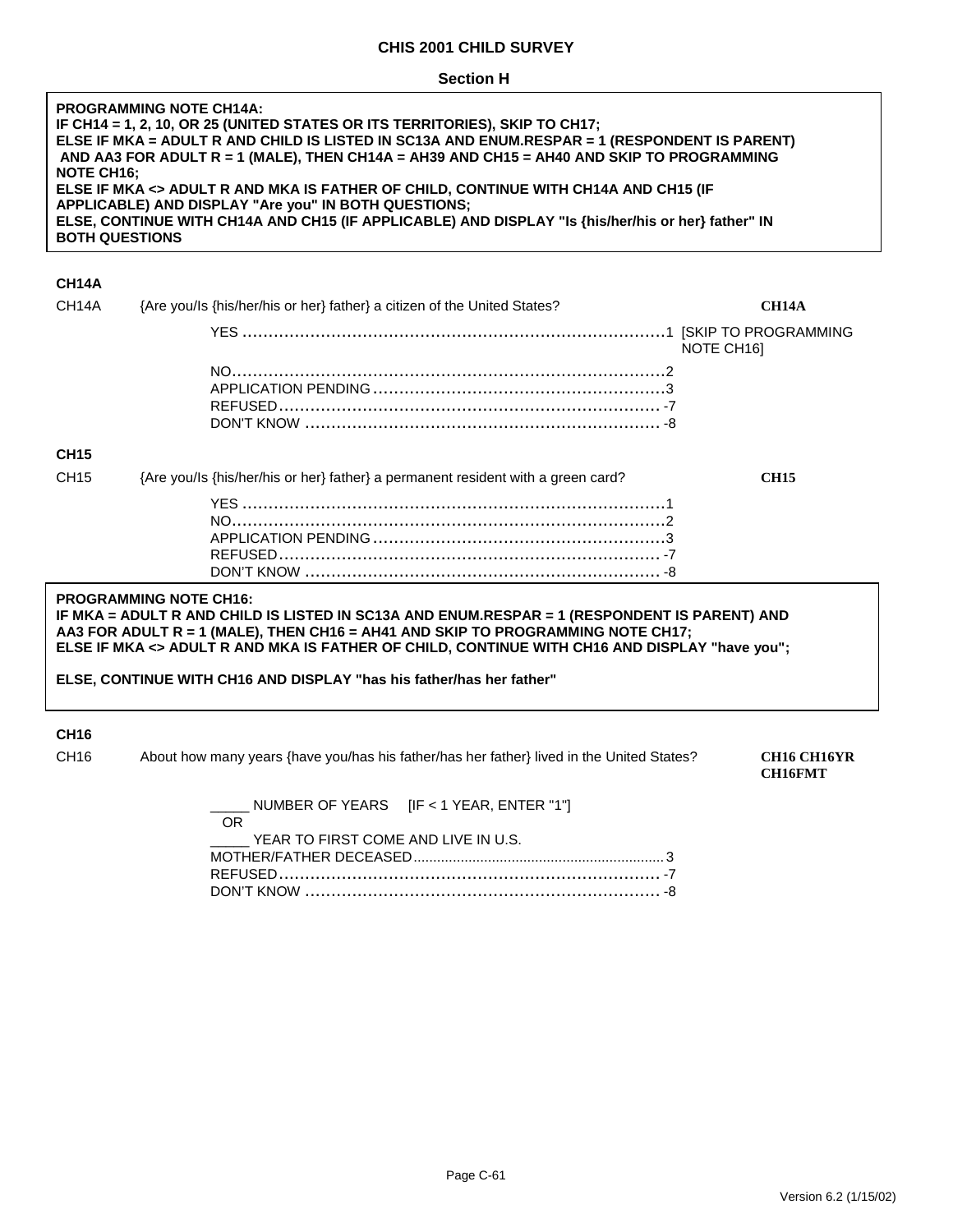#### **PROGRAMMING NOTE CH17: IF MKA = ADULT R AND CHILD IS LISTED IN SC13A AND ENUM.RESPAR = 1 (RESPONDENT IS PARENT), THEN CH17 = AH36 AND SKIP TO PROGRAMMING NOTE CH18; ELSE IF MKA <> ADULT R, CONTINUE WITH CH17**

### **CH17**

| <b>CH17</b> | In general, what languages are spoken in {CHILD NAME /AGE/SEX}'s home? | <b>CH17 A - CH17 K</b> |
|-------------|------------------------------------------------------------------------|------------------------|
|             | <b>[CODE ALL THAT APPLY. CTRL-P TO EXIT.]</b>                          |                        |
|             | [PROBE: "Any others?"]                                                 |                        |
|             |                                                                        |                        |

| <b>CH17 1</b>          |  |
|------------------------|--|
| CH17 2                 |  |
| CH17 3                 |  |
| CH17 4                 |  |
| CH17 5                 |  |
| CH17 6                 |  |
| CH17 7                 |  |
| <b>CH17 8</b>          |  |
| CH17 9                 |  |
| <b>CH17 10 CH17OS1</b> |  |
| <b>CH17 11 CH17OS2</b> |  |
|                        |  |
|                        |  |

#### **PROGRAMMING NOTE CH18: IF CH17 = ONLY ENGLISH, SKIP TO CH22; ELSE IF MKA = ADULT R AND CHILD IS LISTED IN SC13A AND ENUM.RESPAR = 1 (RESPONDENT IS PARENT), THEN CH18 = AH37 AND SKIP TO PROGRAMMING NOTE CH19; ELSE IF MKA <> ADULT R, CONTINUE WITH CH18**

#### **CH18**

CH18 Would you say you speak English … **CH18**

**General Note: If interview is conducted in a language other than English, use the following response categories: very well, well, not well, not at all.** 

#### **PROGRAMMING NOTE CH19:**

**ELSE IF MKA = ADULT R AND CHILD IS LISTED IN SC13A AND ENUM.RESPAR = 1 (RESPONDENT IS PARENT), THEN CH19 = AH38 AND SKIP TO PROGRAMMING NOTE CH22; ELSE IF MKA <> ADULT R, CONTINUE WITH CH19** 

## **CH19**

| CH19. | If you have to speak English on the telephone, would you say you can speak English |  |
|-------|------------------------------------------------------------------------------------|--|
|       |                                                                                    |  |
|       |                                                                                    |  |
|       |                                                                                    |  |
|       |                                                                                    |  |
|       |                                                                                    |  |
|       |                                                                                    |  |

**General Note: If interview is conducted in a language other than English, use the following response categories: very well, well, not well, not at all.**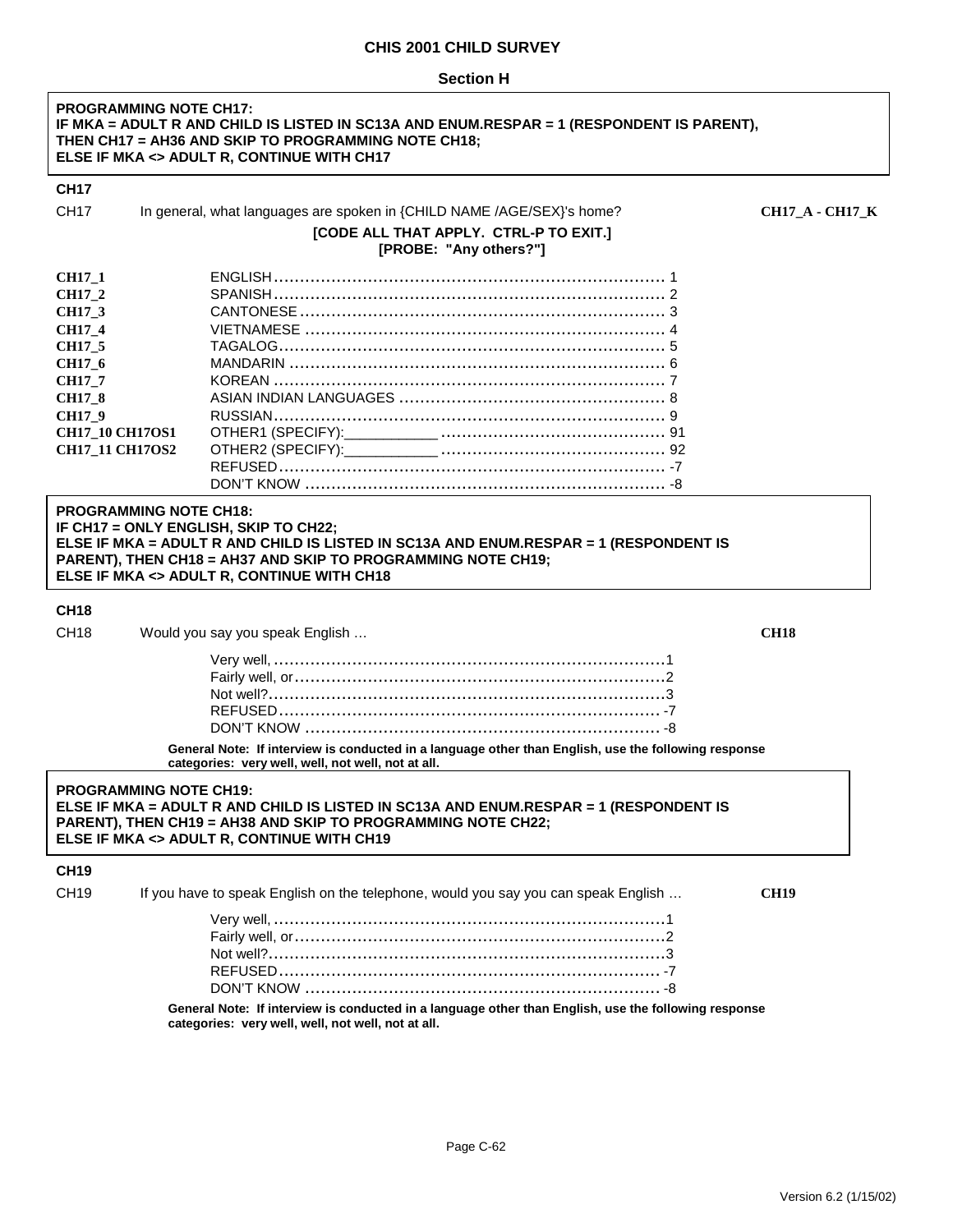#### **PROGRAMMING NOTE CH22:** IF MKA IS NOT SAMPLED ADULT, ASK CH22; **ELSE SKIP TO CH24**

#### $\mathbf C$

| <b>CH22</b>      |                                                                                                                                       |             |
|------------------|---------------------------------------------------------------------------------------------------------------------------------------|-------------|
| CH <sub>22</sub> | What is the highest grade of education you have completed and received credit for?                                                    | <b>CH22</b> |
|                  | <b>GRADE SCHOOL</b>                                                                                                                   |             |
|                  | <b>HIGH SCHOOL OR EQUIVALENT</b>                                                                                                      |             |
|                  | <b>4-YEAR COLLEGE OR UNIVERSITY</b>                                                                                                   |             |
|                  | <b>GRADUATE OR PROFESSIONAL SCHOOL</b><br>2ND YEAR GRAD OR PROF SCHOOL (MA/MS)  19<br>MORE THAN 3 YEARS GRAD OR PROF SCHOOL (Ph.D) 21 |             |
|                  | <b>2-YEAR JUNIOR OR COMMUNITY COLLEGE</b>                                                                                             |             |
|                  | <b>VOCATIONAL, BUSINESS, OR TRADE SCHOOL</b>                                                                                          |             |
| <b>CH24</b>      |                                                                                                                                       |             |
| CH <sub>24</sub> | Besides yourself, is there another adult living in this household who is also responsible for<br>{CHILD NAME /AGE/SEX}?               | <b>CH24</b> |
|                  |                                                                                                                                       |             |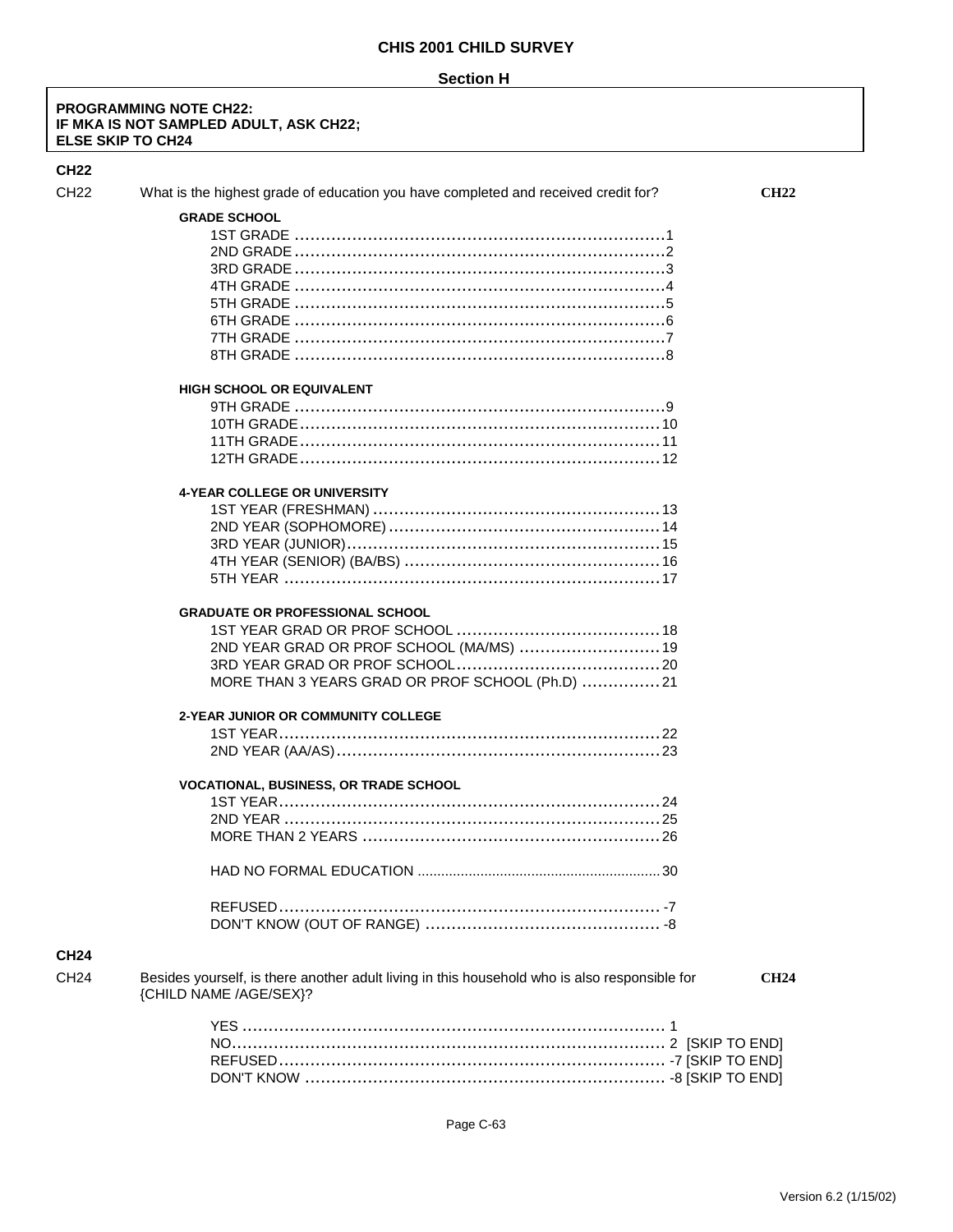## **Section H**

| <b>CH25</b> |                                                      |
|-------------|------------------------------------------------------|
| CH25        | What is the relationship of that adult to the child? |
|             | MOTHER (BIRTH/ADOPTIVE/STEP/FO                       |
|             | EATUED (DIDTU/ADODTIVE/CTED/EOS                      |

| SISTER (INCLUDING STEP/ADOPTED/FOSTER)3   |  |
|-------------------------------------------|--|
| BROTHER (INCLUDING STEP/ADOPTED/FOSTER) 4 |  |
|                                           |  |
|                                           |  |
|                                           |  |
|                                           |  |
|                                           |  |
|                                           |  |
|                                           |  |
|                                           |  |
|                                           |  |
|                                           |  |

 $CH25$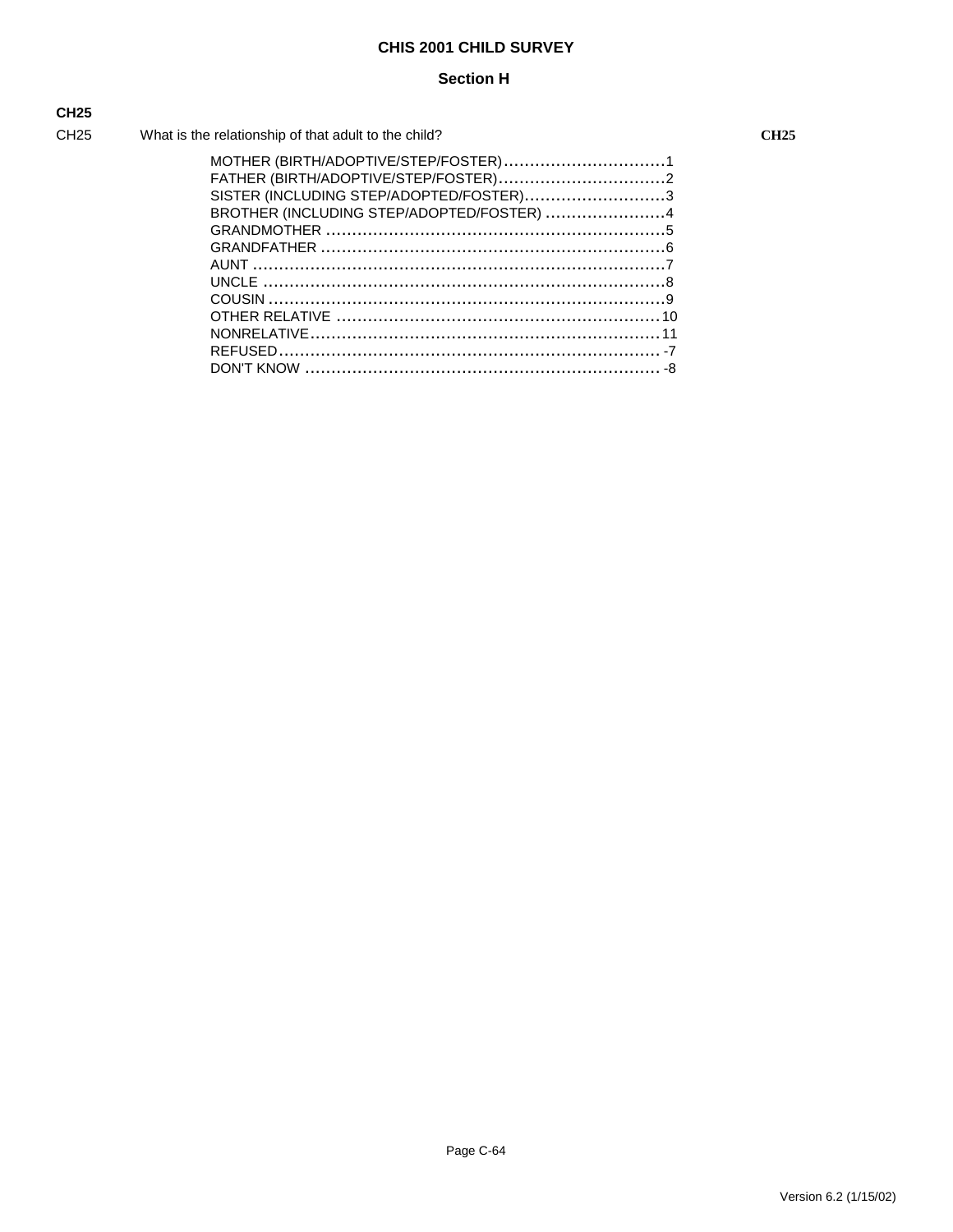## **Section H**

**CH26** 

| CH <sub>26</sub> | What is the highest grade of education that adult has completed or received credit for?                 | <b>CH26</b> |
|------------------|---------------------------------------------------------------------------------------------------------|-------------|
|                  | <b>GRADE SCHOOL</b>                                                                                     |             |
|                  |                                                                                                         |             |
|                  |                                                                                                         |             |
|                  |                                                                                                         |             |
|                  |                                                                                                         |             |
|                  |                                                                                                         |             |
|                  |                                                                                                         |             |
|                  |                                                                                                         |             |
|                  |                                                                                                         |             |
|                  |                                                                                                         |             |
|                  | <b>HIGH SCHOOL OR EQUIVALENT</b>                                                                        |             |
|                  |                                                                                                         |             |
|                  |                                                                                                         |             |
|                  |                                                                                                         |             |
|                  |                                                                                                         |             |
|                  |                                                                                                         |             |
|                  | <b>4-YEAR COLLEGE OR UNIVERSITY</b>                                                                     |             |
|                  |                                                                                                         |             |
|                  |                                                                                                         |             |
|                  |                                                                                                         |             |
|                  |                                                                                                         |             |
|                  |                                                                                                         |             |
|                  | <b>GRADUATE OR PROFESSIONAL SCHOOL</b>                                                                  |             |
|                  |                                                                                                         |             |
|                  |                                                                                                         |             |
|                  | 2ND YEAR GRAD OR PROF SCHOOL (MA/MS)  19                                                                |             |
|                  |                                                                                                         |             |
|                  | MORE THAN 3 YEARS GRAD OR PROF SCHOOL (Ph.D) 21                                                         |             |
|                  | 2-YEAR JUNIOR OR COMMUNITY COLLEGE                                                                      |             |
|                  |                                                                                                         |             |
|                  |                                                                                                         |             |
|                  |                                                                                                         |             |
|                  | <b>VOCATIONAL, BUSINESS, OR TRADE SCHOOL</b>                                                            |             |
|                  |                                                                                                         |             |
|                  |                                                                                                         |             |
|                  |                                                                                                         |             |
|                  |                                                                                                         |             |
|                  |                                                                                                         |             |
|                  |                                                                                                         |             |
| <b>CH27</b>      |                                                                                                         |             |
|                  |                                                                                                         |             |
| <b>CH27</b>      | Is there any other adult living in this household who is also responsible for {CHILD NAME<br>/AGE/SEX}? | <b>CH27</b> |
|                  |                                                                                                         |             |
|                  |                                                                                                         |             |
|                  |                                                                                                         |             |
|                  |                                                                                                         |             |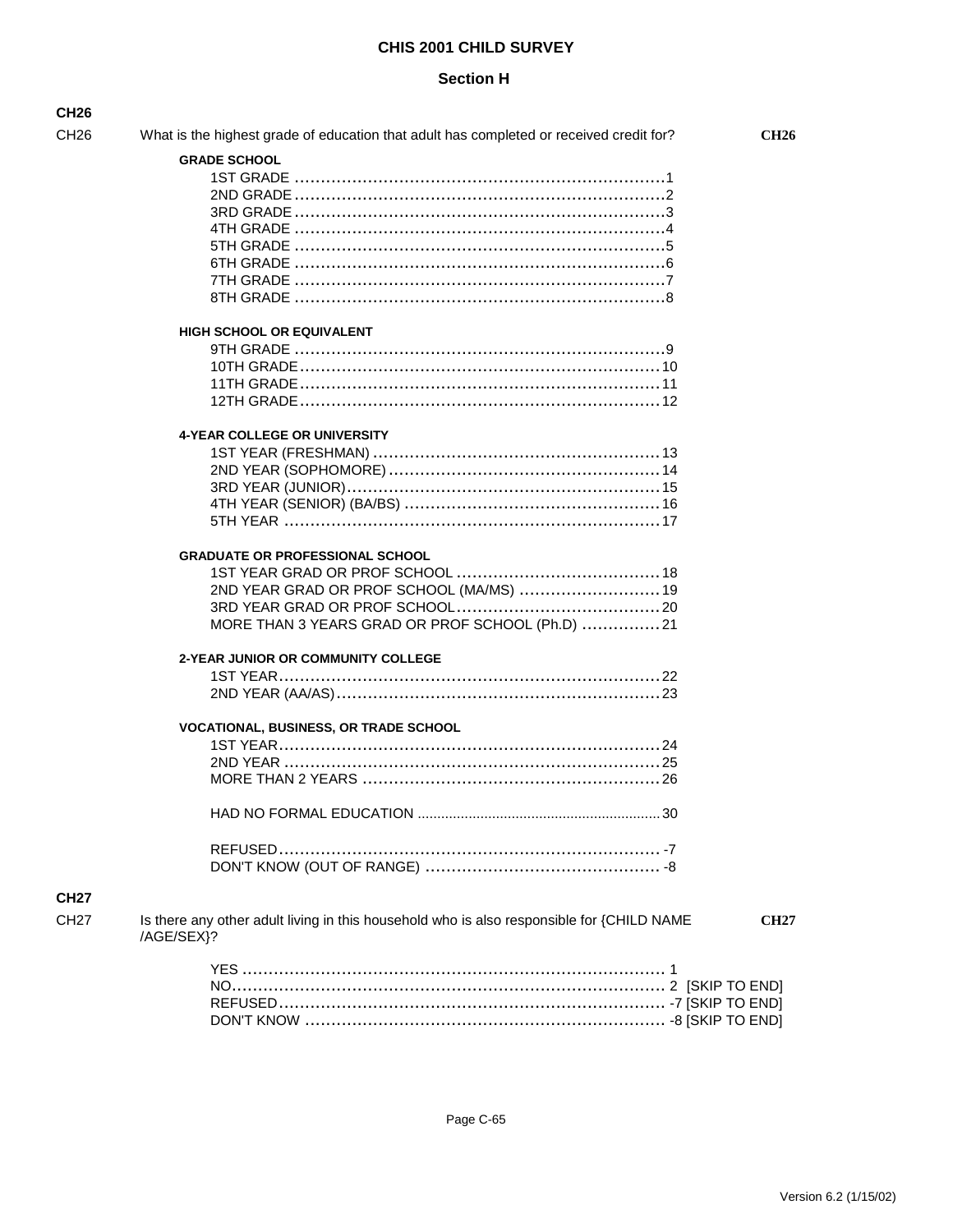#### **Section H**

| ×<br>۰, | ۰.<br>× |
|---------|---------|

CH28 And what is the relationship of that adult to the child? **CH28**

### **[NOTE: IF THERE IS MORE THAN ONE "OTHER ADULT," SELECT THE ADULT WITH THE LOWEST CODE ON THIS LIST (1 = LOWEST, 11 = HIGHEST)**

| MOTHER (BIRTH/ADOPTIVE/STEP/FOSTER)1      |  |
|-------------------------------------------|--|
| FATHER (BIRTH/ADOPTIVE/STEP/FOSTER)2      |  |
| SISTER (INCLUDING STEP/ADOPTED/FOSTER)3   |  |
| BROTHER (INCLUDING STEP/ADOPTED/FOSTER) 4 |  |
|                                           |  |
|                                           |  |
|                                           |  |
|                                           |  |
|                                           |  |
|                                           |  |
|                                           |  |
|                                           |  |
|                                           |  |